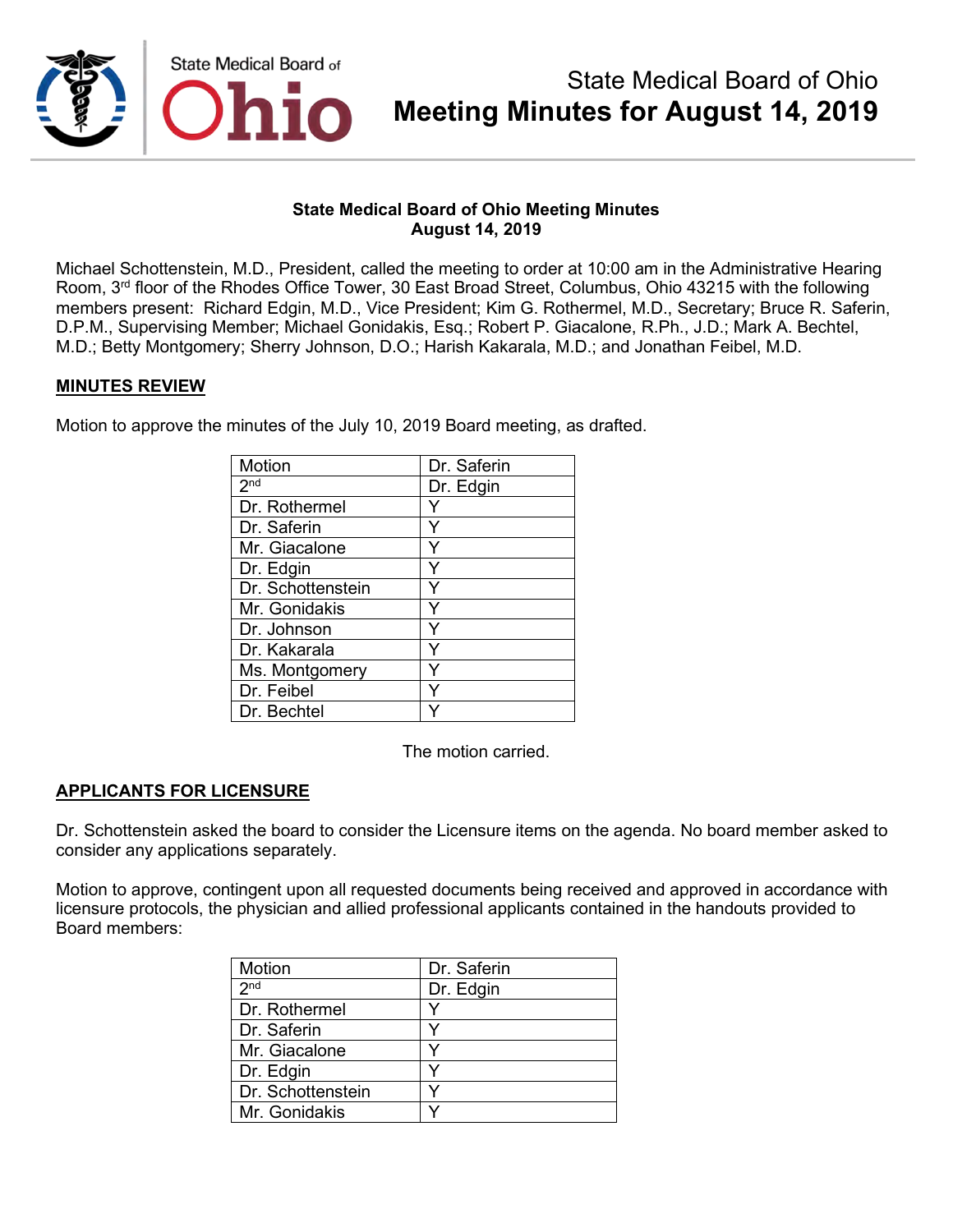| Dr. Johnson    | Y (Abstain in the     |
|----------------|-----------------------|
|                | application of Regina |
|                | Lovette, D.O.)        |
| Dr. Kakarala   |                       |
| Ms. Montgomery |                       |
| Dr. Feibel     |                       |
| Dr. Bechtel    |                       |

The motion carried.

Motion to approve, contingent upon all requested documents being received and approved in accordance with licensure protocols, the applicants for a Certificate to Recommend Medical Marijuana contained in the handouts provided to the Board members:

| <b>Motion</b>     | Dr. Saferin |
|-------------------|-------------|
| $2^{nd}$          | Dr. Edgin   |
| Dr. Rothermel     |             |
| Dr. Saferin       |             |
| Mr. Giacalone     | Y           |
| Dr. Edgin         | Y           |
| Dr. Schottenstein |             |
| Mr. Gonidakis     | Abstain     |
| Dr. Johnson       |             |
| Dr. Kakarala      |             |
| Ms. Montgomery    | Y           |
| Dr. Feibel        | Y           |
| Dr. Bechtel       |             |

The motion carried.

Motion to approve, contingent upon all requested documents being received and approved in accordance with licensure protocols, the physician and allied professional applicants; and to approve the results of the July 9, 2019 Cosmetic Therapy Examination and to certify as passing and license those receiving a score of 75 or greater on their examination, and to certify as failing and deny licensure to those who received a score of less than 75 on the examination, as listed in the Handouts provided to the Board members:

| Motion            | Dr. Saferin |
|-------------------|-------------|
| 2 <sup>nd</sup>   | Dr. Edgin   |
| Dr. Rothermel     | Y           |
| Dr. Saferin       | Y           |
| Mr. Giacalone     |             |
| Dr. Edgin         |             |
| Dr. Schottenstein |             |
| Mr. Gonidakis     |             |
| Dr. Johnson       | Υ           |
| Dr. Kakarala      | ٧           |
| Ms. Montgomery    |             |
| Dr. Feibel        |             |
| Dr. Bechtel       |             |

The motion carried.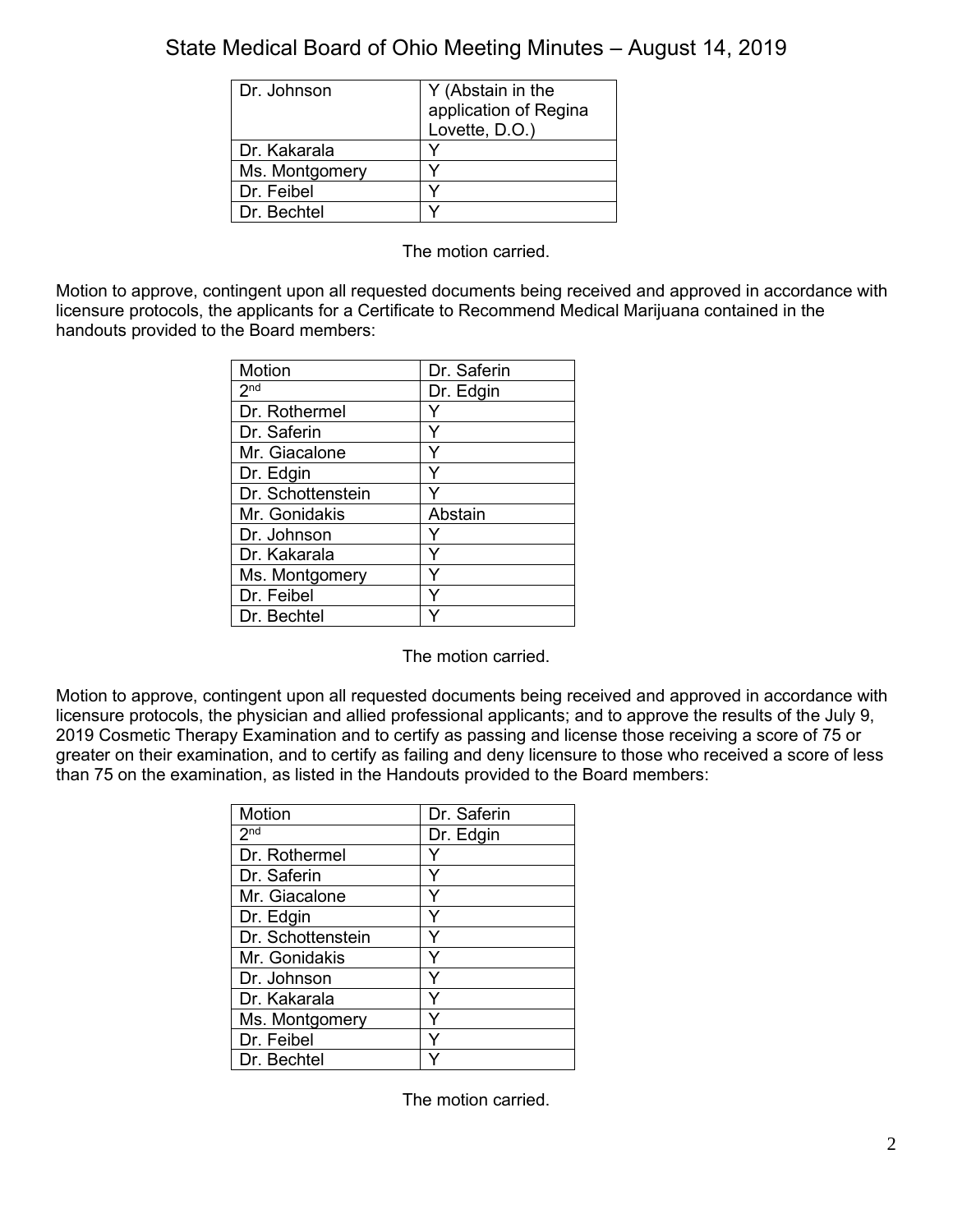## **REPORTS AND RECOMMENDATIONS**

Dr. Schottenstein asked the Board to consider the Reports and Recommendations appearing on the agenda. He asked if each member of the Board received, read and considered the Hearing Record; the Findings of Fact, Conclusions and Proposed Orders; and any objections filed in the matters of: Robert Hosbrook; Jacob Osterhues, L.M.T.; Summer Peplow; Dana P. Richard, D.O.; Christopher Neil Vashi, M.D.; and Tonya Latrise Williams, L.M.T. A roll call was taken:

| Dr. Rothermel     |   |
|-------------------|---|
| Dr. Saferin       |   |
| Mr. Giacalone     | v |
| Dr. Edgin         |   |
| Dr. Schottenstein |   |
| Mr. Gonidakis     |   |
| Dr. Johnson       | ٧ |
| Dr. Kakarala      |   |
| Ms. Montgomery    |   |
| Dr. Feibel        |   |
| Dr. Bechtel       |   |

Dr. Schottenstein further asked if each member of the Board understands that the Board's disciplinary guidelines do not limit any sanction to be imposed, and that the range of sanctions available in each matter runs from Dismissal to Permanent Revocation or Permanent Denial. A roll call was taken:

| Dr. Rothermel     |   |
|-------------------|---|
| Dr. Saferin       |   |
| Mr. Giacalone     | Y |
| Dr. Edgin         |   |
| Dr. Schottenstein |   |
| Mr. Gonidakis     | v |
| Dr. Johnson       |   |
| Dr. Kakarala      | ٧ |
| Ms. Montgomery    | v |
| Dr. Feibel        |   |
| Dr. Bechtel       |   |

Dr. Schottenstein stated that in accordance with the provision in section 4731.22(F)(2), Ohio Revised Code, specifying that no member of the Board who supervises the investigation of a case shall participate in further adjudication of the case, the Secretary and Supervising Member must abstain from further participation in the adjudication of any disciplinary matters. In the disciplinary matters before the Board today, Dr. Rothermel served as Secretary and Dr. Saferin served as Supervising Member. In addition, Dr. Bechtel served as Secretary and/or Supervising Member in the matter of Dr. Richard. The matter of Ms. Williams is nondisciplinary, and therefore all Board members may vote.

During these proceedings, no oral motions were allowed by either party. Respondents and their attorneys addressing the Board were allotted five minutes to do so. The assistant attorneys general are subject to the same limitations.

## **Robert Hosbrook**

Dr. Schottenstein directed the Board's attention to the matter of Robert Hosbrook. Objections have been filed and were previously made available to Board members. Ms. Lee was the Hearing Examiner.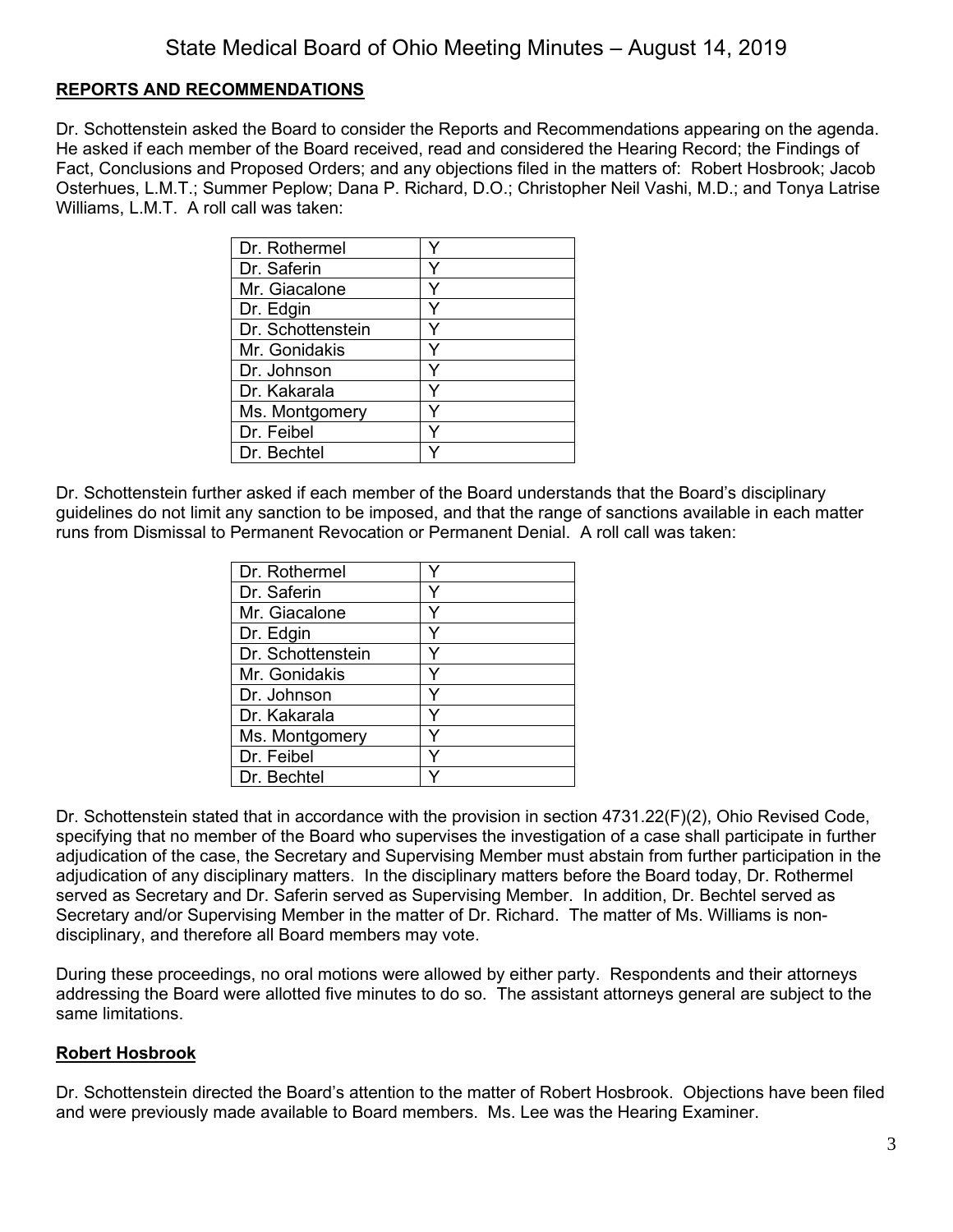Dr. Schottenstein stated that a request to address the Board has been filed on behalf of Mr. Hosbrook. Five minutes will be allowed for that address.

Mr. Hosbrook was represented by his attorney, Heidi Dorn.

Ms. Dorn stated that the Hearing Examiner, the Assistant Attorney General, and Mr. Hosbrook all agree that Mr. Hosbrook should be granted an Ohio respiratory care professional license and the only issue is whether there should be discipline on that license. Ms. Dorn asked that the Board, based on its recent case law and on significant mitigating factors, to issue Mr. Hosbrook's license and take no further action on that license.

Ms. Dorn noted the following mitigating factors in Mr. Hosbrook's case:

- Mr. Hosbrook fully and freely disclosed his conviction and fully cooperated with the Board investigation.
- Mr. Hosbrook's conviction involved a financial crime that occurred nearly ten years ago and has nothing to do with respiratory care therapy.
- It was a one-time, out-of-character incident.
- Mr. Hosbrook is very remorseful for and understands the gravity of his actions.
- Mr. Hosbrook has accepted full responsibility for his actions and was released from his criminal probation more than two-and-a-half years early.
- Mr. Hosbrook has not been in trouble with the law before or since this incident.

Ms. Dorn added that perhaps most impressive is the number of character letters submitted on Mr. Hosbrook's behalf. The letters are personal accounts from friends, neighbors, colleagues, mentors, and educators who relay detailed information about Mr. Hosbrook's impeccable character, how he truly cares for individuals, and how he has helped make amends for his conviction. Mr. Hosbrook decided to become a respiratory care professional because of his desire to help people.

Mr. Hosbrook thanked the Board for allowing him to make this address this morning, and he also thanked the Medical Board staff for its in-depth and through process during his case. Mr. Hosbrook especially extended gratitude to the Hearing Examiner and the Assistant Attorney General for recommending approval of Mr. Hosbrook's licensure. Mr. Hosbrook requested that the Board approve his licensure without further reprimand.

Mr. Hosbrook continued that nearly ten years ago, he and his wife made a mistake that he regrets to this day. Mr. Hosbrook and his wife made a decision that was not theirs to make regardless of their intentions, and they accepted full responsibility without hesitation. Mr. Hosbrook and his wife made amends, completed restitution, and fulfilled their commitments without issue or delay. Mr. Hosbrook stated that he and his wife went above and beyond their requirements in an effort to correct their mistake and create a positive outcome. As a result of their actions, Mr. Hosbrook and his wife were released from their obligations early and fully reinstated into all federal programs.

Mr. Hosbrook stated that he still wakes up every morning with regret, knowing that his record will forever reflect that poor decision. Mr. Hosbrook noted the numerous and extensive letters of reference written by friends and colleagues who have known him for many years and attest to his true character. Several of the letters were written to the federal judge in his court case, others were written when his applied to school, and others were written directly to the Medical Board. Most of the letters were written by people who not only know Mr. Hosbrook personally, but are also fully aware of his situation and still had no problem putting their names and reputations on the line, in writing, for him personally. Mr. Hosbrook stated that he is moved and grateful for their support.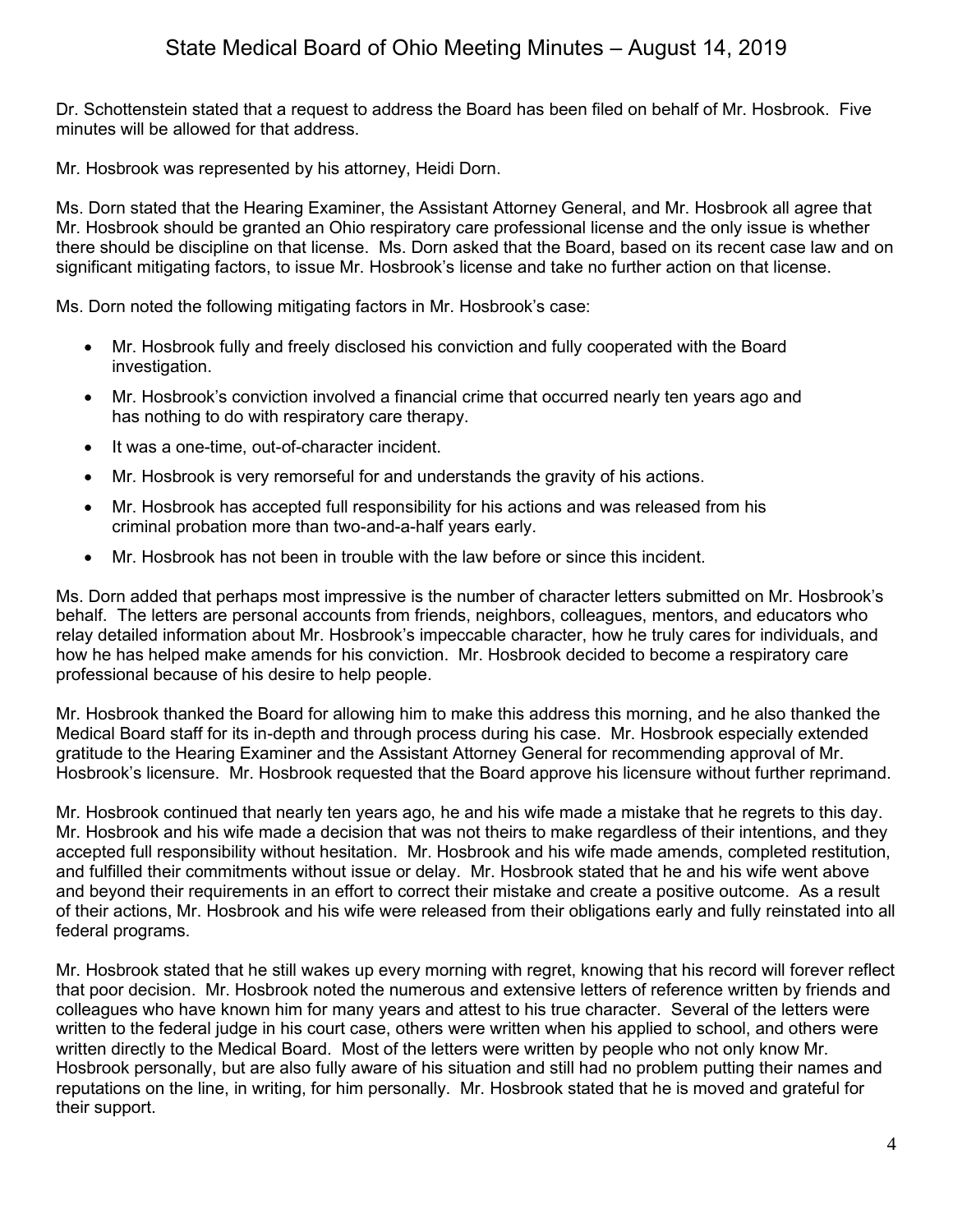Mr. Hosbrook stated that his father always told him that the true measure of a man's character is not seen in his mistakes, but in his response to those mistakes. Mr. Hosbrook stated that this is why he has worked diligently to continue making amends, and this is one of the reasons he went back to school to pursue a position in medicine where he can help people make a difference in their lives. Mr. Hosbrook wanted to be a positive example of how to be accountable for one's actions, how to make necessary corrections, and to be an uplifting, positive role model.

Mr. Hosbrook stated that he has worked extremely hard and dedicated himself while in school, and that effort allowed him to graduate at the top of his class with a 4.0 grade point average. As a result, Mr. Hosbrook has the opportunity to begin his medical career at the Cleveland Clinic, one of the most renowned medical facilities in the world, and a chance to learn from some of the greatest minds in his field. Mr. Hosbrook stated that he has an opportunity to complete this mission and come full-circle to correct the past and be the difference he knows he can be. Mr. Hosbrook asked the Board to approve his licensure without further reprimand so he may begin his career in his home state of Ohio without hinderance or issue.

Dr. Schottenstein asked if the Assistant Attorney General wished to respond. Ms. Snyder stated that she wished to respond.

Ms. Snyder stated that Mr. Hosbrook has a felony conviction that involves dishonesty, and therefore the Board must consider certain questions. First, the Board has to recognize that there was a felony conviction, which is a violation in and of itself. Second, the Board has to determine whether Mr. Hosbrook as good moral character which makes him eligible for a license. Ms. Snyder stated that following the hearing, she believes that Mr. Hosbrook is eligible for a license and that he would probably be a good respiratory care therapist. Ms. Snyder stated that the case boils down to whether Mr. Hosbrook should receive a reprimand.

Ms. Snyder felt strongly that Mr. Hosbrook should be reprimanded because he had a felony conviction involving dishonesty. Mr. Hosbrook was convicted in 2014 for bank fraud involving a fraudulent transaction in which he sold his personal residence and two rental properties to his mother-in-law. In doing this, Mr. Hosbrook affirmed to the bank that he was selling these properties to someone who was not a relative and that he was selling because he had a hardship. Ms. Snyder pointed out that not only was the buyer a relative, he also continued to live in the home and have the rental properties in the family.

Since this was an act of dishonesty, Ms. Snyder opined that a reprimand is a very appropriate sanction for this type of felony conviction. Ms. Snyder stated that the Board's minimum disciplinary guidelines for a felony conviction is a 30-day suspension, so the recommended reprimand is far below that. Ms. Snyder felt that the reprimand is appropriate because Mr. Hosbrook, having been a mortgage broker, had been very familiar with the real estate system. Ms. Snyder opined that Mr. Hosbrook exploited that housing collapse at that time for his own personal benefit and he was forgiven debt, so he received benefit for his dishonesty. Ms. Snyder thought that a reprimand is reasonable, noting that there were mitigating circumstances.

Motion to approve and confirm the Proposed Findings of Fact, Conclusions, and Order in the matter of Mr. Hosbrook:

| Motion          | Dr. Bechtel |
|-----------------|-------------|
| 2 <sub>nd</sub> | Dr. Feibel  |

Dr. Schottenstein stated that he will now entertain discussion in the above matter.

Dr. Schottenstein stated that Mr. Hosbrook's attorney maintains that there is no added value in adding a reprimand to the Order to grant licensure because Mr. Hosbrook has paid his debt to society and poses no danger to the public. However, as the Assistant Attorney General noted, Mr. Hosbrook clearly engaged in fraud by representing the transaction as an arms-length transaction when it was not. Mr. Hosbrook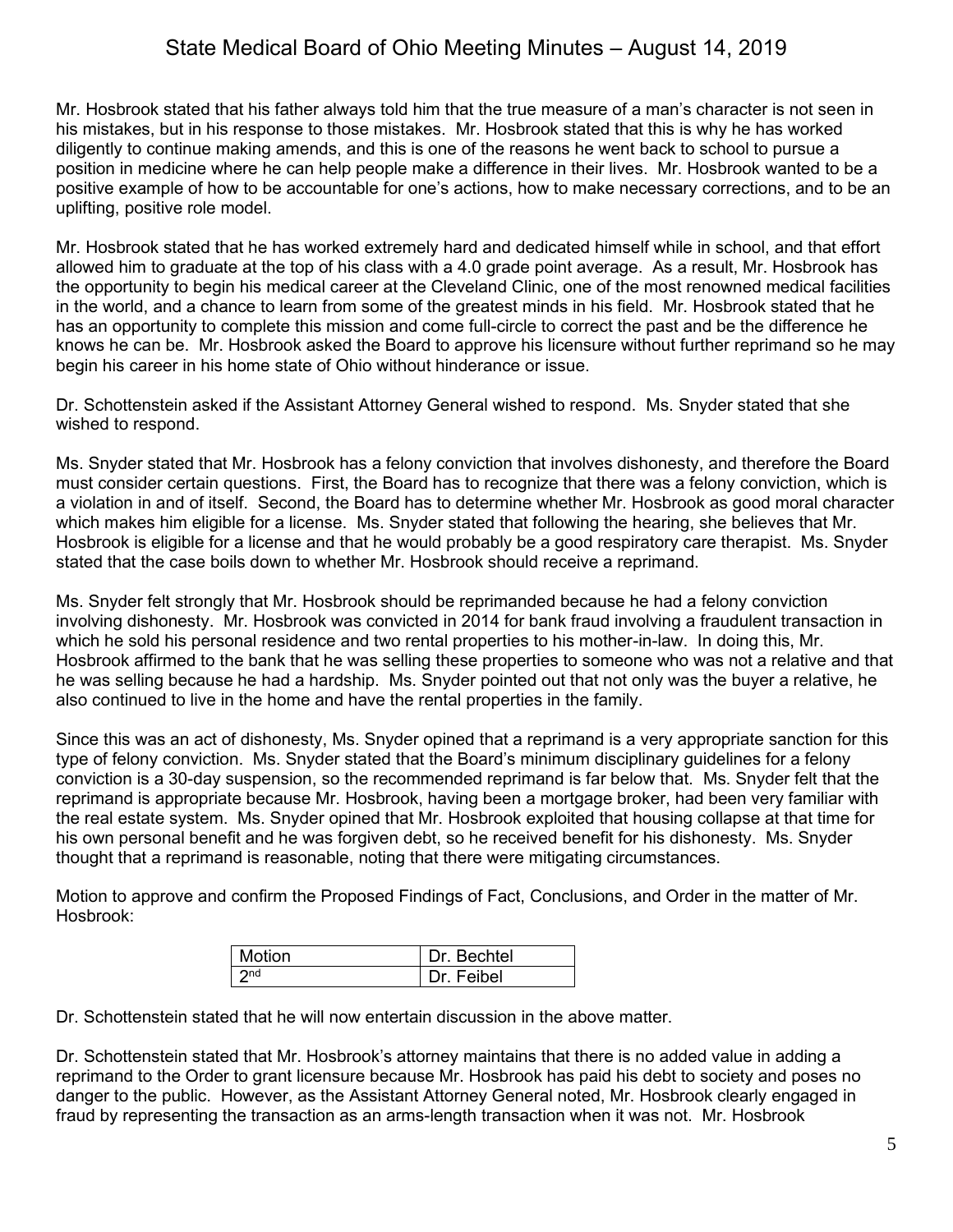represented that the buyers and sellers in the transaction were not family members, when, in fact, they were. Mr. Hosbrook represented that the properties would not stay in the family after the sale, which was not true. Dr. Schottenstein stated that Mr. Hosbrook was clearly sophisticated in the area of real estate and had known what he was doing.

Dr. Schottenstein perceived a substantial amount of rationalization in Mr. Hosbrook's testimony. Dr. Schottenstein stated that rationalization is a psychological defense mechanism in which inappropriate behavior is justified in a rational way in order to avoid the true explanation. A rationalization typically makes the behavior seem acceptable or even superior as an outcome. Mr. Hosbrook rationalized that he did not benefit from the transaction, did not falsify documents, did not cheat, did not steal, was not greedy, and that other people were doing things that were even worse. Dr. Schottenstein was glad and in Mr. Hosbrook's address to the Board, as well as his testimony at hearing, showed a degree of self-awareness.

Dr. Schottenstein stated that Mr. Hosbrook should not have made the choices he did. However, Dr. Schottenstein agreed that granting Mr. Hosbrook's license is appropriate. Dr. Schottenstein stated that this incident should not define Mr. Hosbrook in totality and it does not mean that Mr. Hosbrook does not have the necessary moral character for a license. Dr. Schottenstein further noted that Mr. Hosbrook did not try to hide his behavior from the Board, he completed his sentence and paid restitution, and he has multiple compelling character references. Dr. Schottenstein felt that the reprimand is appropriate because Mr. Hosbrook did engage in substantially fraudulent behavior. In response to defense counsel's point that Mr. Hosbrook as paid his debt to society and poses no danger to the public, Dr. Schottenstein stated that those are reasons that the Proposed Order is not more punitive than it is.

Vote on Dr. Bechtel's motion to approve and confirm:

| Dr. Rothermel     | Abstain |
|-------------------|---------|
| Dr. Saferin       | Abstain |
| Mr. Giacalone     |         |
| Dr. Edgin         | ٧       |
| Dr. Schottenstein |         |
| Mr. Gonidakis     | Y       |
| Dr. Johnson       | ٧       |
| Dr. Kakarala      |         |
| Ms. Montgomery    |         |
| Dr. Feibel        |         |
| Dr. Bechtel       |         |

The motion carried.

## **Jacob Osterhues, L.M.T.**

Dr. Schottenstein directed the Board's attention to the matter of Jacob Osterhues, L.M.T. No objections have been filed. Ms. Lee was the Hearing Examiner.

Motion to approve and confirm the Proposed Findings of Fact, Conclusions, and Order in the matter of Mr. Osterhues:

| Motion          | Dr. Kakarala |
|-----------------|--------------|
| 2n <sub>d</sub> | Dr. Edgin    |

Dr. Schottenstein stated that he will now entertain discussion in the above matter.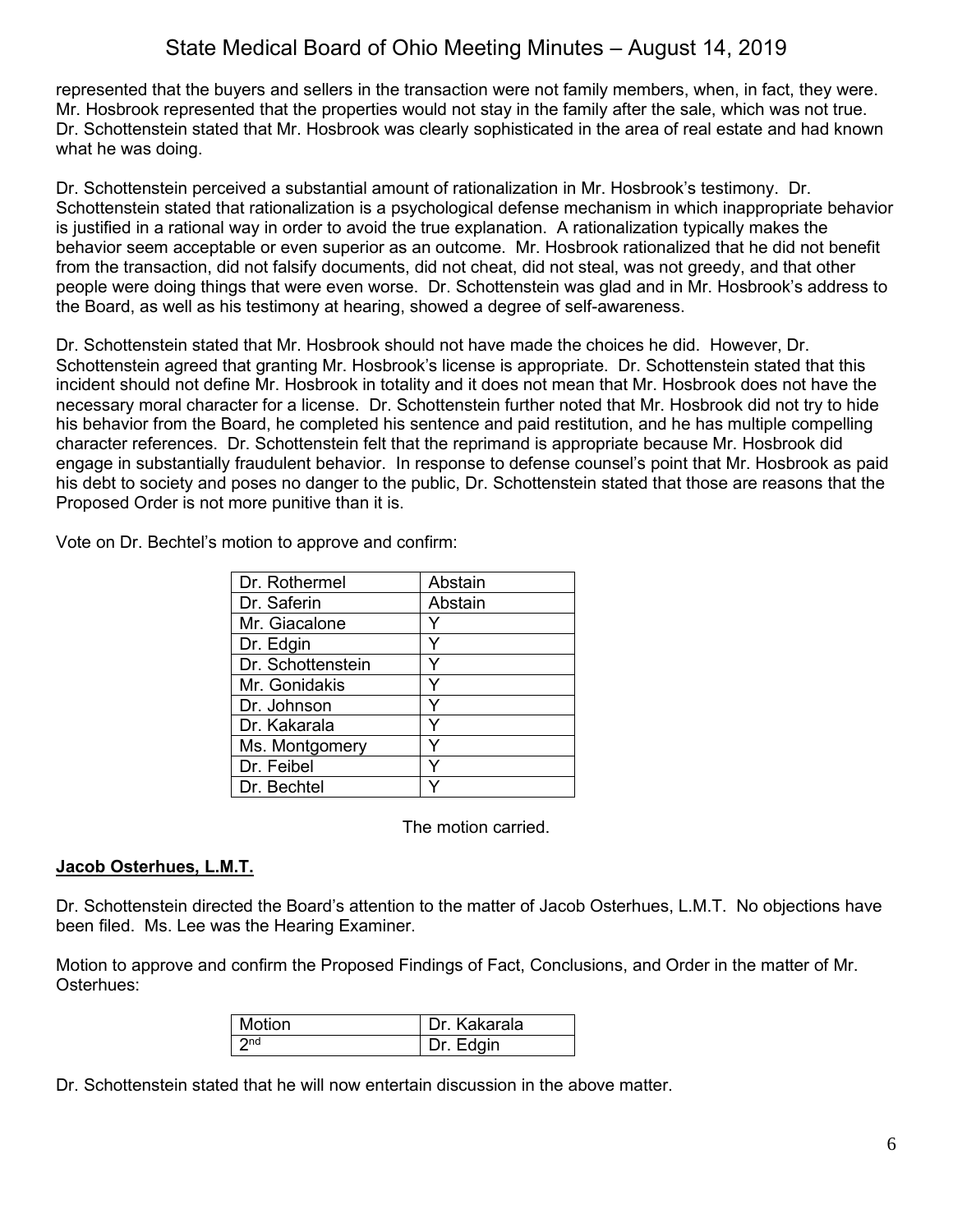Ms. Montgomery expressed concern that it took about a year and a half for this case to reach the Board today. Ms. Montgomery further opined, based on her experience as a city prosecutor and prosecuting drug and alcohol related offenses, that the proposed fine of \$8,000 is too high. Ms. Montgomery stated that Mr. Osterhues should not have been drinking and should not have over-indulged, but he recognized that he needed to "sober up" next door and he was self-aware enough to know that he should not drive. Ms. Montgomery also noted that Mr. Osterhues has limited financial means and she questioned why the Board should levy such a large fine.

Dr. Bechtel agreed with Ms. Montgomery. Dr. Bechtel stated that Mr. Osterhues was guilty of having a bottle of Vicodin in his car that belonged to his ex-wife. While subsequent drug testing was positive for tetrahydrocannabinol (THC), it was negative for opioids. Dr. Bechtel further stated that Mr. Osterhues did not harm anyone and did not drive his car, he was merely found in his car. Dr. Bechtel stated that an average massage therapist in Ohio might make about \$25,000 annually. Dr. Bechtel, noting that the proposed \$8,000 fine is the highest proposed fine for any of the violations in the cases the Board is considering today, opined that the proposed fine is excessive.

Mr. Gonidakis stated that he does not have a strong opinion on what the fine should be in this case. However, Mr. Gonidakis felt that that the Board should not take an individual's net worth or financial circumstances into consideration when determining the appropriate amount of a fine. Mr. Gonidakis stated that if the amount of Mr. Osterhues' fine should be changed for other reasons, he would be agreeable to that.

Mr. Giacalone agreed with Mr. Gonidakis' comments, but he also felt that Dr. Bechtel made a good point. Mr. Giacalone stated that the income stream of a massage therapist is not the same as it is for a surgeon, and consequently an \$8,000 fine would have a much larger impact on a massage therapist than on a surgeon. Mr. Giacalone agreed with Ms. Montgomery that the fine should be drastically reduced. Mr. Gonidakis asked if, in Mr. Giacalone's opinion, an \$8,000 fine would be appropriate in a case with the same fact pattern for a Cleveland Clinic physician. Mr. Giacalone responded that an \$8,000 fine may be appropriate in such a case. Mr. Giacalone commented that the Board has been treating the professions that it disciplines as being the same when they are not in terms of income. Mr. Giacalone stated that the Board, given the facts of this case, should not take away half of someone's income. Mr. Gonidakis stated that he is not advocating for any particular fine amount in this case, but he is concerned about how the Board arrives at an appropriate fine amount.

Dr. Schottenstein stated that he had had similar thoughts about reducing the amount of the fine, but not for reasons based on Mr. Osterhues' income. Dr. Schottenstein noted the following mitigating circumstances in Mr. Osterhues' case:

- Mr. Osterhues has no prior disciplinary record.
- This appears to be an isolated incident that is unlikely to recur.
- Mr. Osterhues has made a full and free disclosure to the Board.
- Mr. Osterhues has expressed remorse.
- Mr. Osterhues' actions did not negatively impact others.
- Mr. Osterhues underwent treatment, though not at a Board-approved treatment program.

For these reasons, Dr. Schottenstein felt that it would be legitimate to substantially reduce or forgo the fine.

Dr. Schottenstein continued that Mr. Osterhues should go into a Board-approved treatment program. Dr. Schottenstein noted that Mr. Osterhues was found inebriated in his car, passed out in the middle of the night with a bottle of Vicodin that did not belong to him, and he subsequently tested positive for marijuana. Dr. Schottenstein stated that notwithstanding the explanation provided, this paints a disturbing picture. Dr.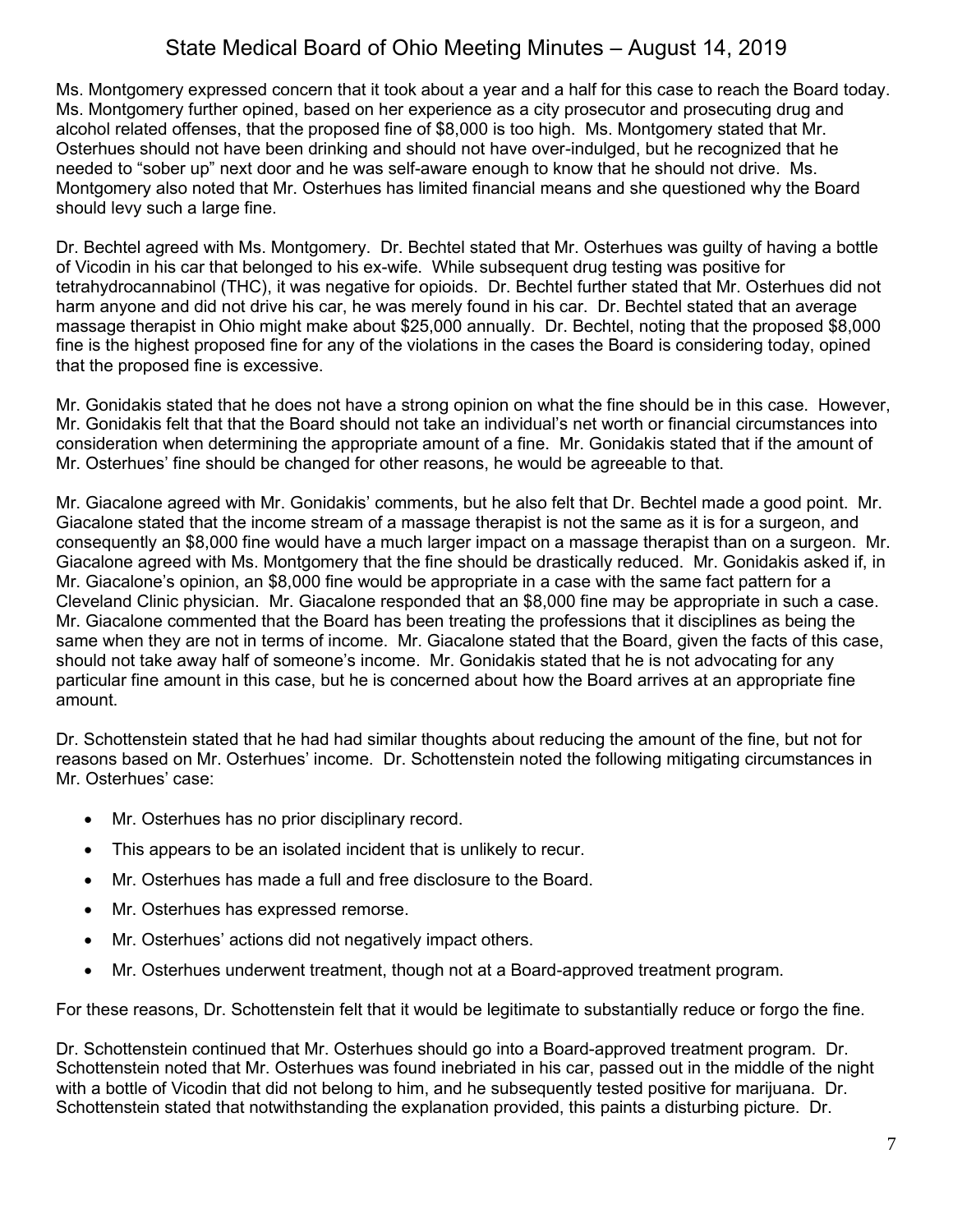Schottenstein commented that the Board must protect the public and he does not have assurance that the public is protected unless Mr. Osterhues goes through a Board-approved program prior to having his license reinstated.

Motion to amend the Proposed Order to reduce the fine to \$1,000:

| <b>Motion</b> | Ms. Montgomery |
|---------------|----------------|
|               | Dr Bechtel     |

Ms. Montgomery agreed with Mr. Gonidakis that the fines should be based on the violations and not on the violator. Ms. Montgomery felt that the fine should be lowered based on the violation. Ms. Montgomery stated that the violations are misdemeanor cases and that Mr. Osterhues probably would not have been arrested had it not been for the presence of Vicodin in the car, which was later determined not to be his.

Dr. Bechtel also agreed with Mr. Gonidakis that the financial situation of the respondent should not determine the fine. In this case, Dr. Bechtel felt that the fine did not fit the crime.

Mr. Giacalone stated that he struggles with the inequity in terms of the professions, observing that an \$8,000 fine is much more significant for a massage therapist or other allied medical profession than it would be for, for example, a retinal surgeon.

Vote on Ms. Montgomery's motion to amend:

| Dr. Rothermel     | Abstain |
|-------------------|---------|
| Dr. Saferin       | Abstain |
| Mr. Giacalone     |         |
| Dr. Edgin         |         |
| Dr. Schottenstein | Y       |
| Mr. Gonidakis     | v       |
| Dr. Johnson       |         |
| Dr. Kakarala      | Y       |
| Ms. Montgomery    | Y       |
| Dr. Feibel        |         |
| Dr. Bechtel       |         |

The motion to amend carried.

Motion to approve and confirm the Proposed Findings of Fact, Conclusions, and Order, as amended, in the matter of Mr. Osterhues:

| Motion            | Dr. Kakarala |
|-------------------|--------------|
| 2 <sub>nd</sub>   | Dr. Edgin    |
| Dr. Rothermel     | Abstain      |
| Dr. Saferin       | Abstain      |
| Mr. Giacalone     |              |
| Dr. Edgin         | Y            |
| Dr. Schottenstein |              |
| Mr. Gonidakis     |              |
| Dr. Johnson       | Y            |
| Dr. Kakarala      | Y            |
| Ms. Montgomery    | ٧            |
| Dr. Feibel        |              |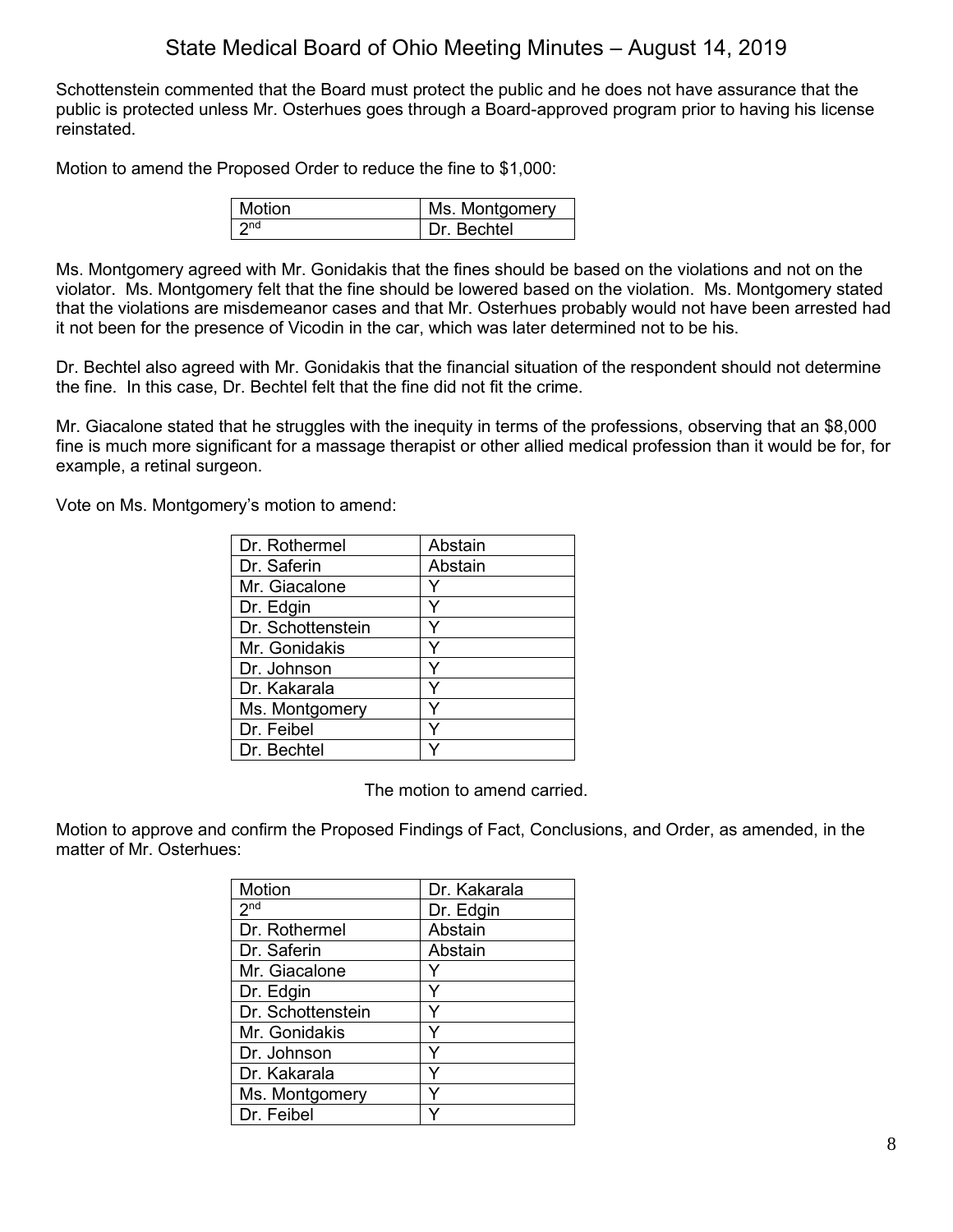Dr. Bechtel | Y

The motion carried.

## **Summer Peplow**

Dr. Schottenstein directed the Board's attention to the matter of Summer Peplow. No objections have been filed. Ms. Shamansky was the Hearing Examiner.

Dr. Schottenstein stated that a request to address the Board has been filed on behalf of Ms. Peplow. Five minutes will be allowed for that address.

Ms. Peplow was represented by her attorney, Todd Newkirk.

Mr. Newkirk stated that in August 2012, the Ohio Respiratory Care Board revoked Ms. Peplow's respiratory care professional license, which was justified at that time given Ms. Peplow's significant abuse problems. Mr. Newkirk stated that since that time Ms. Peplow has done everything in her power to address her addiction, entering into a program of long-term and sustainable recovery. Ms. Peplow's progress in her recovery led the Hearing Examiner to recommend granting her application for re-licensure, subject to certain terms and monitoring conditions.

Mr. Newkirk had no objections to the recommended terms and monitoring conditions, but he requested that the Proposed Order be amended to allow Ms. Peplow to delay the interim monitoring. Mr. Newkirk stated that he is making this request because Ms. Peplow has had a number of health and financial issues that have arisen that do not allow her to immediately begin the monitoring program. Mr. Newkirk asked the Board to amend the Proposed Order into something like an indefinite suspension until such time that Ms. Peplow can complete the interim monitoring and other requirements.

Ms. Peplow stated that it has been a long road for her and has entailed a lot of hard work. Ms. Peplow thanked the Board for considering granting her a new license to practice respiratory care. Ms. Peplow stated that, unfortunately, she cannot pursue the terms of the Proposed Order at this time, and she therefore asked the Board to consider pausing the interim monitoring conditions until she is able to fulfill them.

Dr. Schottenstein asked if the Assistant Attorney General wished to respond. Ms. Snyder stated that she did not wish to respond.

Motion to approve and confirm the Proposed Findings of Fact, Conclusions, and Order in the matter of Ms. Peplow:

| <b>Motion</b> | Mr. Giacalone |
|---------------|---------------|
| つnd           | Dr. Johnson   |

Dr. Schottenstein stated that he will now entertain discussion in the above matter.

Ms. Montgomery, referring to Ms. Peplow's request to delay the requirement that she comply with the interim monitoring conditions of the Proposed Order, observed that the Board does not have an explanation as to why Ms. Peplow cannot begin the monitoring terms at this time. However, Ms. Montgomery found Ms. Peplow's story to be compelling and she would be inclined to grant Ms. Peplow's request. Ms. Montgomery suggested that the Board table this topic so that the legal staff can draft an amended Order for the Board's consideration that would grant Ms. Peplow's request.

Motion to table: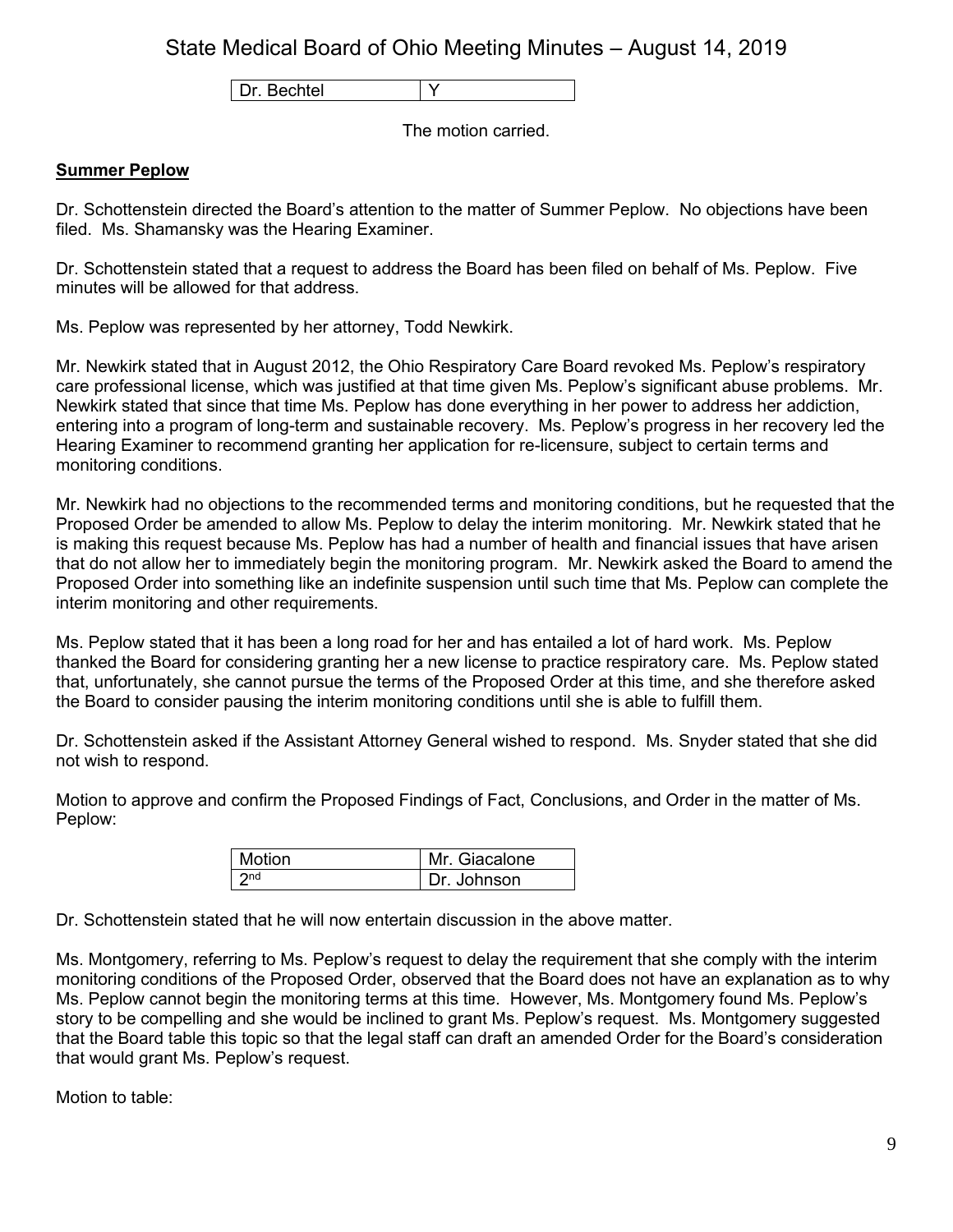| Motion | <b>Bechtel</b> |
|--------|----------------|
| つnd    | Edgin          |

The motion to table carried.

Ms. Montgomery exited the meeting at this time.

## **Dana P. Richard, D.O.**

Dr. Schottenstein directed the Board's attention to the matter of Dana P. Richard, D.O. No objections have been filed. Ms. Lee was the Hearing Examiner.

Motion to approve and confirm the Proposed Findings of Fact, Conclusions, and Order in the matter of Dr. Richard:

| Motion | Mr. Giacalone  |
|--------|----------------|
| ond    | ı Dr. Kakarala |

Dr. Schottenstein stated that he will now entertain discussion in the above matter.

Mr. Giacalone agreed with the Proposed Order to permanently revoke Dr. Richard's medical license, stating that his actions were egregious. Dr. Schottenstein also agreed with the Proposed Order.

Vote on the motion to approve and confirm:

| Dr. Rothermel     | Abstain |
|-------------------|---------|
| Dr. Saferin       | Abstain |
| Mr. Giacalone     | Y       |
| Dr. Edgin         | Υ       |
| Dr. Schottenstein |         |
| Mr. Gonidakis     | Y       |
| Dr. Johnson       | Y       |
| Dr. Kakarala      |         |
| Ms. Montgomery    | Y       |
| Dr. Feibel        |         |
| Dr. Bechtel       | Abstain |

The motion carried.

## **Christopher Neil Vashi, M.D.**

Dr. Schottenstein directed the Board's attention to the matter of Christopher Neil Vashi, M.D. Objections have been filed and were previously made available to Board members. Mr. Porter was the Hearing Examiner.

Dr. Schottenstein stated that a request to address the Board has been filed on behalf of Dr. Vashi. Five minutes will be allowed for that address.

Dr. Vashi was represented by his attorney, Eric Plinke.

Mr. Plinke stated that the objections he filed on behalf of Dr. Vashi identify some legal issues that he will not reiterate those at this time. Mr. Plinke stated that while there is a variety of allegations, this case is fundamentally about Dr. Vashi's impairment.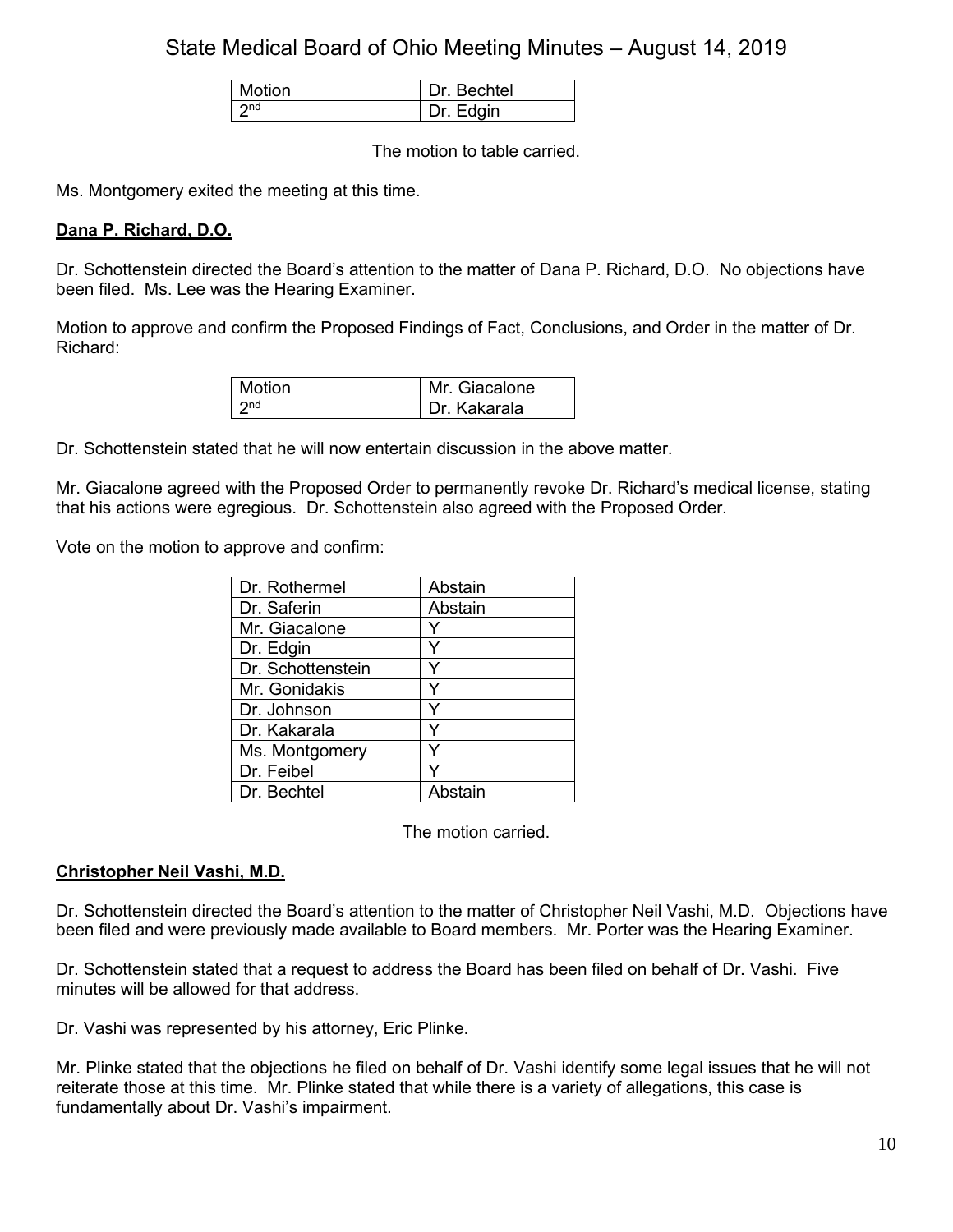Dr. Vashi stated that he is not here today to defend, explain, rationalize, or justify his actions, nor is he here to claim that he is a victim of circumstance. Dr. Vashi acknowledged that he is here because of his own decisions, actions, and choices. Dr. Vashi learned from his recovery that the promises of the program will come true if the program is worked correctly, and one of the most important promises is that he will not regret the past or want to shut the door on it. Dr. Vashi stated that he cannot keep hoping for a better future by hoping for a better past, and therefore he must own his decisions, actions, and choices of the past. Instead of forgetting them, he remembers them on a day-to-day and hour-to-hour basis, using them to build a stronger future for change. Dr. Vashi recognized that his world extends beyond himself.

Dr. Vashi recognized the path of destruction he created with reckless abandon. Dr. Vashi stated that he disgraced and embarrassed his wife and family, yet his wife was the first one by his side in recovery. Dr. Vashi embarrassed his colleagues, medical partners, and medical staff, yet they did the right thing for him in his desperate days. Dr. Vashi abandoned his patients when he had to leave his practice, yet today he is blessed with the ability to restore human health and to practice medicine and recovery at the same time. Dr. Vashi acted against the principles and ethics of his medical society, yet he was granted permission to sit for his recertification examination. Dr. Vashi stated that he had let his self-will run riot, much like a swimmer who swims too far out into the ocean filled with ego, disregard, and bravado only to be ultimately pulled in by a simple life preserver. Dr. Vashi sated that he has been reeled back onto dry land by so many people that he had wronged, and he now stands on the shore in gratitude, throwing life-lines to those who are drowning like he once was.

Dr. Vashi continued that today he practices the principles of the 12 steps in everything he does. Dr. Vashi added that he is guided by the serenity prayer, he tries to live by the golden rule, and he puts one foot in front of the other and tries to do the next right thing. Dr. Vashi realized that the next right thing is not always the right thing for himself, but what is best for others. Dr. Vashi stated that he does this for his own survival and to preserve all the things that are valuable to him that he almost destroyed.

Dr. Vashi stated that today he will leave in gratitude, regardless of the outcome of his case, and he will take his recovery with him. Dr. Vashi will attend his 104<sup>th</sup> and final weekly aftercare meeting later today and he will continue to share his experience, strength, and hope with others. Dr. Vashi stated that he stands before the Board a humiliated man, a penitent man, and a humbled man.

Dr. Schottenstein asked if the Assistant Attorney General wished to respond. Ms. Pelphrey stated that she wished to respond.

Ms. Pelphrey stated that she had prepared remarks for the Board today, but she noted that in his address to the Board today, Dr. Vashi made no mention of the fact that there was a victim in this case, namely Patient 1. Ms. Pelphrey stated that Patient 1 lost her job and was exploited as both a patient and as an employee of Dr. Vashi's practice. Ms. Pelphrey observed that Dr. Vashi's address was all about him and nothing about the impact it had on another individual other than talking about his family and his children.

Ms. Pelphrey attested that there were no legal issues that came up in the Report and Recommendation, despite defense counsel's statements, and that the facts are undisputed. Dr. Vashi had a sexual relationship with Patient 1 after he had already performed procedures on her and prescribed her medications. When the practice confronted Dr. Vashi and Patient 1 about the affair, they both denied it but continued the affair. Ms. Pelphrey questioned what Patient 1 was supposed to do at that point, having been basically instructed to lie to her employer about the affair, and she had to continue on in that relationship. Ms. Pelphrey stated that that is exploitation.

Ms. Pelphrey continued that Dr. Vashi completed a 90-day residential treatment program for alcohol use disorder. Ms. Pelphrey added that Dr. Vashi had prescribed medication to a family member in a nonemergency situation and did not maintain a medical record for it. Ms. Pelphrey stated that there seems to be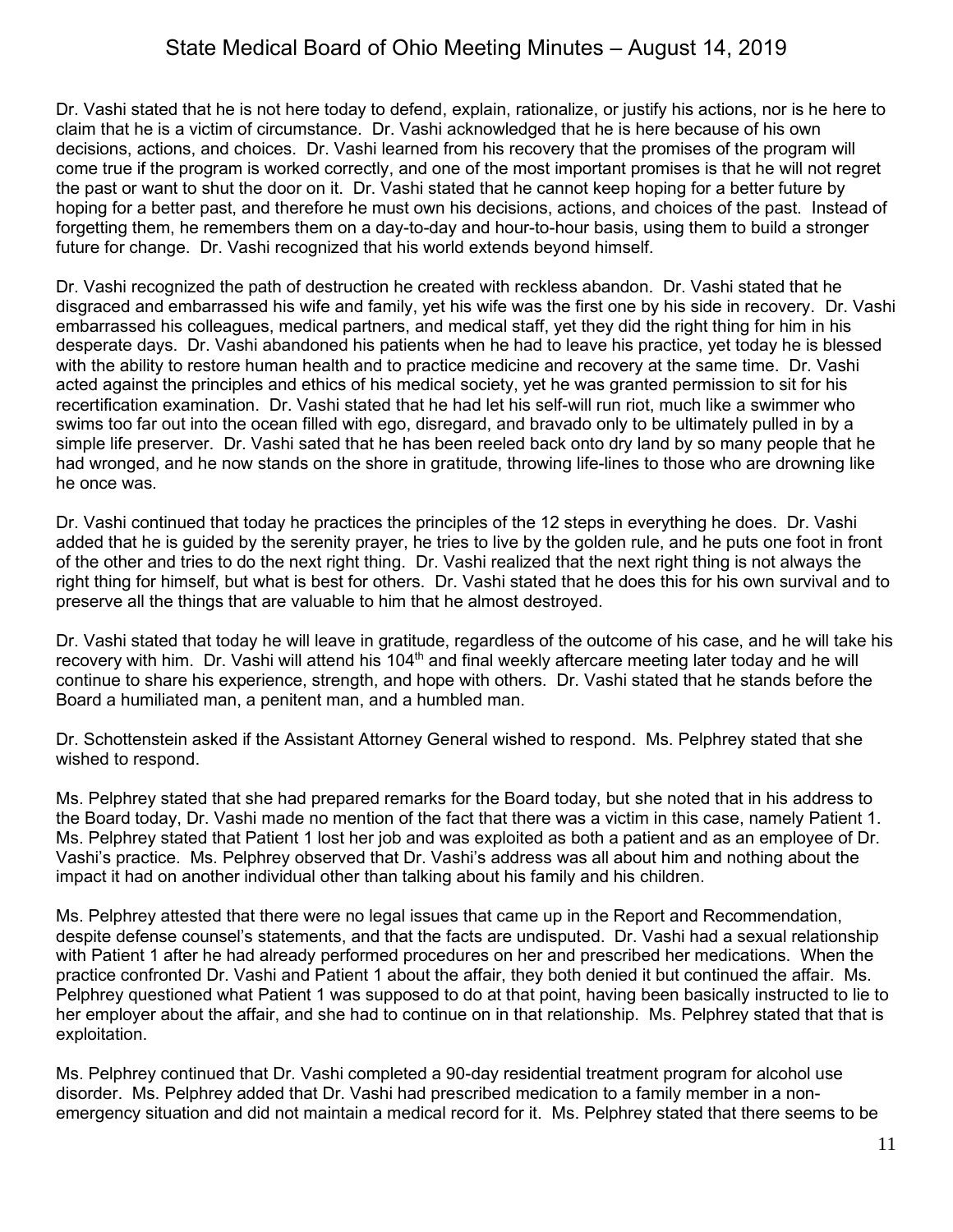an excuse for everything and that Dr. Vashi has no self-awareness, noting his address to the Board which sounded narcissistic. Ms. Pelphrey further noted that Dr. Vashi's drinking only increased during his affair and stopped once his wife gave him an ultimatum. Ms. Pelphrey stated that despite Dr. Vashi's statements about Alcoholics Anonymous and the Big Book in his hearing, he did not make amends to Patient 1, who lost her job and her family.

Ms. Pelphrey observed that according to the Report and Recommendation, Dr. Vashi committed serious violations of the Medical Practices Act, including prescribing a controlled substance to a family member, substance use disorder, and a sexual relationship with a patient. Ms. Pelphrey stated that in his objections, Dr. Vashi indicated that he has made amends, fixed his life, and that he should not have this kind of suspension because the actions took place two years ago. Ms. Pelphrey stated that this is like saying that someone who committed a crime years ago should not have to pay for it because they've pulled themselves up by their own bootstraps. Ms. Pelphrey stated that this shows that Dr. Vashi has not completely understood what he did, and that leads her to believe that he could do it again.

Ms. Pelphrey stated that Dr. Vashi took advantage of a patient, violated the Medical Practices Act that was put in place to protect the public, prescribed to his family member, and had a substance use disorder. Ms. Pelphrey opined that the Proposed Order of a minimum 90-day suspension and a \$6,000 fine is insufficient for these serious violations. Ms. Pelphrey asked the Board to increase the suspension to one year and levy a fine that is much in excess of \$6,000.

Motion to approve and confirm the Proposed Findings of Fact, Conclusions, and Order in the matter of Dr. Vashi:

| <b>Motion</b> | Dr. Feibel  |
|---------------|-------------|
| l ond         | Dr. Bechtel |

Dr. Schottenstein stated that he will now entertain discussion in the above matter.

Dr. Feibel stated that Dr. Vashi did more than just abuse alcohol. Dr. Feibel stated that Dr. Vashi also prescribed a controlled substance to a family member in a non-emergency situation without a medical chart; had sexual relations with a patient and co-worker; and there was some question about where Dr. Vashi prescribed Patient 1's medication and where the procedures occurred. Dr. Feibel opined that Dr. Feibel's alcohol abuse is the least of his issues, though he was happy that Dr. Vashi has gotten treatment for his alcohol abuse. Dr. Feibel opined that the Proposed Order, which would suspend Dr. Vashi's medical license for a minimum of 90 days and fine him \$6,000, was insufficient for these violations.

Motion to amend the Proposed Order so that the suspension of Dr. Vashi's medical license would be for a minimum of one year and the fine would be increased to \$12,000:

| Motion          | Dr. Feibel    |
|-----------------|---------------|
| 2 <sub>nd</sub> | Mr. Giacalone |

Mr. Giacalone noted Ms. Pelphrey's observation that Dr. Vashi's address to the Board today made no mention of Patient 1, which Mr. Giacalone found disconcerting. Mr. Giacalone felt that the defense counsel wants the Board to think of the relationship with Patient 1 as an employer/employee relationship and that she was not a patient. However, Mr. Giacalone stated that once Dr. Vashi gave treatment to Patient 1, she became a patient. Mr. Giacalone stated that either situation is terrible since Dr. Vashi was in a position of power both as an employer and as a physician. Mr. Giacalone agreed with Dr. Feibel's proposed amendment.

Dr. Schottenstein observed that Dr. Vashi has stipulated to having been diagnosed with and treated for alcohol use disorder, and he has also stipulated to prescribing a controlled substance to a family member. The main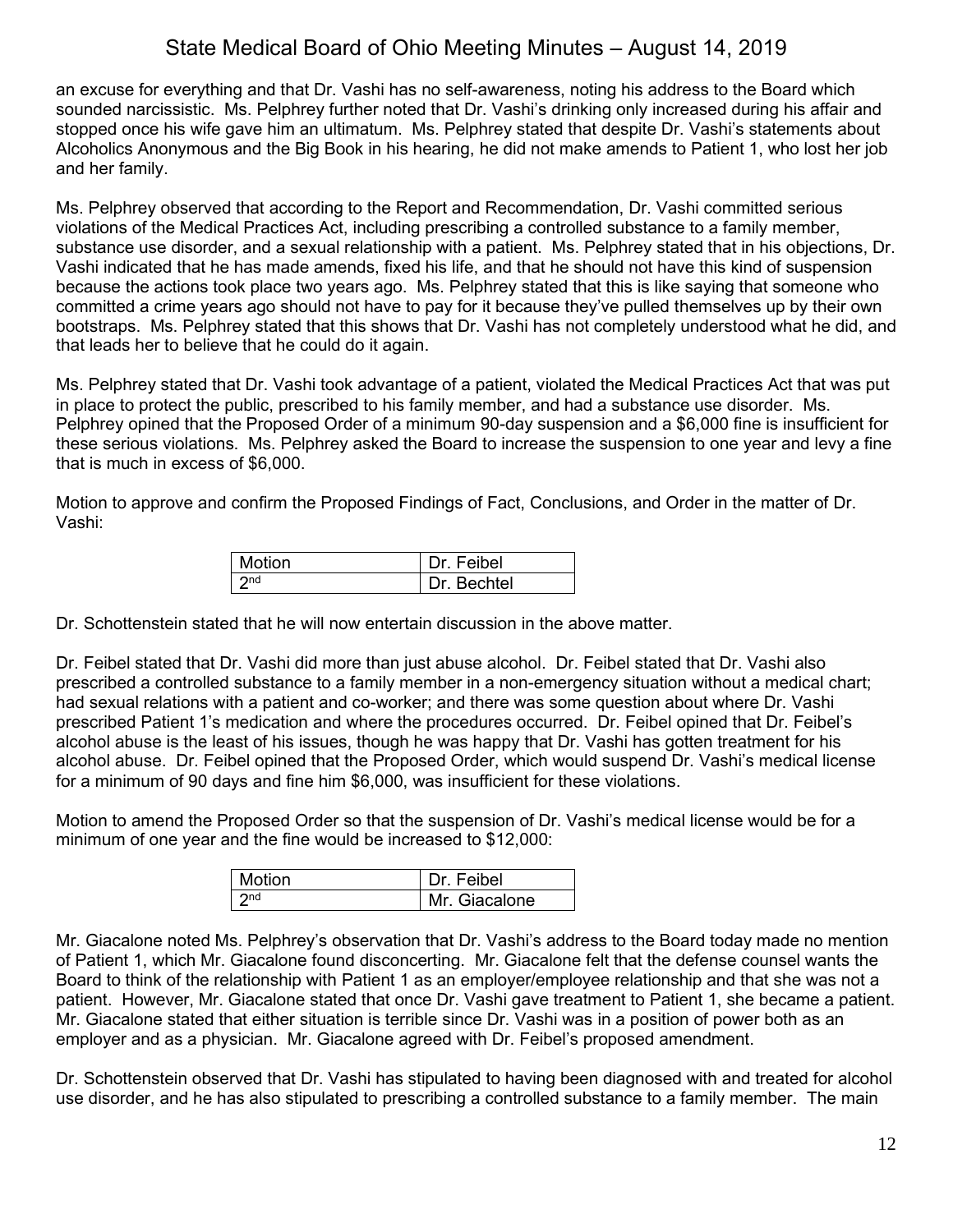issue that the defense counsel focused on in the hearing was whether Dr. Vashi violated the Board's rule against sexual misconduct. Defense counsel maintains that Dr. Vashi did not violate the rule.

Dr. Schottenstein stated that this case boils down to a few questions. First, did Dr. Vashi and Patient 1 have a bonafide physician/patient relationship with Patient 1? Dr. Schottenstein stated that the answer to this question is "yes." Dr. Schottenstein agreed with previous comments that when a physician engages in a medical examination of a person for purposes of diagnosis and/or treatment, performs procedures on a person, and prescribes medication to a person, that person becomes the physician's patient.

Dr. Schottenstein's second question was, did Dr. Vashi and Patient 1 have sexual relations in the course of the physician/patient relationship? Dr. Schottenstein stated that the answer to this question is clearly "yes." Dr. Schottenstein noted Dr. Vashi's testimony that he had told Patient 1, and rightly so, that he would no longer perform procedures on her and she would have to find another physician to treat her. Dr. Schottenstein stated that a statement of that nature would have been unnecessary if there had been no physician/patient relationship at the time that the sexual relations began. Dr. Schottenstein further noted that this is contrary to the defense counsel's position that Dr. Vashi's procedural work was episodic and not expected to be ongoing.

Dr. Schottenstein continued to his third question: Was there exploitation of Patient 1 by Dr. Vashi? Dr. Schottenstein stated that for defense counsel, this was the crux of the matter. Dr. Schottenstein also commented that this is reminiscent of the argument made by defense counsel in the matter of Christopher Seman, D.O., in September 2018. Dr. Schottenstein observed that the Board's sexual misconduct rule indicates that exploitation of the patient by the physician is a factor of consideration, but not the only factor, in determining whether conduct constitutes sexual misconduct. Dr. Schottenstein asked if Dr. Vashi took advantage of Patient 1 in an unethical and selfish way for his own ends. While defense counsel maintains that the State did not present evidence of exploitation, Dr. Schottenstein stated that that evidence can be easily inferred.

Dr. Schottenstein stated that the reason that relationships between physicians and patients are strictly prohibited is because there is an inherent imbalance of power in the physician's favor. Dr. Schottenstein stated that for all intents and purposes, it is not possible to have purely consensual sexual relations in that context. In that respect, a physician/patient sexual relationship is inherently exploitative and it is impossible to have sexual relations between a physician and an ongoing patient that does not exploit the relationship. Dr. Schottenstein found the argument that there was an employment relationship which led to the physician/patient relationship to be irrelevant because once one enters into a physician/patient relationship, it supersedes all prior relationships. Dr. Schottenstein was fairly certain that defense counsel would not support the logical conclusion of his argument, which is that as long as a physician and patient had a social or employment relationship prior to the physician/patient relationship, then sexual relations between them do not constitute sexual misconduct on the physician's part. Dr. Schottenstein stated that if this was truly the case, then a physician could immunize himself from sexual misconduct allegations by preying on patients with whom he had had a prior relationship.

Dr. Schottenstein agreed with Dr. Feibel's proposed amendment.

Vote on Dr. Feibel's motion to amend:

| Dr. Rothermel     | Abstain |
|-------------------|---------|
| Dr. Saferin       | Abstain |
| Mr. Giacalone     |         |
| Dr. Edgin         | v       |
| Dr. Schottenstein |         |
| Mr. Gonidakis     | v       |
| Dr. Johnson       |         |
| Dr. Kakarala      |         |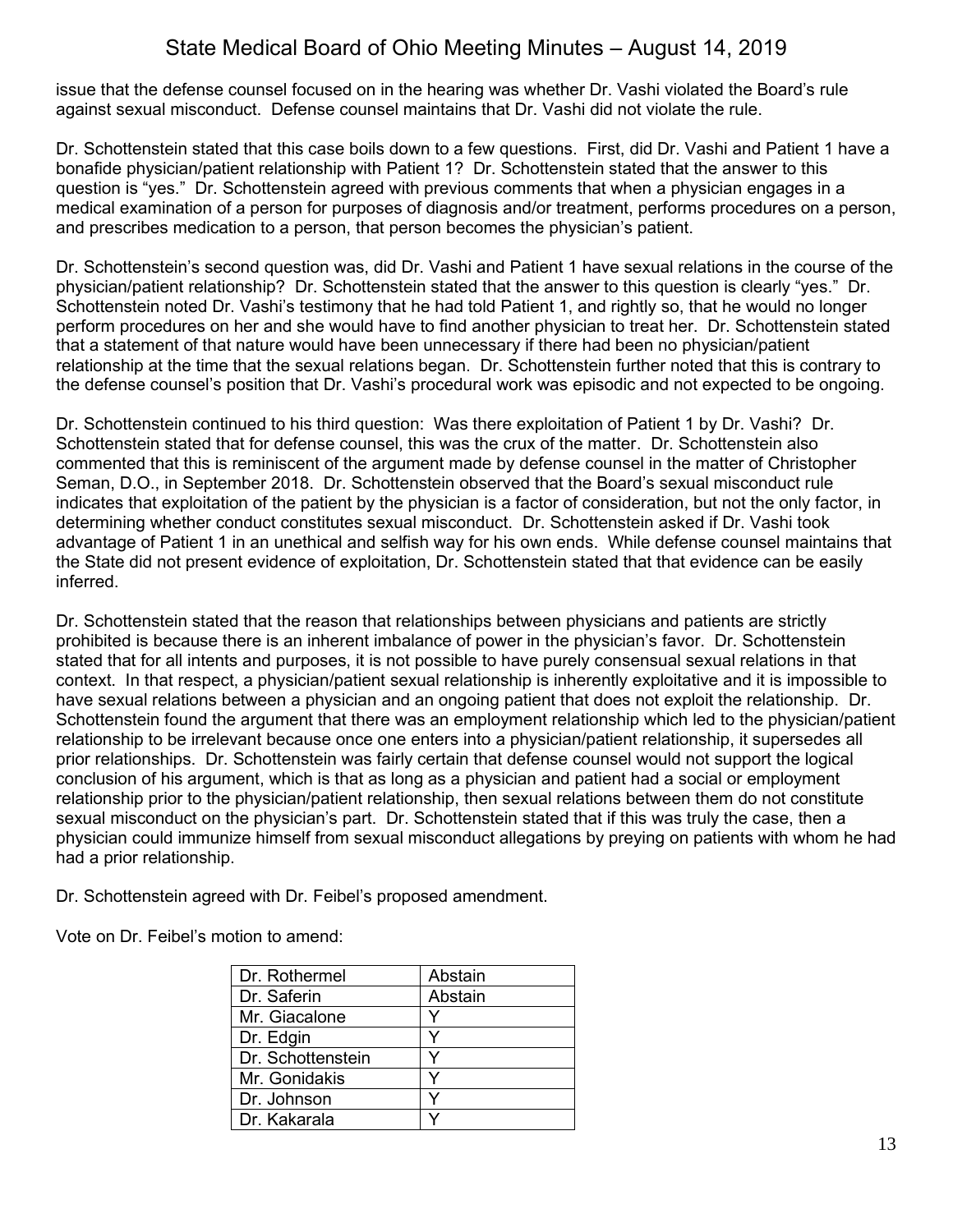| Ms. Montgomery |  |
|----------------|--|
| Dr. Feibel     |  |
| Dr. Bechtel    |  |

The motion to amend carried.

Motion to approve and confirm the Proposed Findings of Fact, Conclusions, and Order, as amended, in the matter of Dr. Vashi:

| <b>Motion</b>     | Dr. Feibel   |
|-------------------|--------------|
| 2 <sup>nd</sup>   | Dr. Kakarala |
| Dr. Rothermel     | Abstain      |
| Dr. Saferin       | Abstain      |
| Mr. Giacalone     |              |
| Dr. Edgin         | Y            |
| Dr. Schottenstein |              |
| Mr. Gonidakis     | Ý            |
| Dr. Johnson       | Y            |
| Dr. Kakarala      | Y            |
| Ms. Montgomery    |              |
| Dr. Feibel        |              |
| Dr. Bechtel       |              |

The motion carried.

## **Tonya Latrise Williams, L.M.T.**

Dr. Schottenstein directed the Board's attention to the matter of Tonya Latrise Williams, L.M.T. Objections have been filed and were previously made available to Board members. Ms. Shamansky was the Hearing Examiner.

Dr. Schottenstein stated that a request to address the Board has been filed on behalf of Ms. Williams. Five minutes will be allowed for that address.

Ms. Williams stated that she is here today to try to obtain a massage therapist license in Ohio. Ms. Williams stated that in 2003 she completed massage therapy school in Illinois and the school was accredited at that time. In 2017, Ms. Williams went back to school because she had not practiced massage therapy and things had changed. Ms. Williams again attended an accredited school in Illinois and she took and passed the Massage and Bodywork Licensing Examination (MBLEx). In 2017, Ms. Williams had no idea that her future would be in Ohio. In 2018, Ms. Williams applied for a massage therapist license in Indiana where she was then living, and that application was granted.

Ms. Williams stated that she decided to go back to massage therapy school in 2017 because she knew she was going to retire from her career as a pharmacy technician and she wanted an encore career. Ms. Williams excelled in massage therapy school because of her experience as a pharmacy technician. Ms. Williams stated that had she known that Ohio was on her horizon, she would have waited and completed massage therapy school in Ohio. Ms. Williams stated that she has held a professional license since 1990 and is currently licensed as a pharmacy technician in three states. Consequently, she knows what it means to have a professional license and she understands the criteria and standards needed to hold a professional license.

Ms. Williams asked the Board to consider that facts that she has completed two massage therapy programs, passed the MBLEx, and is currently licensed in massage therapy in Indiana.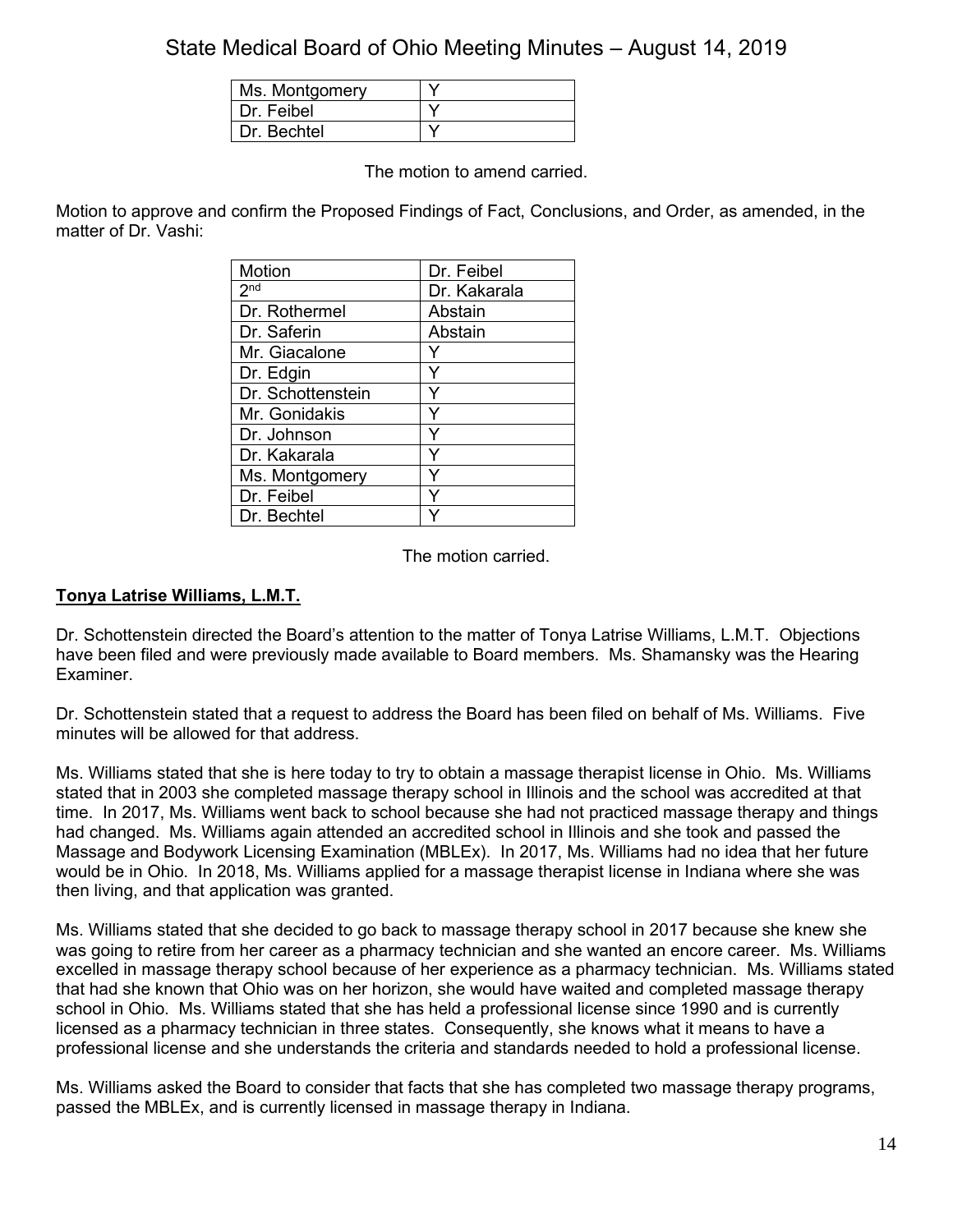Dr. Schottenstein asked if the Assistant Attorney General wished to respond. Ms. Pelphrey stated that she wished to respond.

Ms. Pelphrey stated that this had been Mr. Wilcox's case, but she is presenting on his behalf in his absence. Ms. Pelphrey read from a statement prepared by Mr. Wilcox.

Ms. Pelphrey stated that Ms. Williams has unfortunately not met the statutory requirements for a massage therapy license under Section 4731.10, Ohio Revised Code (ORC) when she sent in her application on September 9, 2018. Ms. Pelphrey stated that the statutes are not suggestions or guidelines, but must be followed precisely. The statute allows licensure of an applicant who meets one of the following criteria:

- A diploma or certificate from a school, college, or institution in good standing as determined by the Board showing the completion of the required courses of instruction. Neither of the massage schools Ms. Williams attended are in good standing with the Board.
- A diploma or certificate from a school, college, or institution that offers the curriculum required by the Board rules under Section 4731-1-16, Ohio Administrative Code (OAC). The massage therapy schools attended by Ms. Williams each had around 600 hours, whereas the Board's requirement is a minimum of 750 hours. There is no provision in the law to combine programs.
- Holding an active massage therapist license in another state for not less than five years. Ms. Williams has only held an active license in Indiana since January 25, 2018.

Ms. Pelphrey stated that while Ms. Williams has a body of experience in the field of massage and has made an excellent presentation today, there is no language in the Board's statute that would allow her to receive a license by arguing her experience and training is equivalent to the Board's requirements or that the cumulative curriculum at two schools can be considered. Ms. Pelphrey added that there is no proof that education from 2001-2002 would meet today's requirements in terms of hours required in a certain subject. Ms. Pelphrey stated that Ms. Williams' argument that her two different programs made up for this in cumulative study is not valid.

Ms. Pelphrey continued that the Board has established guidelines for massage therapist applicants for reasons of standards of competence and public safety. While it is unfortunate that Ms. Williams has not met the qualifications, the Board must apply the rules consistently and firmly as they have established the standard. Ms. Pelphrey stated that the Board denies massage therapist applicants every month for not meeting the requirements for licensure, including the case of applicant Jessica Carpenter, who the Board denied in October 2018.

Ms. Pelphrey thanked the Board on behalf of Mr. Wilcox.

Motion to approve and confirm the Proposed Findings of Fact, Conclusions, and Order in the matter of Ms. Williams:

| Motion | Dr. Kakarala |
|--------|--------------|
| ond    | Dr Bechtel   |

Dr. Schottenstein stated that he will now entertain discussion in the above matter.

Dr. Feibel stated that he is very sympathetic to Ms. Williams. However, Dr. Feibel felt it was incumbent upon the Board to follow the statutes given it by the legislature. Dr. Feibel stated that in this situation, it is clear that the statute does not allow Ms. Williams to be licensed. Therefore, Dr. Feibel will vote to deny Ms. William's application.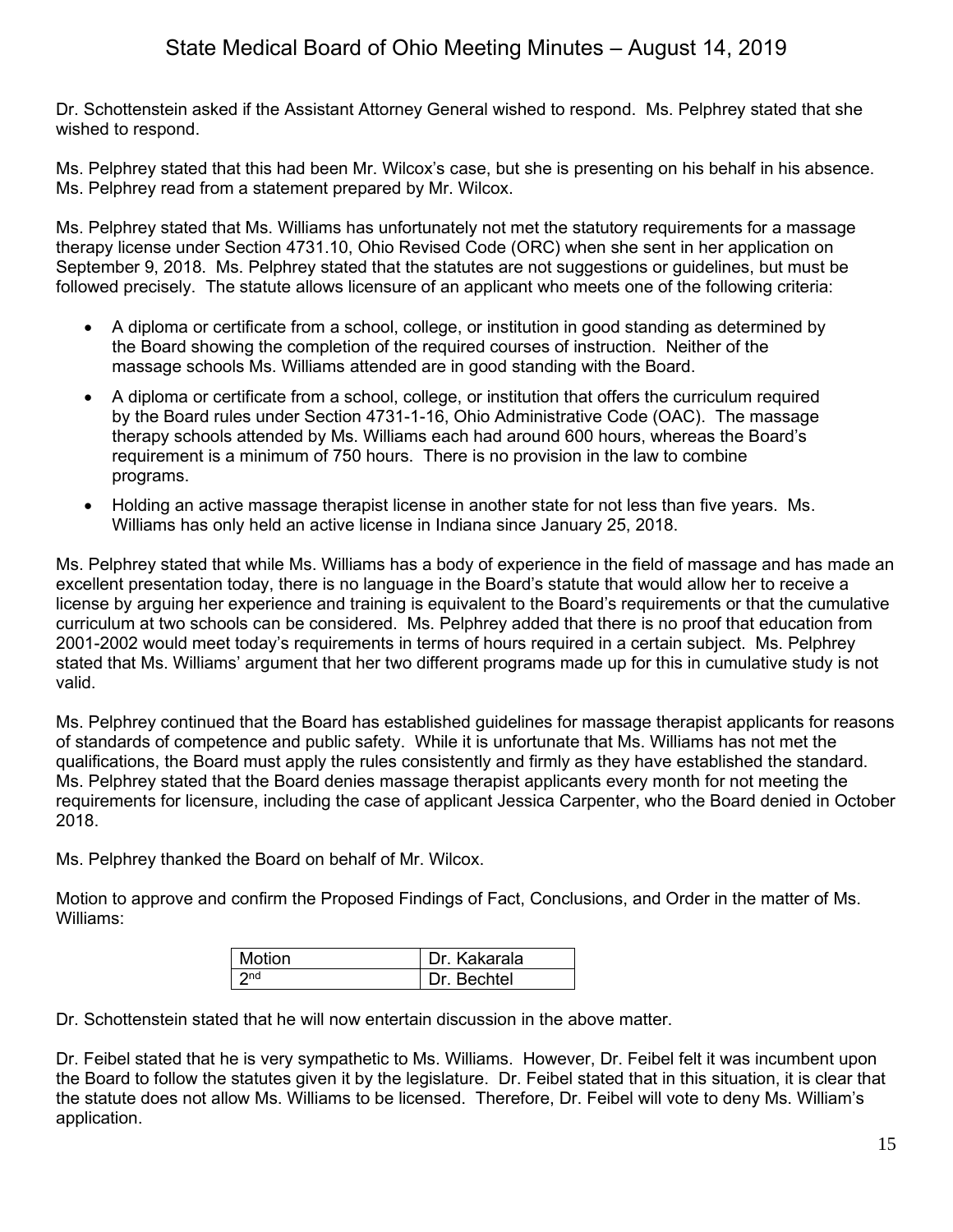Mr. Giacalone agreed with Dr. Feibel's comments, but stated that this is based on an interpretation of the statute and the rule by the Board staff and the Hearing Officer. Mr. Giacalone read from 4731.19, Ohio Revised Code (ORC):

(A) A person seeking a certificate to practice a limited branch of medicine shall file with the state medical board an application … The application shall include or be accompanied by all of the following:

…

(3)(b) A diploma or certificate from a school, college, or institution in another state or jurisdiction showing completion of a course of instruction that meets course requirements determined by the board through rules adopted under section 4731.05 of the Revised Code;

Mr. Giacalone then read from 4731-1-16, Ohio Administrative Code (OAC):

(A) To qualify to receive a certificate of good standing for a course of instruction in massage therapy, a school's course of instruction shall:

(1) Consist of both practical and theoretical instruction meeting one of the following requirements:

(a) For classes enrolling no later than December 30, 2005, a period of not less than one year and a minimum of six hundred clock hours; or …

Mr. Giacalone stated that the remainder of the section applies to classes taken after December 30, 2005. Regarding the prior case of Jessica Carpenter, referenced by Ms. Pelphrey in her address to the Board, Mr. Giacalone stated that Ms. Carpenter graduated from massage therapy school in 2014 and therefore did not trigger subsection (A)(1)(a) of 4731-1-16, OAC. Mr. Giacalone stated that Ms. William qualifies under 4731-1- 16(A)(1)(a) because she attended massage therapy school for more than one year and had more than 600 clock hours.

Mr. Giacalone stated that the Board staff has given an interpretation of the statute and rule, but there is no evidence that there has been any notification to the public about this interpretation. Mr. Giacalone questioned why the provision in 4731-1-16(A)(1)(a) would exist if, as the staff has interpreted, it only applies at the time the applicant submits their application. Mr. Giacalone noted that the Board could have removed this provision during prior rule reviews, but it never did.

Mr. Giacalone opined that Ms. Williams is an extraordinary person and deserves a massage therapist license. Mr. Giacalone noted that Ms. Williams was a pharmacy technician for 25 years, then returned to massage therapy school and passed the Massage and Bodywork Licensing Examination (MBLEx).

Motion to amend the Proposed Order to grant Ms. Williams' application for licensure:

| <b>Motion</b> | Mr. Giacalone |
|---------------|---------------|
| ond           | Dr Bechtel    |

Responding to a question from Ms. Montgomery, Mr. Groeber stated that the Board's staff continue to work on having equivalency language included in a legislative bill which would give the Board discretion to grant licensure when it feels it is appropriate based on an applicant's education and other qualifications.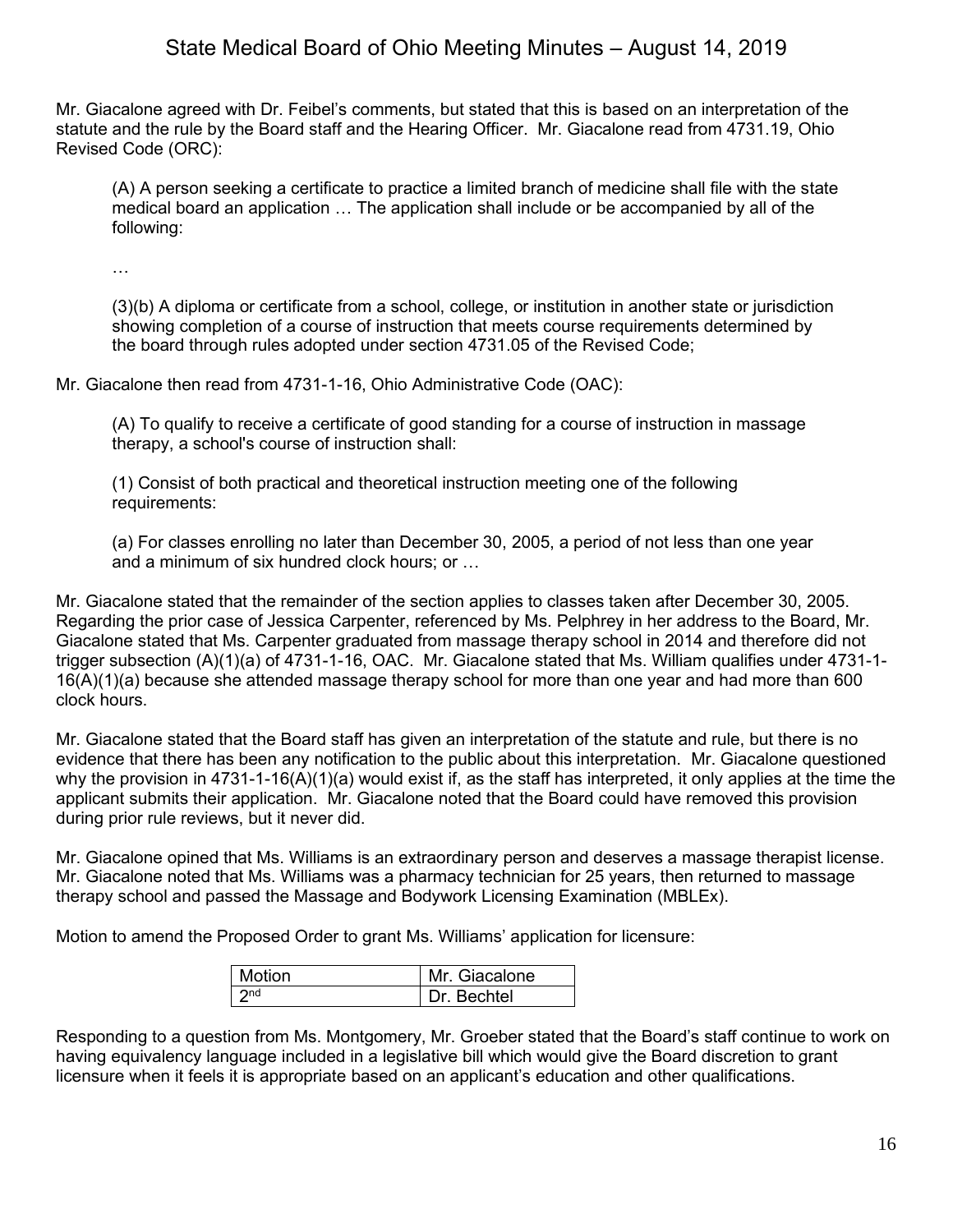Ms. Montgomery stated that Ms. Williams has worked hard and done well academically, demonstrating her desire to be prepared to do something that has been a lifelong dream. Mr. Giacalone agreed, reiterating that Ms. Williams recently passed the MBLEx and is already licensed as a massage therapist in Indiana. Mr. Giacalone stated that regardless of whether Ms. Williams' course of instruction exactly meets the Board's current requirements, she attended massage therapy school twice and probably more than meets the Board's standards. Mr. Giacalone stated that he would agree with the Board if it decided to change the rule in the future, but under the current rule Ms. Williams should be granted licensure.

Dr. Feibel commented that if a rule change is needed, then that begs the question of whether the Board is violating the rule by granting licensure. Mr. Giacalone replied that the Board can license Ms. Williams under the current rule, but it can remove the provision allowing for this type of licensure in the future if it so wishes.

Vote on Mr. Giacalone's motion to amend:

| Dr. Rothermel     |   |
|-------------------|---|
| Dr. Saferin       |   |
| Mr. Giacalone     | Y |
| Dr. Edgin         | Y |
| Dr. Schottenstein | N |
| Mr. Gonidakis     | Y |
| Dr. Johnson       |   |
| Dr. Kakarala      | Y |
| Ms. Montgomery    |   |
| Dr. Feibel        | N |
| Dr. Bechtel       |   |

Motion to amend carried.

Motion to approve and confirm the Proposed Findings of Fact, Conclusions, and Order, as amended, in the matter of Ms. Williams:

| <b>Motion</b>     | Mr. Giacalone |
|-------------------|---------------|
| 2 <sub>nd</sub>   | Dr. Kakarala  |
| Dr. Rothermel     |               |
| Dr. Saferin       | Y             |
| Mr. Giacalone     |               |
| Dr. Edgin         |               |
| Dr. Schottenstein | N             |
| Mr. Gonidakis     | Y             |
| Dr. Johnson       | Y             |
| Dr. Kakarala      | Y             |
| Ms. Montgomery    |               |
| Dr. Feibel        | N             |
| Dr. Bechtel       |               |

The motion carried.

## **PROPOSED FINDINGS AND PROPOSED ORDERS**

Dr. Schottenstein stated that in the following matters, the Board issued Notices of Opportunity for Hearing. No timely requests for hearing were received. The matters were reviewed by a Hearing Examiner, who prepared Proposed Findings and Proposed Orders, and they are now before the Board for final disposition. In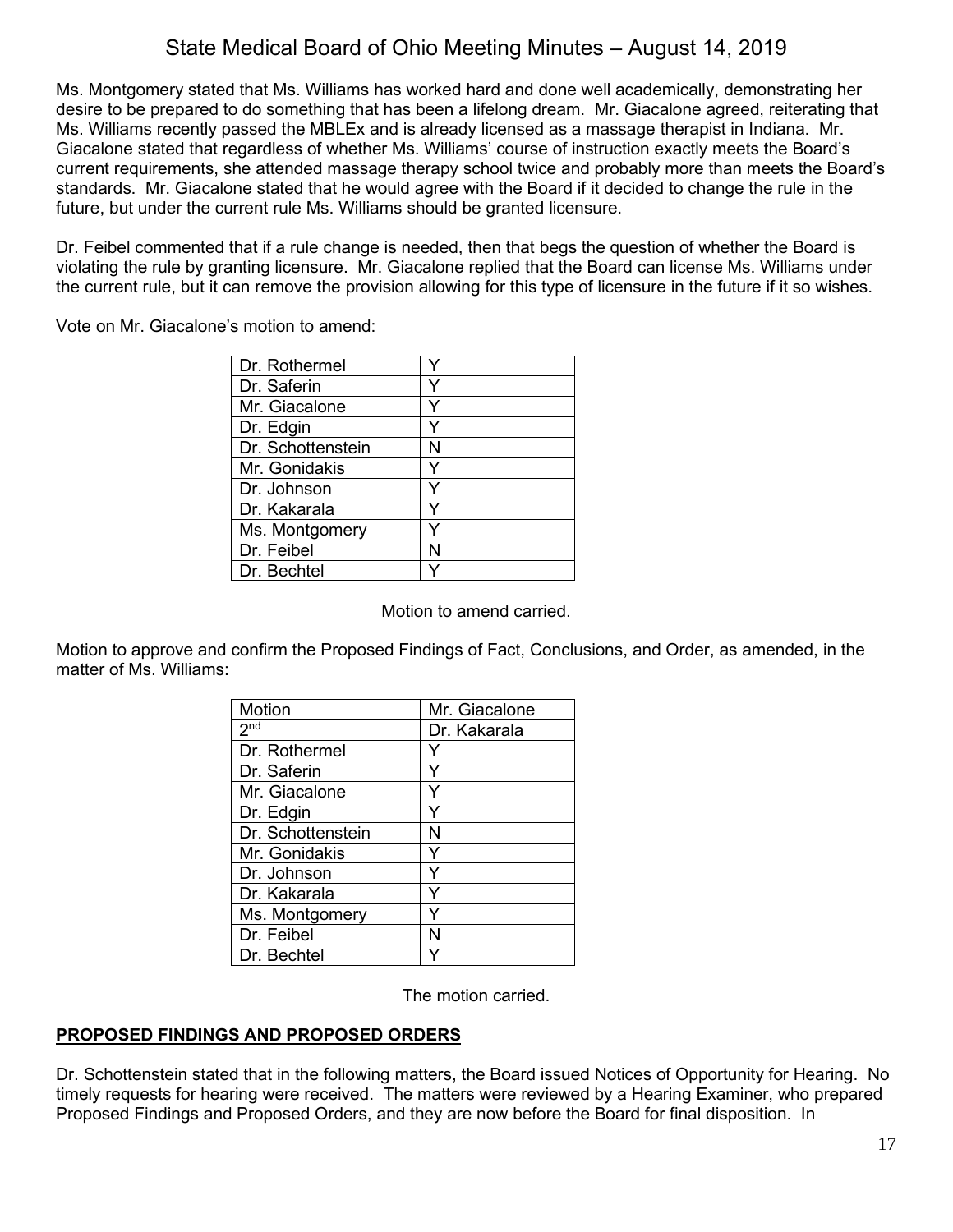accordance with the provision in section 4731.22(F)(2), Ohio Revised Code, specifying that no member of the Board who supervises the investigation of a case shall participate in further adjudication of the case, the Secretary and Supervising Member must abstain from further participation in the adjudication of any disciplinary matters. In these matters, Dr. Rothermel served as Secretary and Dr. Saferin served as Supervising Member. In addition, Dr. Bechtel served as Secretary and/or Supervising Member in the matters of Dr. Rabi and Dr. Zollars.

## **Firas A. Rabi, M.D.**

Motion to find that the allegations as set forth in the June 14, 2017 Notice of Opportunity for Hearing in the matter of Dr. Rabi have been proven to be true by a preponderance of the evidence and to adopt Ms. Lee's Proposed Findings and Proposed Order:

| Motion | Dr. Edgin    |
|--------|--------------|
|        | Dr. Kakarala |

Dr. Schottenstein stated that he will now entertain discussion in the matter of Dr. Rabi. No Board member offered discussion in this matter.

A vote was taken on Dr. Edgin's motion:

| Dr. Rothermel     | Abstain |
|-------------------|---------|
| Dr. Saferin       | Abstain |
| Mr. Giacalone     |         |
| Dr. Edgin         | Y       |
| Dr. Schottenstein |         |
| Mr. Gonidakis     | ٧       |
| Dr. Johnson       |         |
| Dr. Kakarala      |         |
| Ms. Montgomery    | Y       |
| Dr. Feibel        |         |
| Dr. Bechtel       | Abstain |

The motion carried.

## **Zeljko Stjepanovic, M.D.**

Motion to find that the allegations as set forth in the November 14, 2018 Notice of Opportunity for Hearing in the matter of Dr. Stjepanovic have been proven to be true by a preponderance of the evidence and to adopt Ms. Lee's Proposed Findings and Proposed Order:

| Motion                   | Dr. Kakarala |
|--------------------------|--------------|
| $\boldsymbol{\gamma}$ nd | Dr. Johnson  |

Dr. Schottenstein stated that he will now entertain discussion in the matter of Dr. Stjepanovic.

Ms. Montgomery asked if the Board has the authority to interpret irregular behavior while taking Step 3 of the United States Medical Licensing Examination (USMLE) as a failure of that step. Ms. Montgomery asked if the irregularity, specifically cheating, on Step 3 was equivalent to a failure. Ms. Anderson noted that Dr. Stjepanovic had failed Step 3 of the USMLE seven times, which is more failures than the Board allows, and then passed on his eighth attempt when the irregularity occurred. Ms. Montgomery noted that since Dr. Stjepanovic failed Step 3 more times than is allowed, the question of whether he cheated is irrelevant.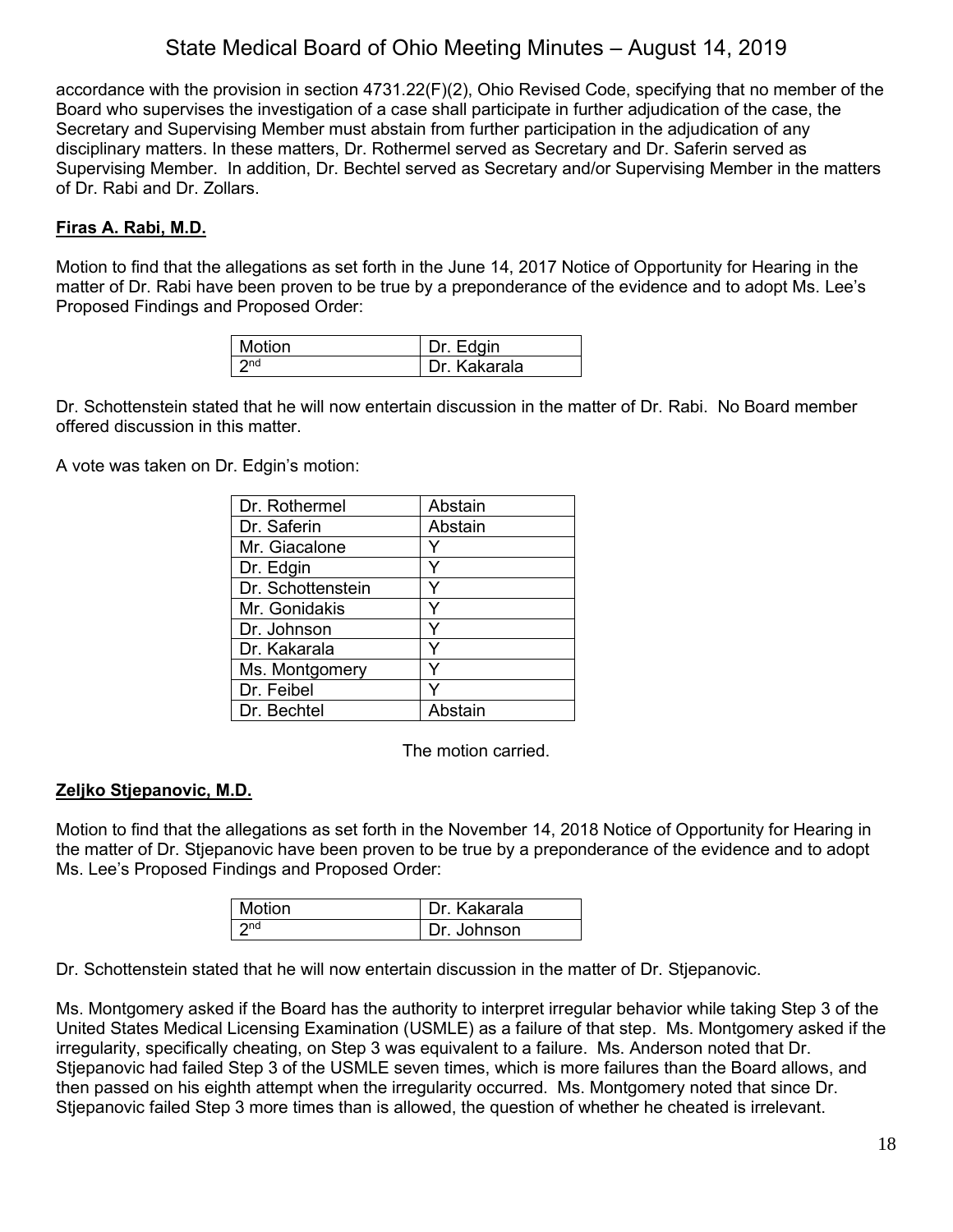Dr. Schottenstein stated that cheating on an examination of this nature is an absolute deal-breaker as far as he is concerned. Mr. Giacalone observed that Dr. Stjepanovic seems to have attempted to cheat on Step 3 by using note cards and flash cards.

A vote was taken on Dr. Kakarala's motion:

| Abstain |
|---------|
| Abstain |
|         |
|         |
|         |
|         |
|         |
|         |
|         |
|         |
|         |
|         |

The motion carried.

## **Laurel Zollars, M.D.**

Motion to find that the allegations as set forth in the December 12, 2018 Notice of Opportunity for Hearing in the matter of Dr. Zollars have been proven to be true by a preponderance of the evidence and to adopt Ms. Lee's Proposed Findings and Proposed Order:

| Motion          | Mr. Giacalone |
|-----------------|---------------|
| 2 <sub>nd</sub> | Mr. Gonidakis |

Dr. Schottenstein stated that he will now entertain discussion in the matter of Dr. Zollars. No Board member offered discussion in this matter.

A vote was taken on Mr. Giacalone's motion:

| Dr. Rothermel     | Abstain |
|-------------------|---------|
| Dr. Saferin       | Abstain |
| Mr. Giacalone     | Y       |
| Dr. Edgin         | Y       |
| Dr. Schottenstein |         |
| Mr. Gonidakis     | Y       |
| Dr. Johnson       | Υ       |
| Dr. Kakarala      | Y       |
| Ms. Montgomery    | Y       |
| Dr. Feibel        |         |
| Dr. Bechtel       | Abstain |

The motion carried.

## **FINDINGS, ORDERS, AND JOURNAL ENTRIES**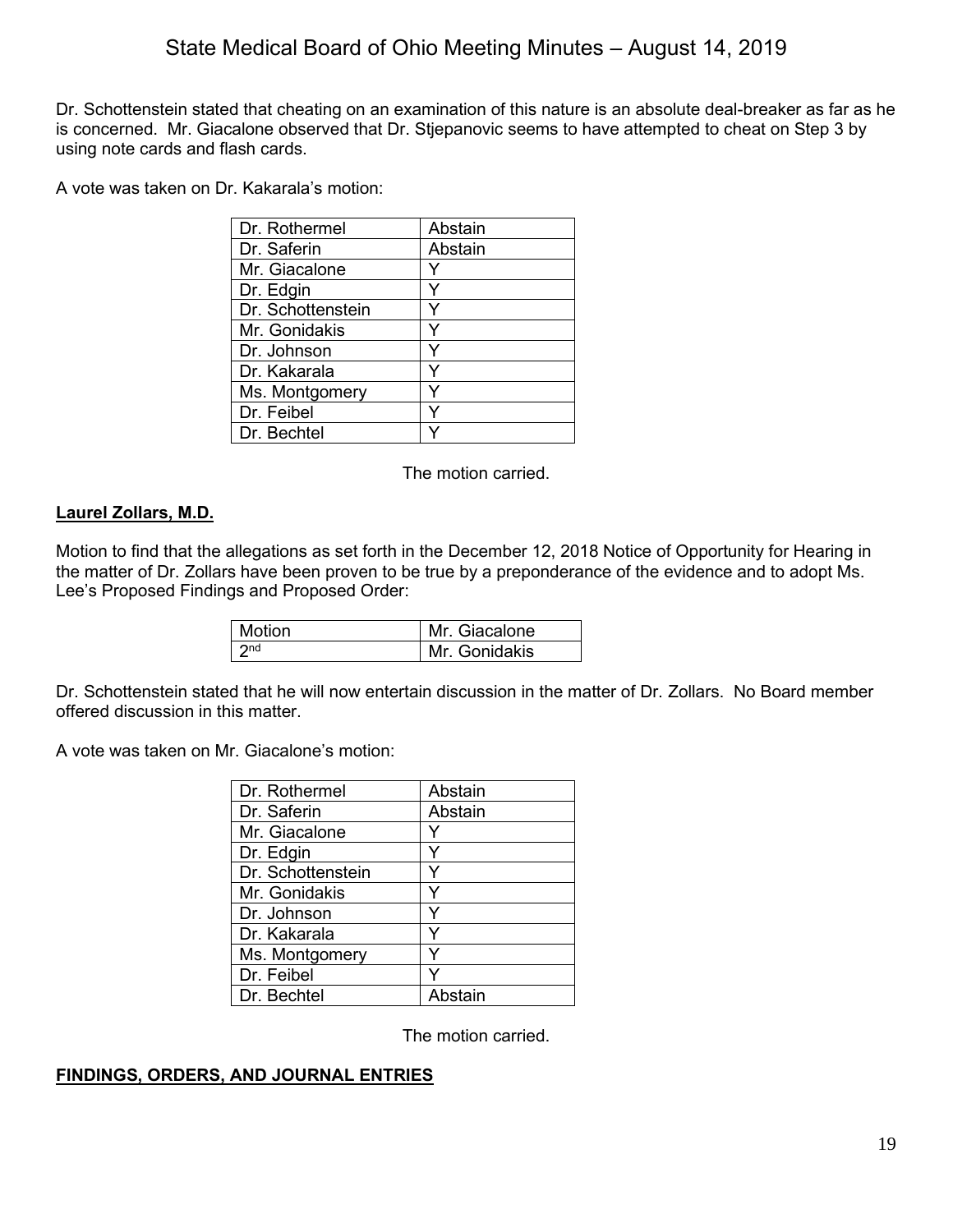Dr. Schottenstein stated that in the following matter, the Board issued a Notice of Opportunity for Hearing and documentation of service was received. There was no timely request for hearing filed, and more than 30 days have elapsed since the mailing of the Notice. This matter is therefore before the Board for final disposition. This matter is non-disciplinary in nature, and therefore all Board members may vote.

## **Taun T. Greynolds, M.T.**

Dr. Schottenstein stated that Ms. Greynolds has applied for a license to practice massage therapy. The Board has proposed to deny Ms. Greynolds' application because she does not hold a diploma or certificate from a school, college or institution in another state or jurisdiction that meets the Board's required course of instruction, and hasn't held a current license, registration or certificate of good standing for massage therapy in another state for at least the preceding five years.

Motion to find that the allegations set forth in the May 10, 2019 Notice of Opportunity for Hearing have been proven to be true by a preponderance of the evidence, and that the Board enter an Order, effective immediately upon mailing, denying Ms. Greynolds' application for a license to practice massage therapy:

| Motion | Mr. Giacalone |
|--------|---------------|
|        | Dr. Edgin     |

Dr. Schottenstein stated that he will now entertain discussion in the matter of Ms. Greynolds. No Board member offered discussion in this matter.

A vote was taken on Mr. Giacalone's motion:

| Dr. Rothermel     |   |
|-------------------|---|
| Dr. Saferin       |   |
| Mr. Giacalone     |   |
| Dr. Edgin         | v |
| Dr. Schottenstein |   |
| Mr. Gonidakis     | Y |
| Dr. Johnson       | ٧ |
| Dr. Kakarala      |   |
| Ms. Montgomery    |   |
| Dr. Feibel        |   |
| Dr. Bechtel       |   |

The motion carried.

## **EXECUTIVE SESSION I**

Motion to go into Executive Session to confer with the Medical Board's attorneys on matters of pending or imminent court action, and for the purpose of deliberating on proposed consent agreements in the exercise of the Medical Board's quasi-judicial capacity:

| Motion            | Dr. Saferin |
|-------------------|-------------|
| 2 <sub>nd</sub>   | Dr. Edgin   |
| Dr. Rothermel     |             |
| Dr. Saferin       |             |
| Mr. Giacalone     |             |
| Dr. Edgin         |             |
| Dr. Schottenstein |             |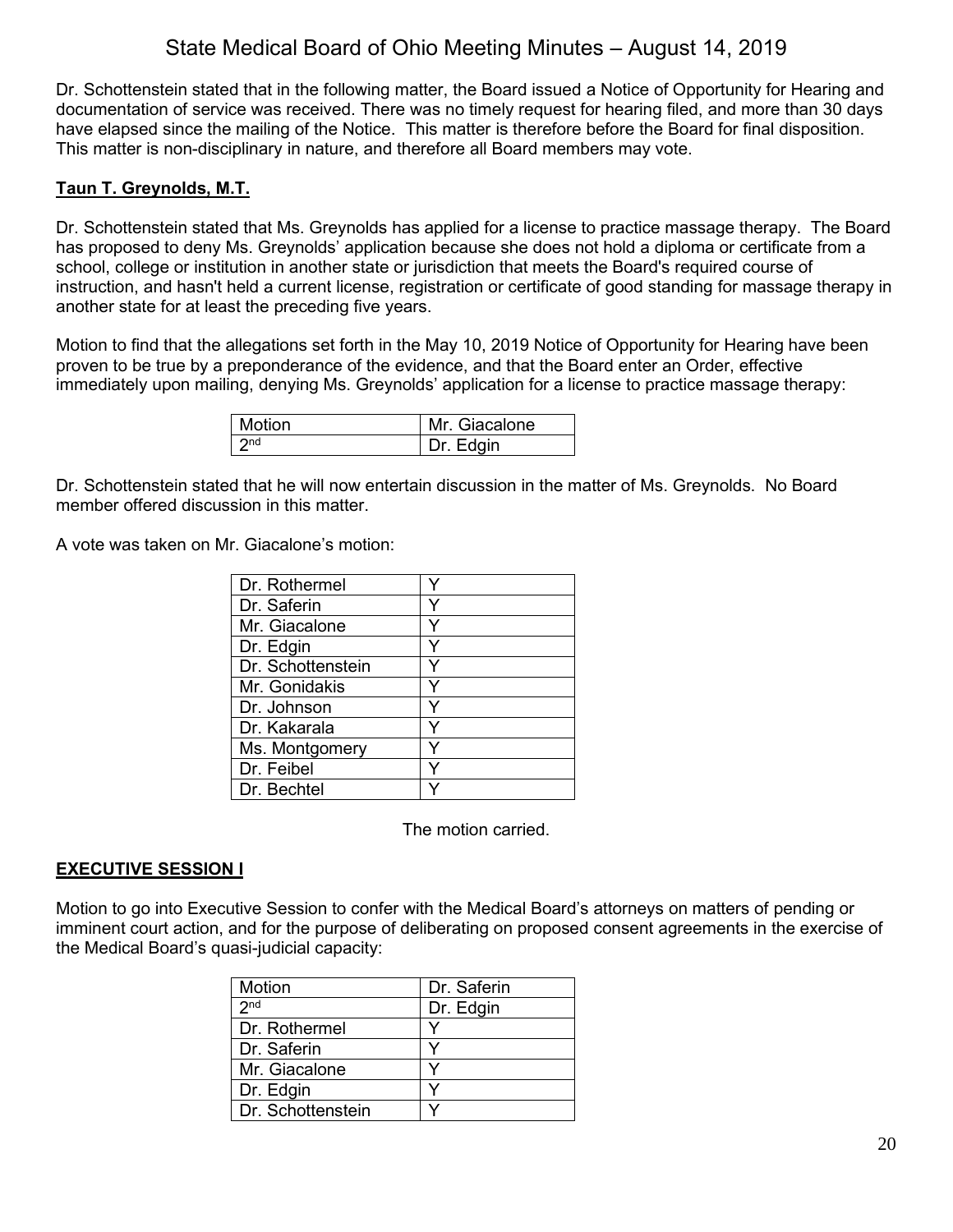| Mr. Gonidakis  |  |
|----------------|--|
| Dr. Johnson    |  |
| Dr. Kakarala   |  |
| Ms. Montgomery |  |
| Dr. Feibel     |  |
| Dr. Bechtel    |  |

The motion carried.

The Board went into Executive Session at 11:13 a.m. and returned to public session at 11:26 a.m.

## **SETTLEMENT AGREEMENTS**

## **Meir Benit, M.D.**

Motion to ratify the proposed Permanent Surrender with Meir Benit, M.D.:

| Motion            | Ms. Montgomery |
|-------------------|----------------|
| 2 <sup>nd</sup>   | Dr. Johnson    |
| Dr. Rothermel     | Abstain        |
| Dr. Saferin       | Abstain        |
| Mr. Giacalone     |                |
| Dr. Edgin         |                |
| Dr. Schottenstein | Y              |
| Mr. Gonidakis     | Y              |
| Dr. Johnson       |                |
| Dr. Kakarala      | ٧              |
| Ms. Montgomery    |                |
| Dr. Feibel        |                |
| Dr. Bechtel       | Abstain        |

The motion carried.

## **Rezik Abdul Aziz Saqer, M.D.**

Motion to ratify the proposed Permanent Surrender with Rezik Abdul Aziz Saqer, M.D.:

| Motion            | Dr. Kakarala |
|-------------------|--------------|
| 2 <sub>nd</sub>   | Dr. Edgin    |
| Dr. Rothermel     | Abstain      |
| Dr. Saferin       | Abstain      |
| Mr. Giacalone     |              |
| Dr. Edgin         | Y            |
| Dr. Schottenstein | Υ            |
| Mr. Gonidakis     | Y            |
| Dr. Johnson       | Υ            |
| Dr. Kakarala      | Υ            |
| Ms. Montgomery    | Y            |
| Dr. Feibel        |              |
| Dr. Bechtel       |              |

The motion carried.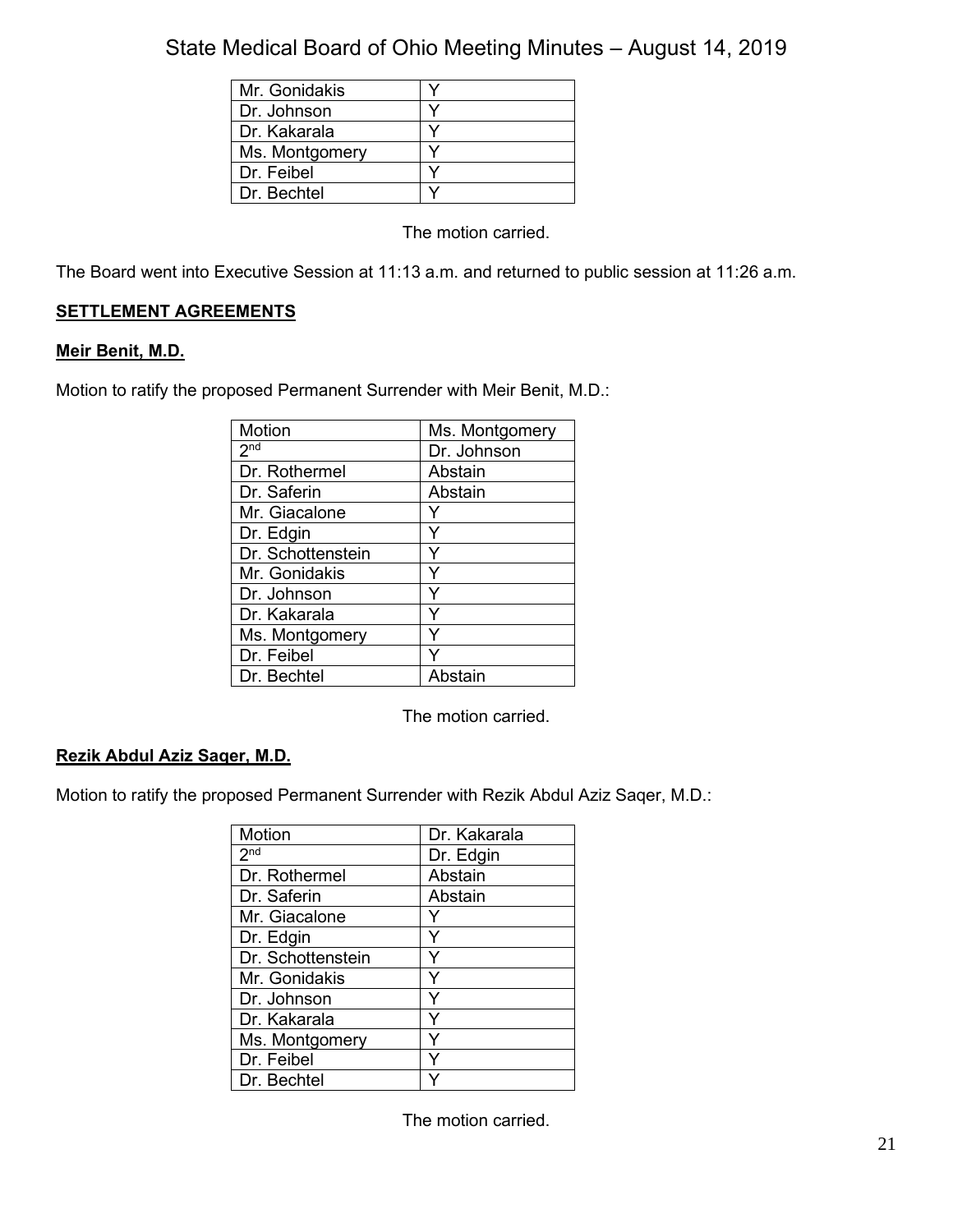## **Monica Terhar, L.D.**

Motion to ratify the proposed Voluntary Permanent Retirement with Monica Terhar, L.D.:

| Motion            | Dr. Edgin   |
|-------------------|-------------|
| 2 <sup>nd</sup>   | Dr. Johnson |
| Dr. Rothermel     | Abstain     |
| Dr. Saferin       | Abstain     |
| Mr. Giacalone     |             |
| Dr. Edgin         | Y           |
| Dr. Schottenstein |             |
| Mr. Gonidakis     | Y           |
| Dr. Johnson       | ٧           |
| Dr. Kakarala      | Υ           |
| Ms. Montgomery    |             |
| Dr. Feibel        |             |
| Dr. Bechtel       |             |

The motion carried.

### **Hollie Michelle Aneshansley, L.M.T.**

Motion to ratify the proposed Step II Consent Agreement with Hollie Michelle Aneshansley, L.M.T.:

| Motion            | Dr. Kakarala |
|-------------------|--------------|
| 2 <sub>nd</sub>   | Dr. Johnson  |
| Dr. Rothermel     | Abstain      |
| Dr. Saferin       | Abstain      |
| Mr. Giacalone     |              |
| Dr. Edgin         | Y            |
| Dr. Schottenstein |              |
| Mr. Gonidakis     |              |
| Dr. Johnson       | ٧            |
| Dr. Kakarala      |              |
| Ms. Montgomery    |              |
| Dr. Feibel        |              |
| Dr. Bechtel       |              |

The motion carried.

## **Robert James Rosenstein, D.P.M.**

Motion to ratify the proposed Permanent Surrender with Robert James Rosenstein, D.P.M.:

| Motion            | Dr. Johnson  |
|-------------------|--------------|
| 2 <sub>nd</sub>   | Dr. Kakarala |
| Dr. Rothermel     | Abstain      |
| Dr. Saferin       | Abstain      |
| Mr. Giacalone     |              |
| Dr. Edgin         |              |
| Dr. Schottenstein |              |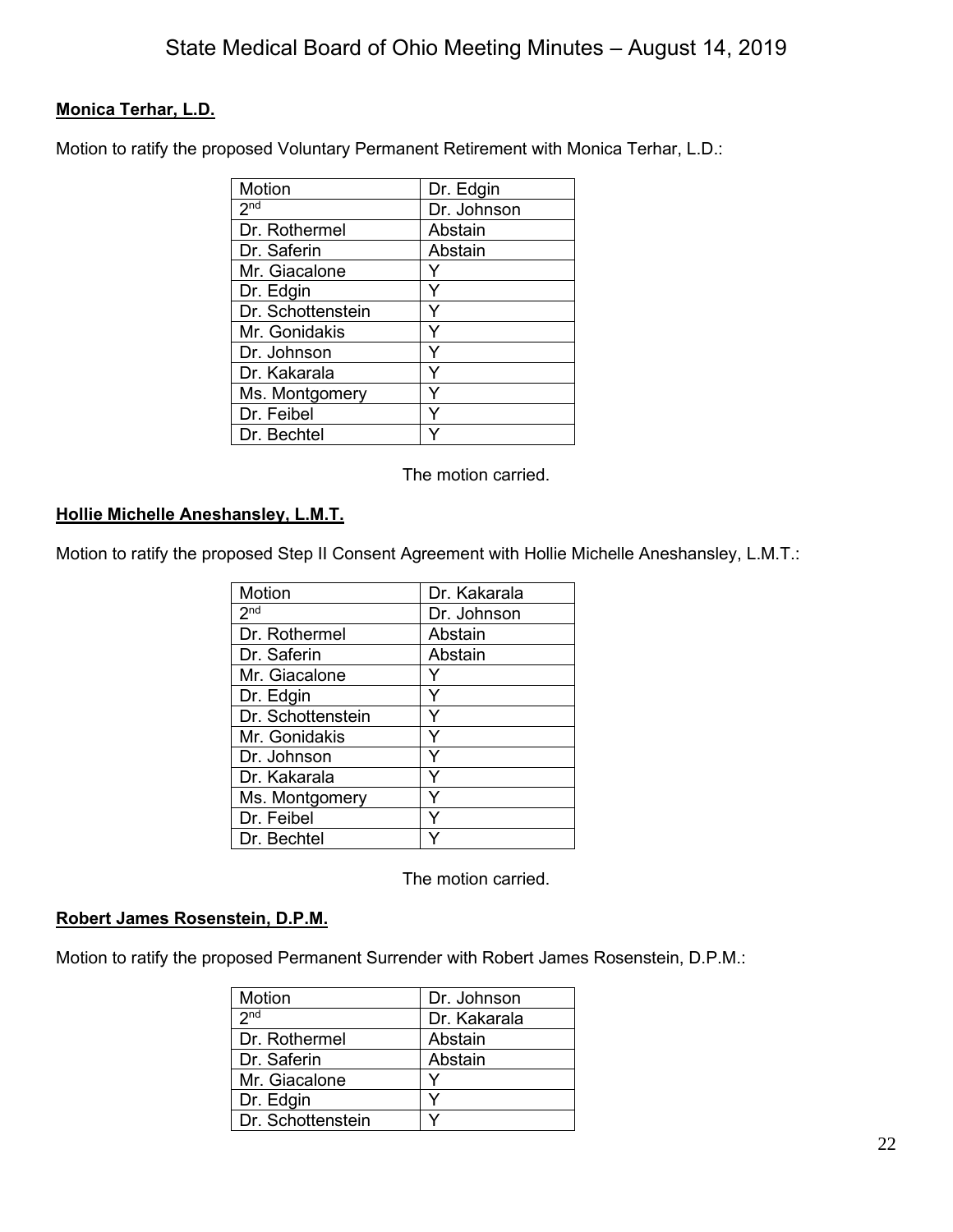| Mr. Gonidakis  |         |
|----------------|---------|
| Dr. Johnson    |         |
| Dr. Kakarala   |         |
| Ms. Montgomery |         |
| Dr. Feibel     |         |
| Dr. Bechtel    | Abstain |

The motion carried.

## **Krishna Kumar Aggarwal, M.D.**

Motion to ratify the proposed Consent Agreement with Krishna Kumar Aggarwal, M.D.:

| Motion            | Mr. Giacalone |
|-------------------|---------------|
| 2 <sub>nd</sub>   | Dr. Edgin     |
| Dr. Rothermel     | Abstain       |
| Dr. Saferin       | Abstain       |
| Mr. Giacalone     |               |
| Dr. Edgin         | Y             |
| Dr. Schottenstein | Y             |
| Mr. Gonidakis     | Y             |
| Dr. Johnson       | Y             |
| Dr. Kakarala      | Y             |
| Ms. Montgomery    |               |
| Dr. Feibel        |               |
| Dr. Bechtel       | Abstain       |

The motion carried.

## **Brenden P. Jenks, M.D.**

Motion to ratify the proposed Consent Agreement with Brenden P. Jenks, M.D.:

| Motion            | Dr. Johnson  |
|-------------------|--------------|
| 2 <sub>nd</sub>   | Dr. Kakarala |
| Dr. Rothermel     | Abstain      |
| Dr. Saferin       | Abstain      |
| Mr. Giacalone     |              |
| Dr. Edgin         |              |
| Dr. Schottenstein | Y            |
| Mr. Gonidakis     | Y            |
| Dr. Johnson       | Y            |
| Dr. Kakarala      | Y            |
| Ms. Montgomery    | Y            |
| Dr. Feibel        |              |
| Dr. Bechtel       |              |

The motion carried.

## **Paul J. Schwartz, M.D.**

Motion to ratify the proposed Consent Agreement with Paul J. Schwartz, M.D.: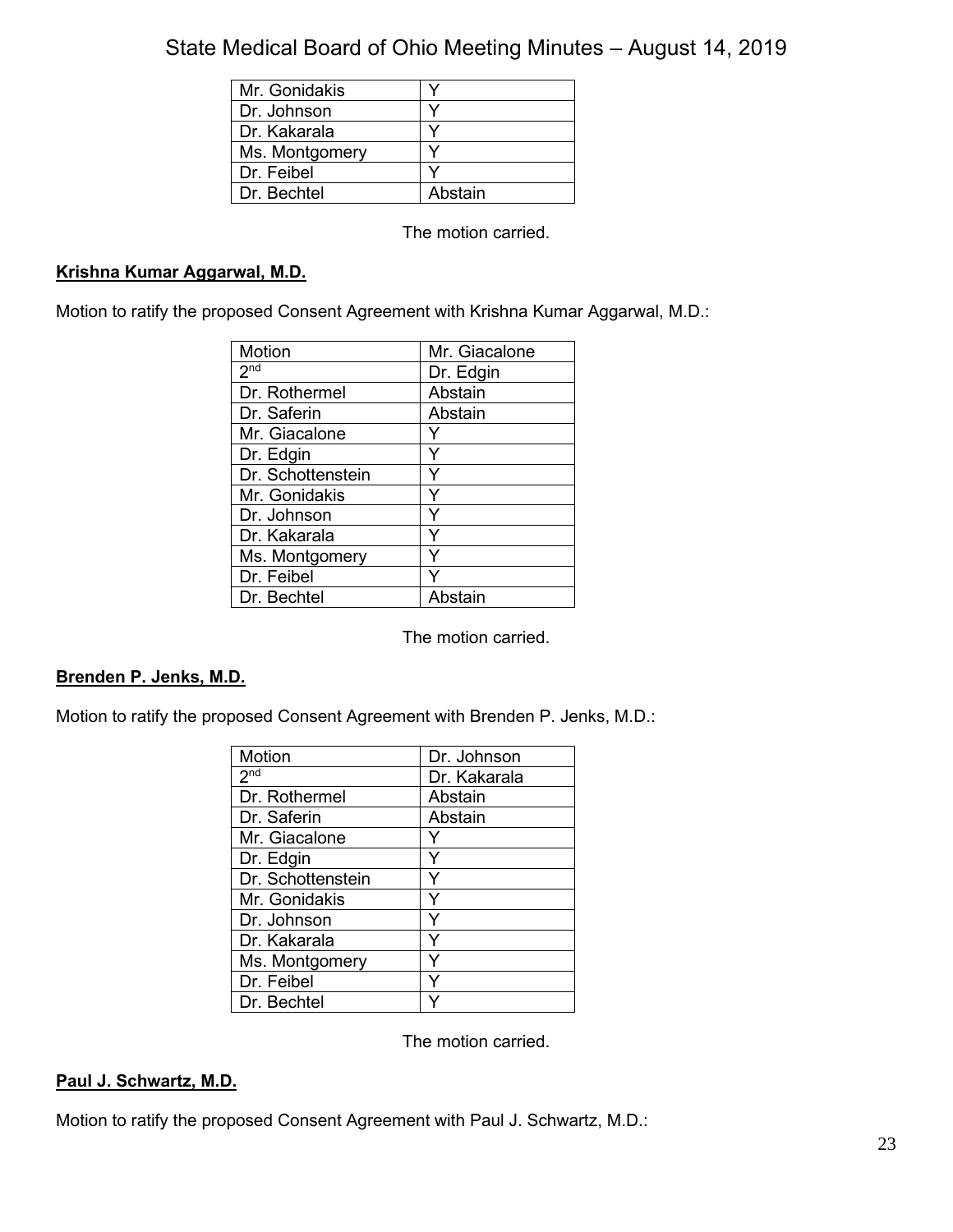| Motion            | Dr. Kakarala |
|-------------------|--------------|
|                   |              |
| 2 <sub>nd</sub>   | Dr. Johnson  |
| Dr. Rothermel     | Abstain      |
| Dr. Saferin       | Abstain      |
| Mr. Giacalone     |              |
| Dr. Edgin         |              |
| Dr. Schottenstein |              |
| Mr. Gonidakis     |              |
| Dr. Johnson       | Y            |
| Dr. Kakarala      | ⋎            |
| Ms. Montgomery    |              |
| Dr. Feibel        |              |
| Dr. Bechtel       |              |

The motion carried.

#### **NOTICES OF OPPORTUNITY FOR HEARING, ORDERS OF SUMMARY SUSPENSION, ORDERS OF IMMEDIATE SUSPENSION, AND ORDERS OF AUTOMATIC SUSPENSION**

Ms. Marshall presented the following Citations to the Board for consideration:

- 1. Robert D. Rasmussen, D.O.: Based on prescribing rule violations involving two patients.
- 2. Denise Woodrum: A cosmetic therapist license restoration applicant, based on allegations of unlicensed practice for almost 25 years.

Motion to approve and issue proposed Citation #1:

| Motion            | Dr. Johnson |
|-------------------|-------------|
| 2 <sup>nd</sup>   | Dr. Feibal  |
| Dr. Rothermel     | Abstain     |
| Dr. Saferin       | Abstain     |
| Mr. Giacalone     |             |
| Dr. Edgin         | Y           |
| Dr. Schottenstein | Y           |
| Mr. Gonidakis     | Y           |
| Dr. Johnson       | Y           |
| Dr. Kakarala      | Υ           |
| Ms. Montgomery    | Y           |
| Dr. Feibel        |             |
| Dr. Bechtel       | Abstain     |

The motion carried.

Motion to approve and issue proposed Citation # 2:

| Motion          | Dr. Kakarala |
|-----------------|--------------|
| 2 <sub>nd</sub> | Dr. Feibel   |
| Dr. Rothermel   | Abstain      |
| Dr. Saferin     | Abstain      |
| Mr. Giacalone   |              |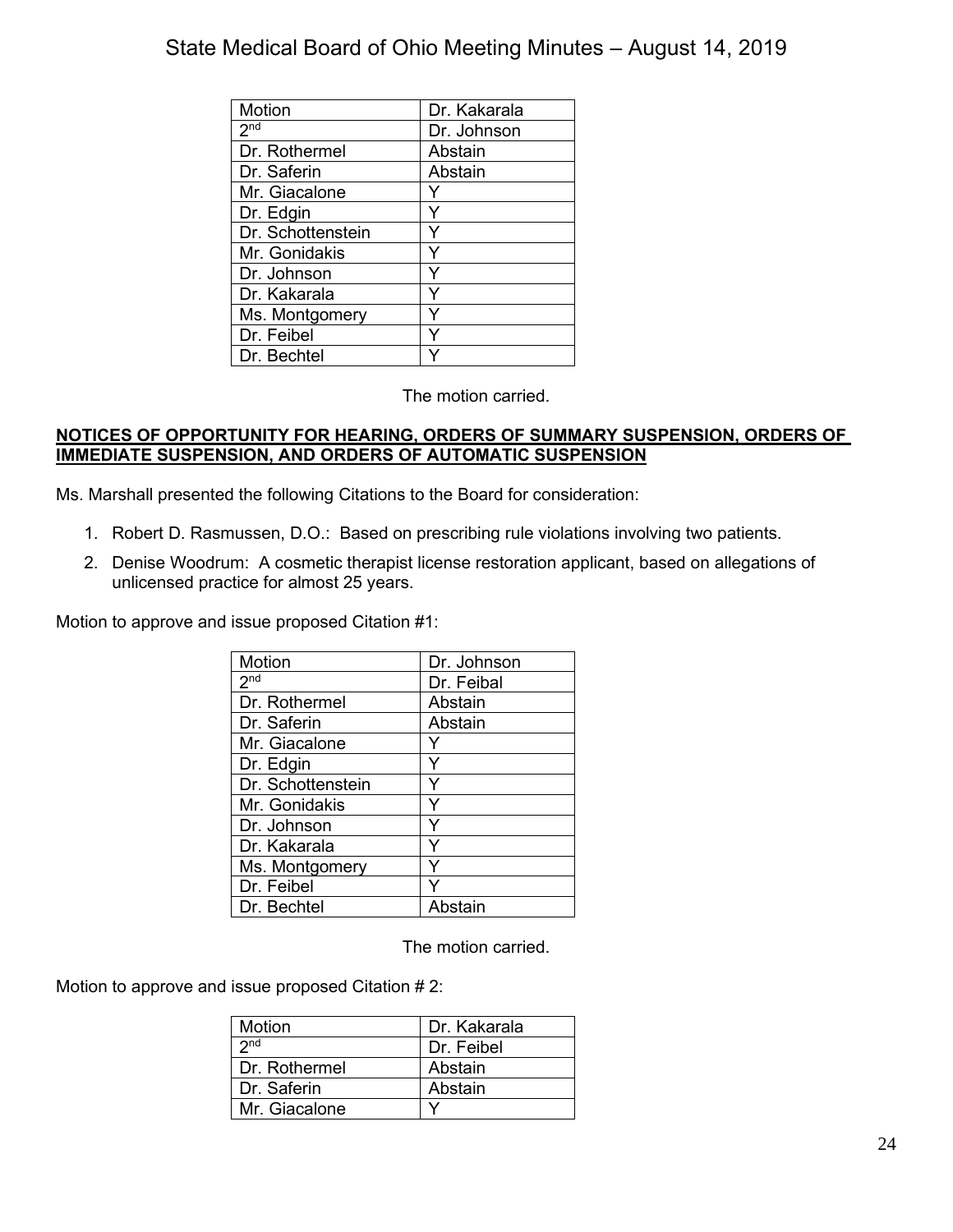| Dr. Edgin         |   |
|-------------------|---|
| Dr. Schottenstein |   |
| Mr. Gonidakis     | ✓ |
| Dr. Johnson       |   |
| Dr. Kakarala      |   |
| Ms. Montgomery    |   |
| Dr. Feibel        |   |
| Dr. Bechtel       |   |

The motion carried.

## **EXECUTIVE SESSION II**

Motion to go into Executive Session for the purpose of preparing for, conducting, or reviewing negotiations or bargaining sessions with public employees concerning their compensation or other terms and conditions of their employment; and to consider the appointment, employment, dismissal, discipline, promotion, demotion, or compensation of a public employee or official:

| Motion            | Dr. Saferin |
|-------------------|-------------|
| 2 <sub>nd</sub>   | Dr. Bechtel |
| Dr. Rothermel     | Y           |
| Dr. Saferin       | Y           |
| Mr. Giacalone     |             |
| Dr. Edgin         |             |
| Dr. Schottenstein | Y           |
| Mr. Gonidakis     | Y           |
| Dr. Johnson       | Y           |
| Dr. Kakarala      | ٧           |
| Ms. Montgomery    |             |
| Dr. Feibel        |             |
| Dr. Bechtel       |             |

The motion carried.

The Board went into Executive Session at 11:31 a.m. and returned to public session at 11:45 a.m. Ms. Montgomery exited the meeting during the Executive Session.

## **RULES & POLICIES**

## **Rule 4731-1-05**

Motion to approve Ms. Debolt's suggested language for the scope of massage therapy with regard to the three modalities of therapeutic ultrasound, diathermy, and electrical neuromuscular stimulation:

| <b>Motion</b>   | Dr. Saferin   |
|-----------------|---------------|
| 2 <sub>nd</sub> | Mr. Giacalone |

Regarding the requirement for onsite supervision of a massage therapist performing these modalities, Dr. Schottenstein suggested that the word "onsite" be removed. Mr. Giacalone noted that some of the devices for performing these modalities is available over the counter, so laypersons can perform the procedures at home in those cases. Mr. Giacalone felt that the Board should not require supervision for use of a device that laypersons can use at home. Ms. Debolt stated that some devices, presumedly those of a higher power, are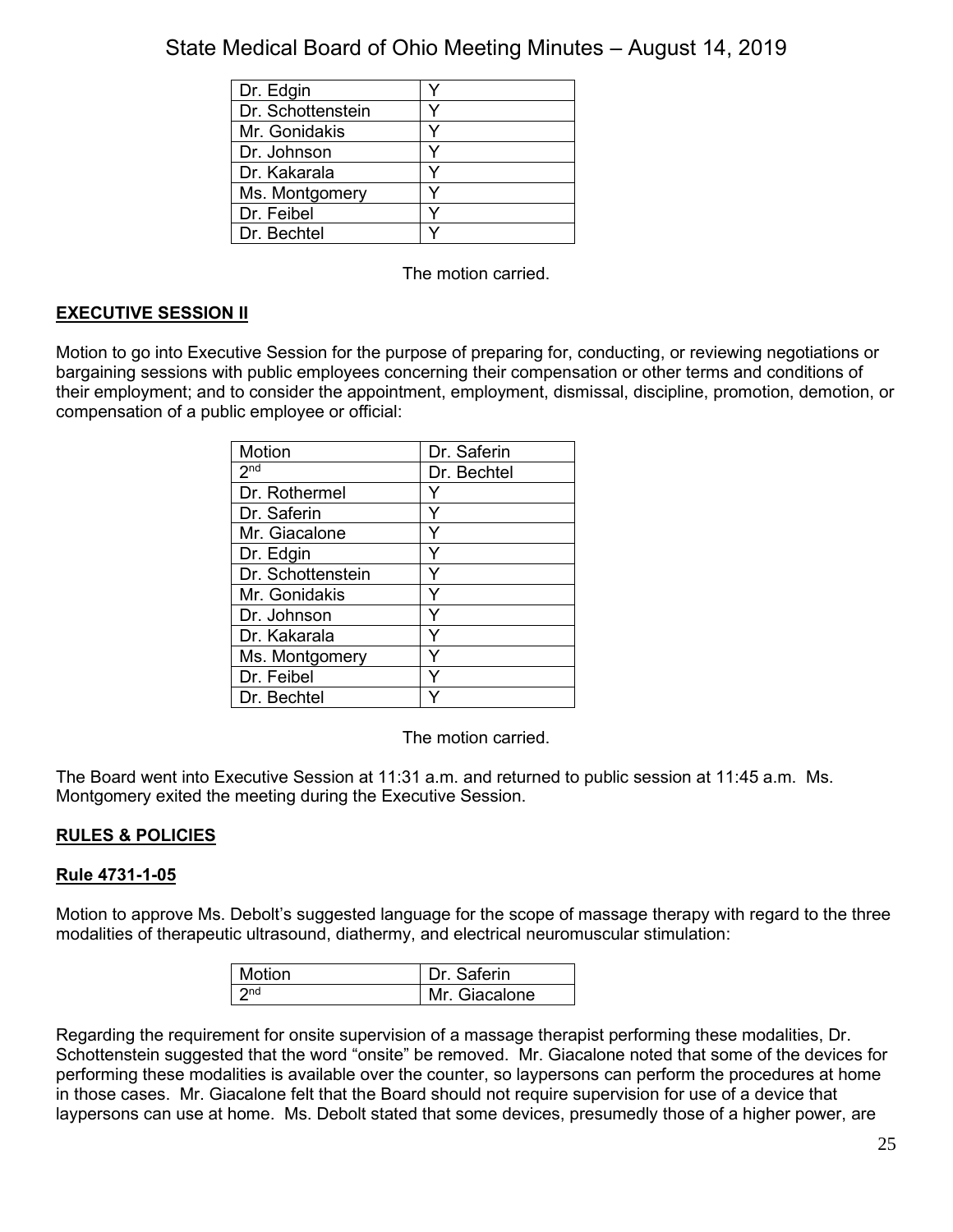available to medical professionals only. Ms. Debolt noted that in any case, massage therapists are required to practice within the minimum standards of care.

The Board discussed this matter thoroughly. The Board agreed that supervision of the use of devices available over the counter should not be required, but supervision of the use of devices available through prescription only should require onsite supervision. Dr. Feibel opined that the term "prescription device" should be clarified to mean devices available to medical professionals only. Mr. Giacalone stated that the Food and Drug Administration (FDA) lists approved devices on its website and specifies if they are over the counter or prescription only.

Dr. Bechtel suggested tabling this topic so that the language can be clarified. Ms. Debolt stated that she can work on the language and bring it back to the Board this afternoon.

**Dr. Saferin wished to withdraw his previous motion.** No Board member objected. The motion was withdrawn.

Motion to table this topic:

| Motion            | Dr. Bechtel |
|-------------------|-------------|
| 2 <sup>nd</sup>   | Dr. Saferin |
| Dr. Rothermel     |             |
| Dr. Saferin       | Y           |
| Mr. Giacalone     |             |
| Dr. Edgin         |             |
| Dr. Schottenstein |             |
| Mr. Gonidakis     | Y           |
| Dr. Johnson       |             |
| Dr. Kakarala      |             |
| Dr. Feibel        |             |
| Dr. Bechtel       |             |

The motion carried.

## **Rule 4731-1-24**

Motion to withdraw Rule 4731-1-24 from the rule-making process:

| Motion            | Dr. Johnson |
|-------------------|-------------|
| 2 <sub>nd</sub>   | Dr. Saferin |
| Dr. Rothermel     |             |
| Dr. Saferin       |             |
| Mr. Giacalone     |             |
| Dr. Edgin         | Y           |
| Dr. Schottenstein |             |
| Mr. Gonidakis     | Y           |
| Dr. Johnson       | ٧           |
| Dr. Kakarala      | ٧           |
| Dr. Feibel        | v           |
| Dr. Bechtel       |             |

The motion carried.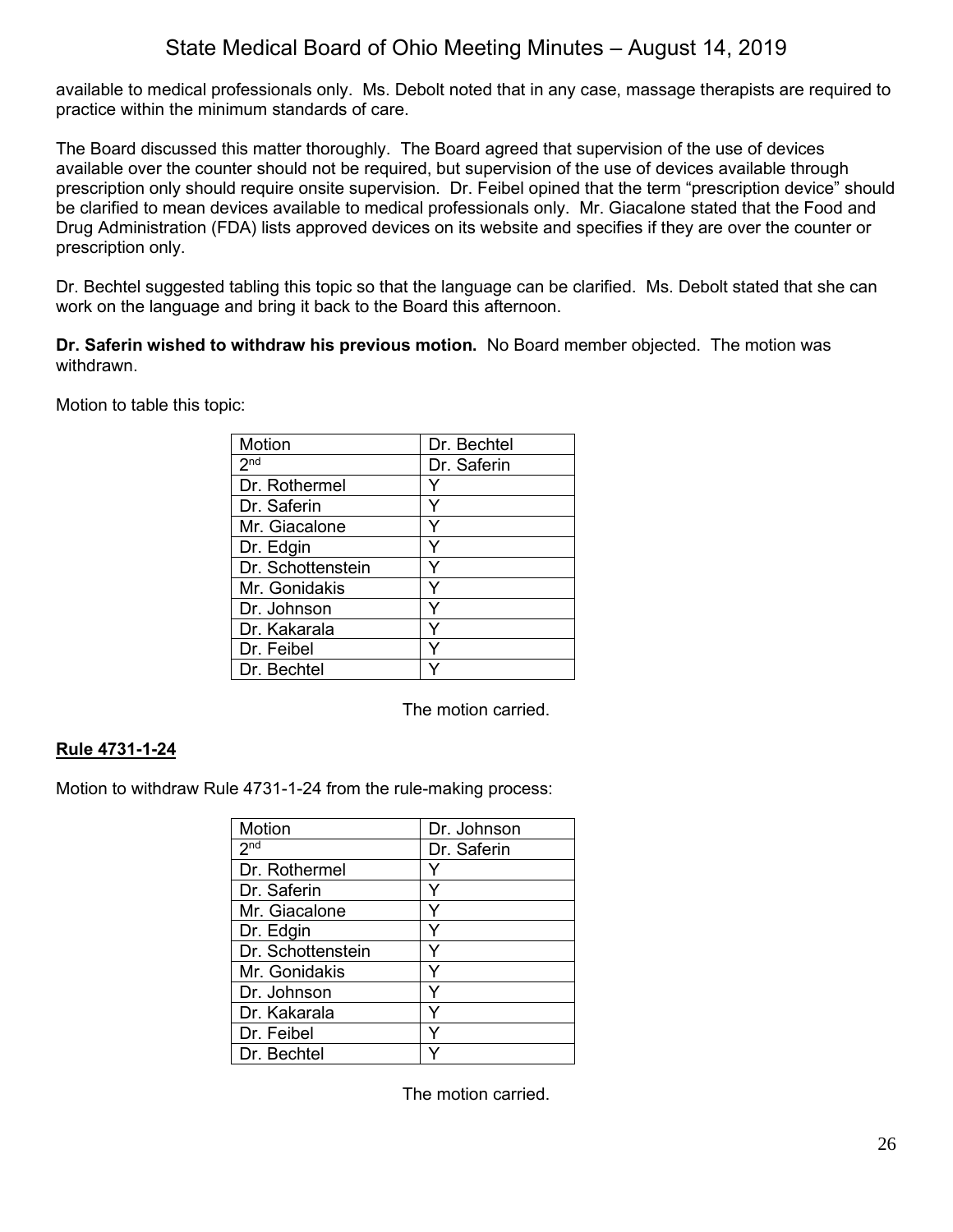## Sallie Debolt

Dr. Schottenstein stated that it is fitting to recognize Sallie Debolt's service with the Medical Board after discussion of the rules. Ms. Debolt has successfully spearheaded the Board's rule making process during her 16 years with the agency, always striving to make the rules easier for licensees to understand. Dr. Schottenstein felt that Ms. Debolt has been a pillar among the staff.

Dr. Schottenstein continued that the Board appreciates Ms. Debolt's thorough and thoughtful analysis of scope of practice issues and other legal topics as it has helped the Board make appropriate decisions. Ms. Debolt has long served as Chief Ethics Officer for the agency, assuring that Board members and staff comply with Ohio ethics law. On behalf of the entire Board, Dr. Schottenstein congratulated Ms. Debolt on her upcoming retirement and he wished her the best.

Ms. Debolt stated that she appreciates having worked for the Medical Board. Ms. Debolt stated that it has been a positive experience overall and she has grown as an attorney while at the Board.

## **OPERATIONS REPORT**

**Human Resources:** Mr. Groeber stated that there has been some delays in hiring which will hopefully only last another week or two.

**Agency Operations:** Mr. Groeber stated that there has been a minor 2% increase in the number of open cases with the Board. Licensure has increased by 3% year-to-date. Mr. Groeber noted a recent minor slowdown in the licensure of applicants, which is mostly due to the new training certificate process. Mr. Groeber stated that Compliance now has a new way to pull statistics and is beginning to get clean data from that process.

## Trauma-Informed Training

Mr. Groeber stated that as the Board knows, it has been involved with and answering for some circumstances that occurred in the middle 1990's with one of its licensees. As part of that, the Board is looking for ways to comprehensively mitigate that issue and make sure it never happens again. One of the areas of focus is training and the Board has invested a great deal in training front-line staff, Investigative staff, and Enforcement staff that will continue through November.

At the December 11 Board meeting, there will be an opportunity to train Board members as well. There is a two-hour training and a four-hour training available. Dr. Schottenstein suggested that the Board have the twohour training session at its December 11 Board meeting, and that the four-hour training may be appropriate for the next Board retreat. The Board agreed.

## EEO Matters

Motion to adopt the findings of the investigator of no probable violation of the Board's EEO policies with regard to sexual harassment and retaliation; concur with the recommendations of the investigator; and direct Human Resources staff to work with DAS to arrange for additional EEO training and policy review:

| Motion            | Dr. Bechtel |
|-------------------|-------------|
| 2 <sub>nd</sub>   | Dr. Saferin |
| Dr. Rothermel     |             |
| Dr. Saferin       |             |
| Mr. Giacalone     |             |
| Dr. Edgin         |             |
| Dr. Schottenstein |             |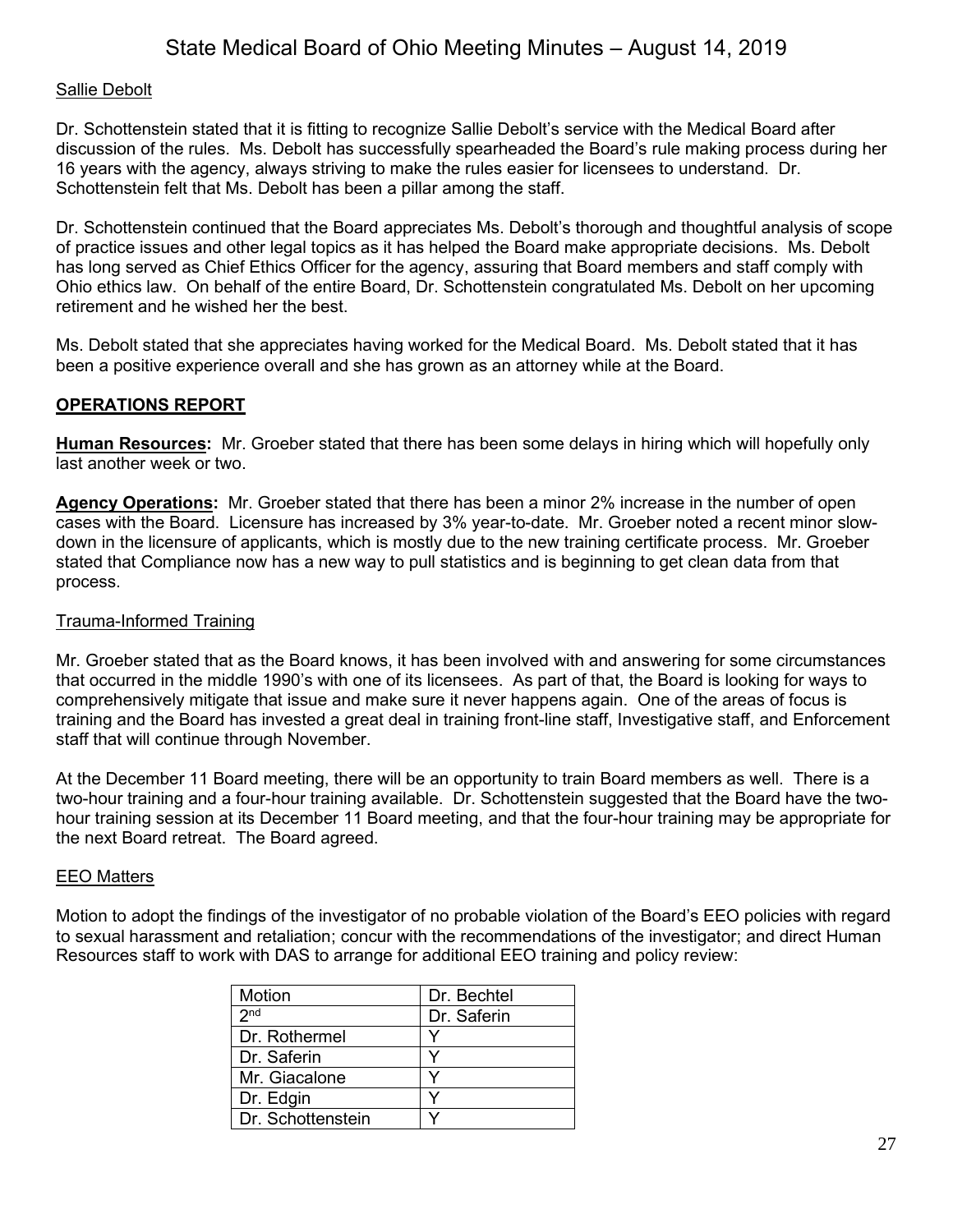| Mr. Gonidakis |  |
|---------------|--|
| Dr. Johnson   |  |
| Dr. Kakarala  |  |
| Dr. Feibel    |  |
| Dr. Bechtel   |  |

The motion carried.

Motion to adopt the findings of the investigator in the Matter of Case Number E19-027 of no probable violation of the Board's EEO policies:

| Motion            | Dr. Bechtel  |
|-------------------|--------------|
| 2 <sub>nd</sub>   | Dr. Kakarala |
| Dr. Rothermel     |              |
| Dr. Saferin       | Y            |
| Mr. Giacalone     | Y            |
| Dr. Edgin         | Y            |
| Dr. Schottenstein |              |
| Mr. Gonidakis     | Y            |
| Dr. Johnson       | Y            |
| Dr. Kakarala      | Y            |
| Dr. Feibel        | ٧            |
| Dr. Bechtel       |              |

The motion carried.,

The Board recessed at 12:09 p.m. The meeting resumed at 1:16 p.m.

## **REPORTS AND RECOMMENDATIONS**

## **Summer Peplow**

Motion to remove the matter of Summer Peplow from the table.

| Motion            | Dr. Bechtel   |
|-------------------|---------------|
| 2 <sub>nd</sub>   | Mr. Gonidakis |
| Dr. Rothermel     | Abstain       |
| Dr. Saferin       | Abstain       |
| Mr. Giacalone     |               |
| Dr. Edgin         | ٧             |
| Dr. Schottenstein | ٧             |
| Mr. Gonidakis     | v             |
| Dr. Johnson       | Y             |
| Dr. Kakarala      | Y             |
| Dr. Feibel        | v             |
| Dr. Bechtel       |               |

The motion carried.

Ms. Anderson provided the Board members with a draft of an amended Order, based on the Board's previous discussion. Ms. Anderson stated that the draft amended Order is just like the Proposed Order, with the following changes: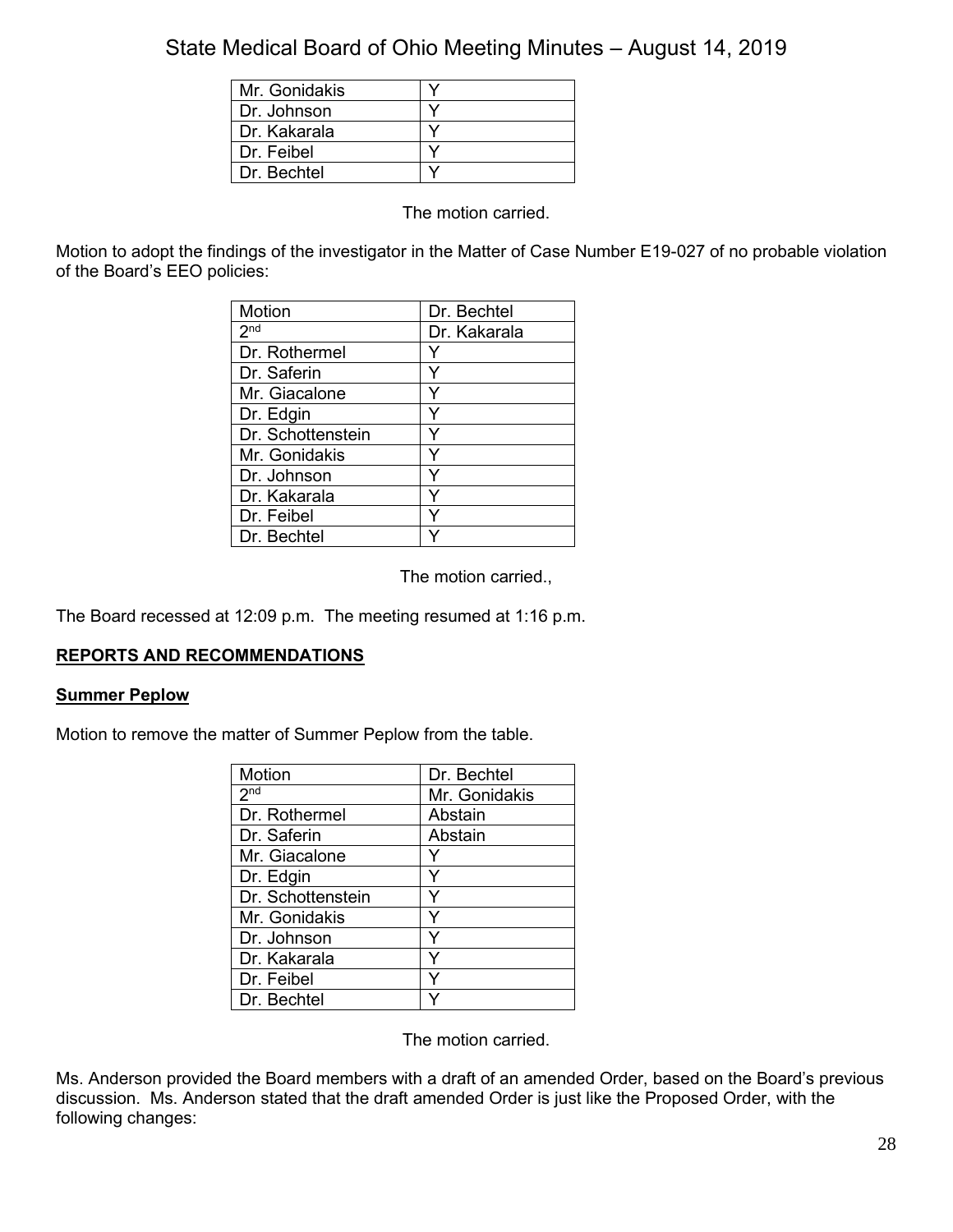- The interim monitoring conditions during the suspension of Ms. Peplow's license has been removed. Also, under "Conditions for Reinstatement or Restoration," the clause entitled "Compliance with Interim Conditions" has been removed.
- Under "Conditions for Reinstatement or Restoration," a clause has been added to allow the Board, at its discretion, to require additional evidence of fitness to practice if Ms. Peplow has not been engaged in the active practice of respiratory care for a period in excess of two years.

Dr. Schottenstein stated that the significant part of this proposed language is that Ms. Peplow will not be monitored until her license is reinstated. Dr. Schottenstein stated that he is not completely comfortable with the proposal, but under the circumstances he is not sure of a way around it short of denying Ms. Peplow's application for licensure, which he would rather not do. Dr. Schottenstein noted that if the Board were to deny Ms. Peplow's application, the Board would still not be monitoring her. Dr. Schottenstein opined that the draft language seems reasonable, though it is certainly giving Ms. Peplow the benefit of the doubt.

Motion to amend the Proposed Order to match the language provided by Ms. Anderson:

| Motion            | Dr. Johnson  |
|-------------------|--------------|
| 2 <sub>nd</sub>   | Dr. Kakarala |
| Dr. Rothermel     | Abstain      |
| Dr. Saferin       | Abstain      |
| Mr. Giacalone     |              |
| Dr. Edgin         |              |
| Dr. Schottenstein |              |
| Mr. Gonidakis     |              |
| Dr. Johnson       |              |
| Dr. Kakarala      | ٧            |
| Dr. Feibel        |              |
| Dr. Bechtel       |              |

The motion to amend carried.

Motion to approve and confirm the Proposed Findings of Fact, Conclusions, and Order, as amended, in the matter of Ms. Peplow:

| <b>Motion</b>     | Dr. Johnson  |
|-------------------|--------------|
| 2 <sup>nd</sup>   | Dr. Kakarala |
| Dr. Rothermel     | Abstain      |
| Dr. Saferin       | Abstain      |
| Mr. Giacalone     |              |
| Dr. Edgin         | ٧            |
| Dr. Schottenstein | Y            |
| Mr. Gonidakis     | Υ            |
| Dr. Johnson       | Y            |
| Dr. Kakarala      | Y            |
| Dr. Feibel        |              |
| Dr. Bechtel       |              |

The motion carried.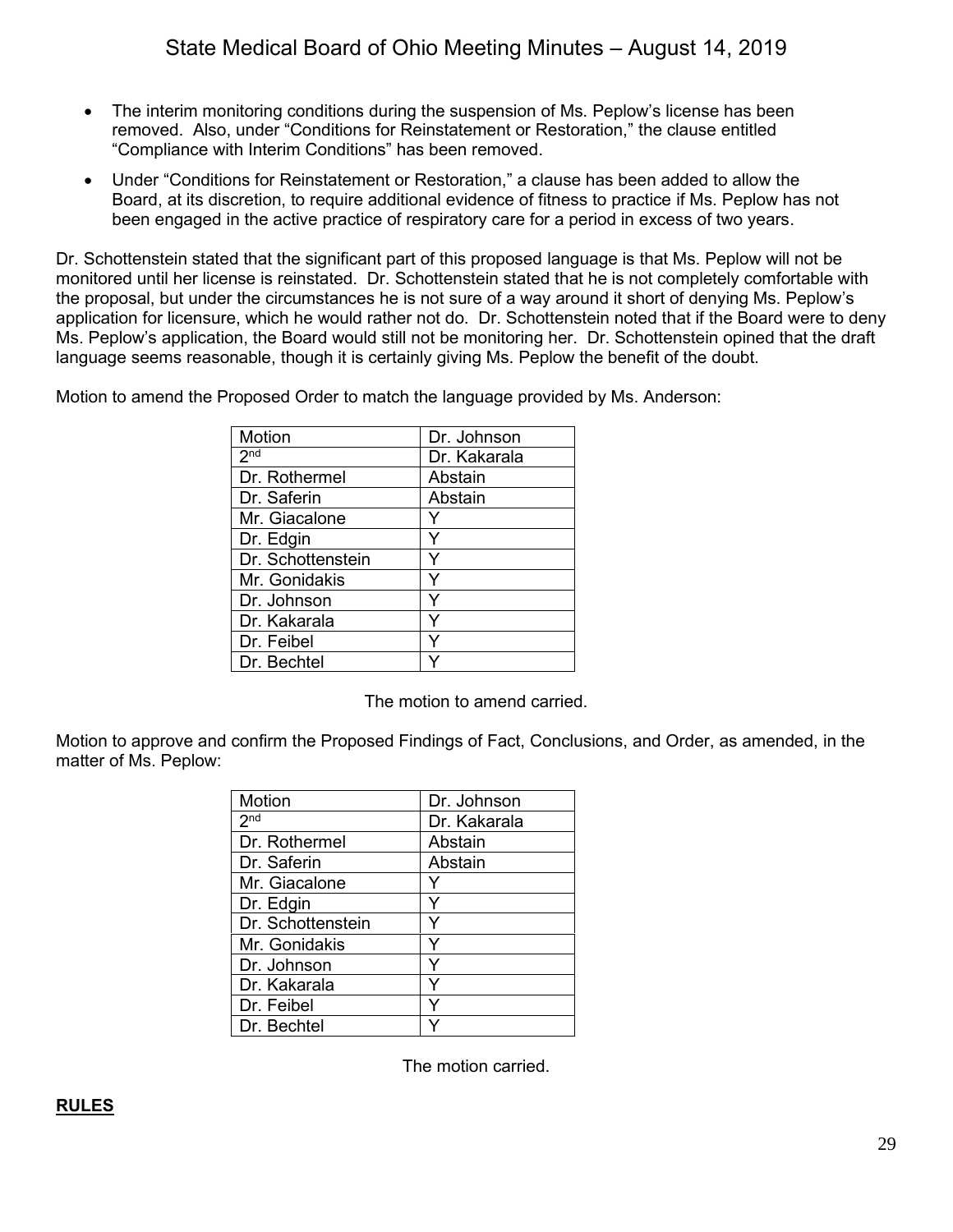Motion to remove the topic of Rule 4731-1-05 from the table:

| Motion            | Dr. Saferin  |
|-------------------|--------------|
| 2 <sup>nd</sup>   | Dr. Kakarala |
| Dr. Rothermel     |              |
| Dr. Saferin       |              |
| Mr. Giacalone     |              |
| Dr. Edgin         |              |
| Dr. Schottenstein |              |
| Mr. Gonidakis     |              |
| Dr. Johnson       |              |
| Dr. Kakarala      | Y            |
| Dr. Feibel        |              |
| Dr. Bechtel       |              |

The motion carried.

Ms. Debolt provided the Board members with a written revision of Rule 4731-1-05, based on the Board's previous discussion.

Dr. Feibel suggested that a phrase like "or a device for medical use only" or "or a device that is labeled for use only by a medical professional" be added to the term "prescription devices" in order to prevent confusion. Mr. Giacalone had no issue with adding such a phrase. Ms. Debolt commented that a massage therapist may argue that they are a medical professional because they are licensed by the Medical Board as a limited branch of medicine.

After further discussion, the Board decided to table this topic for further changes to the language.

Motion to table this topic:

| Motion            | Dr. Saferin |
|-------------------|-------------|
| 2 <sub>nd</sub>   | Dr. Bechtel |
| Dr. Rothermel     |             |
| Dr. Saferin       |             |
| Mr. Giacalone     | Y           |
| Dr. Edgin         | Y           |
| Dr. Schottenstein |             |
| Mr. Gonidakis     | Y           |
| Dr. Johnson       | Y           |
| Dr. Kakarala      | Y           |
| Dr. Feibel        | Y           |
| Dr. Bechtel       |             |

The motion to table carried.

## **REPORTS BY ASSIGNED COMMITTEES**

## **Compliance Committee Report**

Dr. Schottenstein stated that the Compliance Committee last met on July 10, 2019. There was one initial appearance, Muhammad W. Anjum, M.D., who appeared before the Committee via Skype. After discussion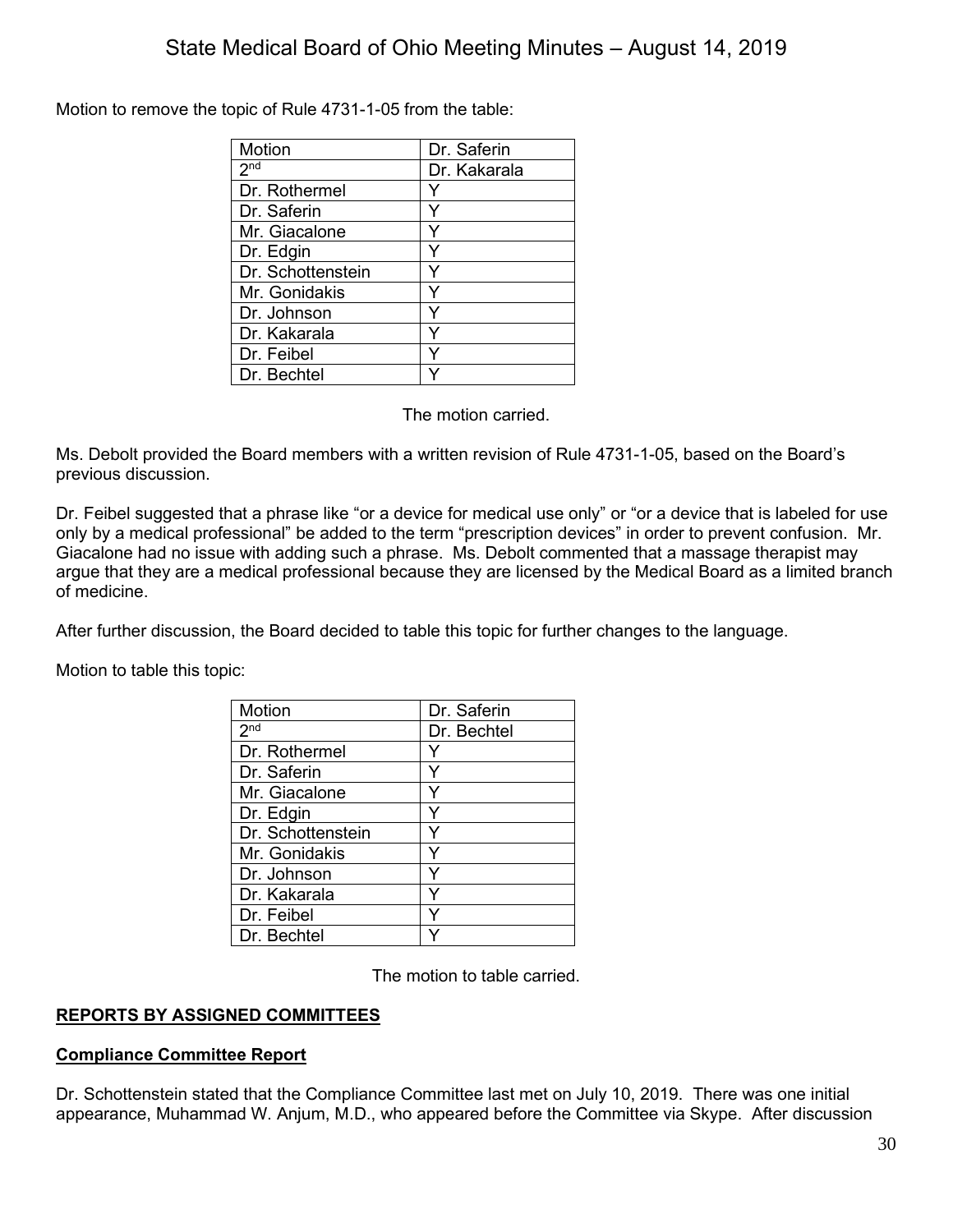with Dr. Anjum, the Committee voted to continue him under the terms of the December 12, 2018 Consent Agreement, with future appearances before the Board Secretary or designee.

The Committee also received a report on participants in the (B)(19) Confidential Monitoring Program. The program went into effect in December 2018 and there are currently two M.D.'s participating in the program. For the benefit of new board members, the confidential monitoring program is a way to monitor licensees who have a B19 concern without having to invoke the disciplinary process, which we felt was excessive for some licensees.

The Compliance Committee approved the compliance staff's reports of office conferences held June 10 and 13, 2019, and also approved of the minutes from the June 12, 2019 Compliance Committee meeting.

There were no treatment provider applications to review during the July meeting. Dr. Schottenstein stated that going forward, treatment provider applications will be reviewed independently by the Committee members and, if there are no concerns or objection, the applications will go directly to the full Board for approval.

## **Respiratory Care Advisory Council Report**

Mr. Smith stated that the Respiratory Care Advisory Council met yesterday and approved the draft minutes of its May meeting. The Council reviewed and discussed changes to laws affecting the practice of respiratory care contained in the recently passed budget bill.

The Council also discussed recently-submitted 2018 reports from the Commission on Accreditation for Respiratory Care related to Ohio respiratory care educational programs. While most of the schools in Ohio have met or exceeded those standards, four schools were required to submit progress reports by the end of September 2019 to show progress towards correcting a deficiency. The Board staff expects to receive those reports, was well as the 2019 reports, by the end of 2019. At that time, the Council will review the additional information related to those four schools and make any recommendations to the Board if necessary regarding any respiratory care educational programs that are in difficult circumstances.

## **Licensure Committee Report**

Licensure Application Reviews

## Hala Abdul-Al, M.D.

Dr. Saferin stated that Dr. Abdul-Al has applied for a medical license and has requested a waiver of the Board's ten-year rule for the United States Medical Licensing Examination (USMLE); Dr. Abdul-Al took longer than three years to complete the USMLE sequence. The Committee has recommended approval of Dr. Abdul-Al's request.

Motion to approve the good cause exception of the ten-year rule as outlined in OAC 4731-6-05 (C)(1) (OAC 4731-6-14(C)(3)(b)(i) as in effect prior to July 31, 2019), and accepting the examination sequence so that Dr. Abdul-Al may be granted a license:

| Motion            | Dr. Saferin |
|-------------------|-------------|
| 2 <sub>nd</sub>   | Dr. Edgin   |
| Dr. Rothermel     |             |
| Dr. Saferin       |             |
| Mr. Giacalone     |             |
| Dr. Edgin         |             |
| Dr. Schottenstein |             |
| Mr. Gonidakis     |             |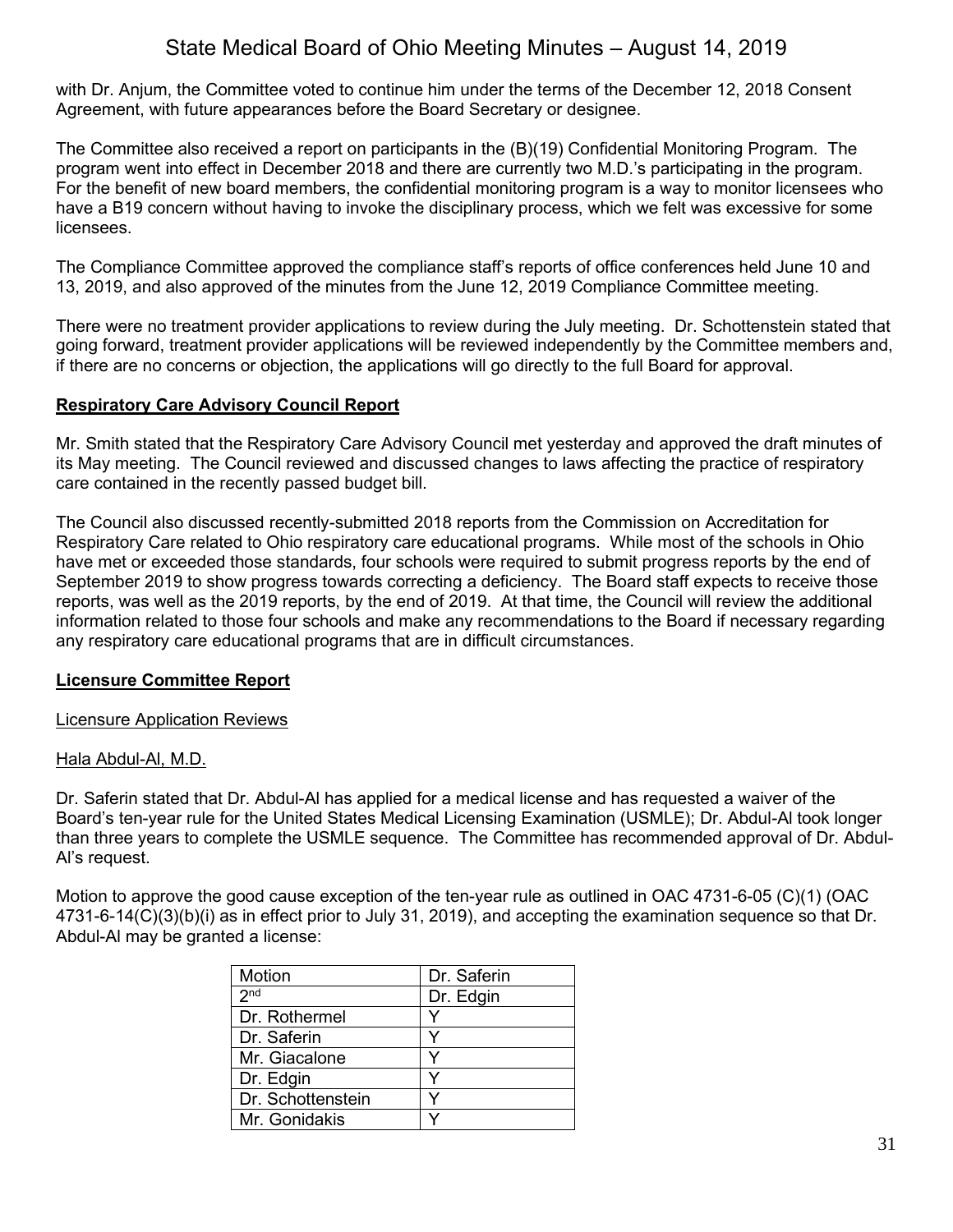| Dr. Johnson  |  |
|--------------|--|
| Dr. Kakarala |  |
| Dr. Feibel   |  |
| Dr Bechtel   |  |

The motion carried.

## Shazia Durrani, M.D.

Dr. Saferin stated that Dr. Durrani has applied for a medical license and has requested a waiver of the Board's ten-year rule for the United States Medical Licensing Examination (USMLE); Dr. Durrani took longer than three years to complete the USMLE sequence. The Committee has recommended approval of Dr. Durrani's request.

Motion to approve the good cause exception of the ten-year rule as outlined in OAC 4731-6-05 (C)(1) (OAC 4731-6-14(C)(3)(b)(ii) as in effect prior to July 31, 2019), and accepting the examination sequence so that Dr. Abdul-Al may be granted a license:

| Motion            | Dr. Saferin |
|-------------------|-------------|
| 2 <sup>nd</sup>   | Dr. Edgin   |
| Dr. Rothermel     |             |
| Dr. Saferin       |             |
| Mr. Giacalone     |             |
| Dr. Edgin         |             |
| Dr. Schottenstein |             |
| Mr. Gonidakis     | Y           |
| Dr. Johnson       | Y           |
| Dr. Kakarala      | Y           |
| Dr. Feibel        | ٧           |
| Dr. Bechtel       |             |

The motion carried.

Ms. Montgomery returned to the meeting at this time.

## Paul Friedman, M.D.

Dr. Saferin stated that Dr. Friedman has applied for a medical license but has not practiced clinical medicine in the last two years. The Committee has recommended approval of Dr. Friedman's application

Motion to approve Dr. Friedman's request for Ohio licensure as presented:

| Motion            | Dr. Saferin |
|-------------------|-------------|
| 2 <sup>nd</sup>   | Dr. Edgin   |
| Dr. Rothermel     |             |
| Dr. Saferin       | Y           |
| Mr. Giacalone     |             |
| Dr. Edgin         |             |
| Dr. Schottenstein |             |
| Mr. Gonidakis     |             |
| Dr. Johnson       |             |
| Dr. Kakarala      |             |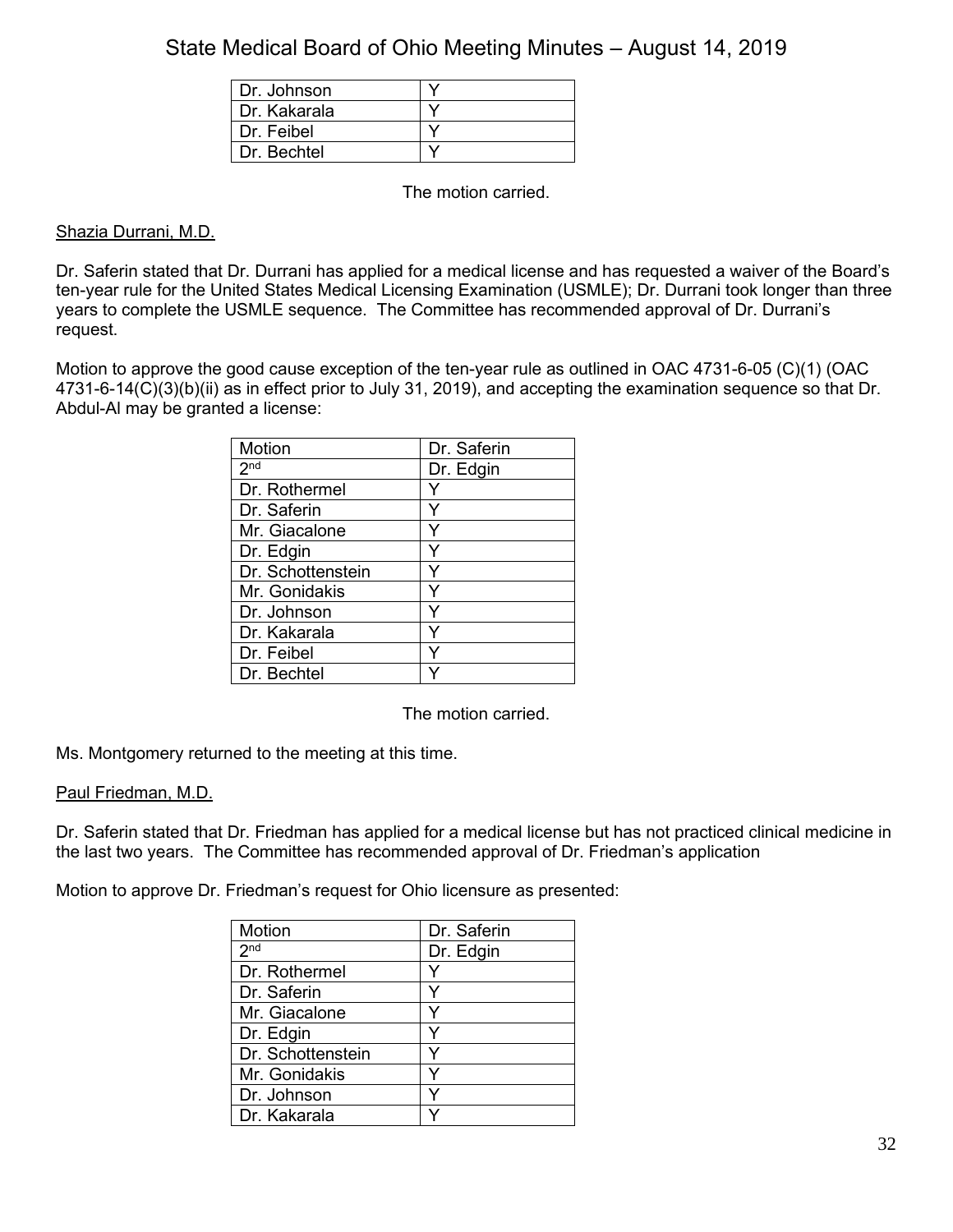| Ms. Montgomery |  |
|----------------|--|
| Dr. Feibel     |  |
| Dr Bechtel     |  |

The motion carried.

## Sheila Gullette

Dr. Saferin stated that Ms. Gullette has applied for restoration of her Ohio massage therapist license. Ms. Gullette's license was originally issued on July 15, 1998 and expired on August 31, 2001. Ms. Gullette has not practiced massage therapy within the last two years and has not taken the Massage and Bodywork Licensing Examination (MBLEx) within the last two years. The Committee has recommended approving Ms. Gullette's request, provided she takes and passes the MBLEx.

Motion to approve Ms. Gullette's application, contingent on her passing of the MBLEx within six months of the date of mailing of the Notice of Opportunity for a Hearing:

| Motion            | Dr. Saferin |
|-------------------|-------------|
| 2 <sup>nd</sup>   | Dr. Edgin   |
| Dr. Rothermel     |             |
| Dr. Saferin       | γ           |
| Mr. Giacalone     |             |
| Dr. Edgin         |             |
| Dr. Schottenstein | ٧           |
| Mr. Gonidakis     | ٧           |
| Dr. Johnson       |             |
| Dr. Kakarala      | ٧           |
| Ms. Montgomery    |             |
| Dr. Feibel        |             |
| Dr. Bechtel       |             |

The motion carried.

## Lisa Herman

Dr. Saferin stated that the matter of Ms. Herman's application for restoration of her respiratory care professional license has been removed from today's agenda.

## Catrina Kovalak

Dr. Saferin stated that Ms. Kovalak has applied for restoration of her Ohio massage therapist license. Ms. Kovalak has not practiced massage therapy within the last two years. The Committee has recommended approving Ms. Kovalak's request, pending her taking and passing the Massage and Bodywork Licensing Examination (MBLEx).

Motion to approve Ms. Kovalak's application, contingent on her passing of the MBLEx within six months of the date of mailing of the Notice of Opportunity for a Hearing:

| <b>Motion</b>   | Dr Saferin |
|-----------------|------------|
| 2 <sub>nd</sub> | Dr. Edgin  |
| Dr. Rothermel   |            |
| Dr. Saferin     |            |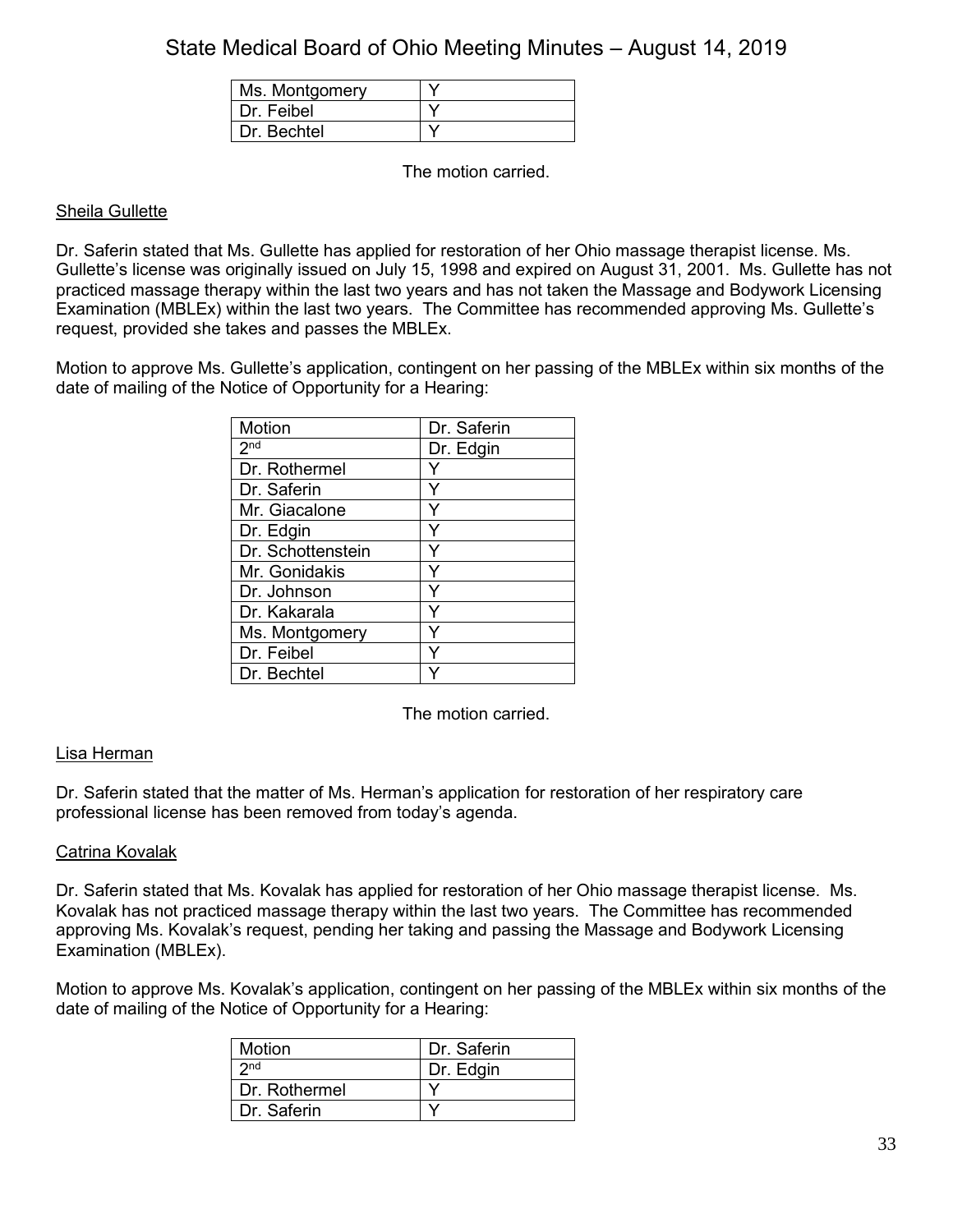| Mr. Giacalone     |  |
|-------------------|--|
| Dr. Edgin         |  |
| Dr. Schottenstein |  |
| Mr. Gonidakis     |  |
| Dr. Johnson       |  |
| Dr. Kakarala      |  |
| Ms. Montgomery    |  |
| Dr. Feibel        |  |
| Dr. Bechtel       |  |

The motion carried.

## Kimberly Rusnak

Dr. Saferin stated that Ms. Rusnak has applied for a massage therapist license. Ms. Rusnak has not actively practiced massage therapy within the last two years. The Committee has recommended approving Ms. Rusnak's request, pending her taking and passing the Massage and Bodywork Licensing Examination (MBLEx).

Motion to approve Ms. Rusnak's application, contingent on her passing of the MBLEx within six months from the date of mailing of the Notice of Opportunity for a Hearing:

| Motion            | Dr. Saferin |
|-------------------|-------------|
| 2 <sup>nd</sup>   | Dr. Edgin   |
| Dr. Rothermel     | Y           |
| Dr. Saferin       | Y           |
| Mr. Giacalone     |             |
| Dr. Edgin         |             |
| Dr. Schottenstein |             |
| Mr. Gonidakis     | Y           |
| Dr. Johnson       | Y           |
| Dr. Kakarala      |             |
| Ms. Montgomery    |             |
| Dr. Feibel        |             |
| Dr. Bechtel       |             |

The motion carried.

## Approval of Respiratory Care Continuing Education Courses

Dr. Saferin stated that the Board has received a request to approve the course "the Ethics of Resuscitation" for one contact hour of respiratory care continuing education on Ohio respiratory care law or professional ethics. The Committee has recommended approval of the request.

Motion to approve the course as requested:

| Motion          | Dr. Saferin   |
|-----------------|---------------|
| 2 <sub>nd</sub> | Dr. Rothermel |
| l Dr. Rothermel |               |
| l Dr. Saferin   |               |
| Mr. Giacalone   |               |
| Dr. Edgin       |               |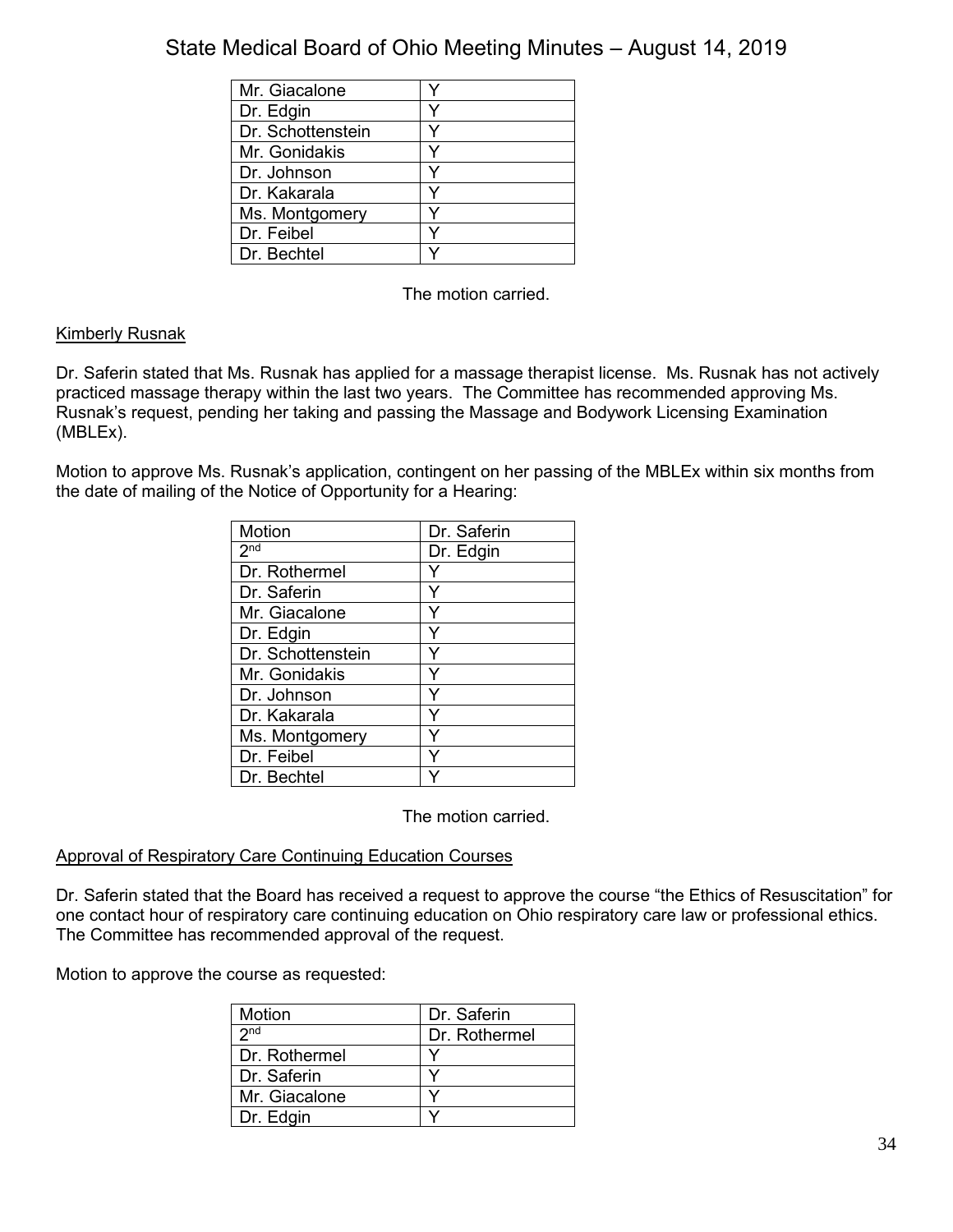| Dr. Schottenstein |  |
|-------------------|--|
| Mr. Gonidakis     |  |
| Dr. Johnson       |  |
| Dr. Kakarala      |  |
| Ms. Montgomery    |  |
| Dr. Feibel        |  |
| Dr. Bechtel       |  |

The motion carried.

## **Finance Committee Report**

## Fiscal Report

Dr. Schottenstein stated that approximately every ten years, there is a  $27<sup>th</sup>$  pay period in the fiscal year. This has just happened, and the Governor's administration has decided that this 27<sup>th</sup> pay period will be included in the numbers for Fiscal Year 2019. The Medical Board had the surplus necessary to absorb that expense. Dr. Schottenstein stated that he will focus on the numbers for the  $27<sup>th</sup>$  pay period since those are the official numbers that the Board is using.

Dr. Schottenstein stated that the Board's revenue was \$708,466, which is down about 10% from May 2019. However, there is a 4% increase in revenue year-to-date, which is very good for an odd-numbered fiscal year. The Board's cash balance is very substantial at \$4,947,746, which is close to a record. As of June 2019, fiscal year-to-date revenue was \$10,113,051, which exceeded the projected revenue of \$9,500,000.

The Board's expenditures are up by 11.6% year-to-date, which is substantially a function of large invoices the Board paid in January for e-License work, as well as the aforementioned 27<sup>th</sup> pay period. Dr. Schottenstein stated that payroll is essentially unchanged this fiscal year compared to Fiscal Year 2018, which is substantially a function of the Board's vacancies. Including the 27th pay period, year-to-date expenditures were \$10,088,977.

For Fiscal Year 2019, the Board collected a total of \$167,300. In the past month, the Board has received \$17,000 in disciplinary fine payments and \$4,500 from collections.

## Communications Update

Dr. Schottenstein stated that New Vision Media has been awarded the bid for the cultural competency video project. Ohio Translation Services was awarded the bid for the human trafficking video translation project. One Bite communications was shared in the August eNews and a website announcement. The communications team created Frequently Asked Questions (FAQs) document for the confidential monitoring program, which is being reviewed by Compliance and Legal. Patient and licensee sexual boundaries videos and handouts are ready for Board member review. Private links to these resources will be shared with the Board in the coming week.

## Ratification of Joseph Turek attendance at NBRC-LINC meeting

Dr. Schottenstein stated that the National Board of Respiratory Care (NBRC) has invited a representative of the Board to attend the 2019 Licensure Insight, Networking and Collaboration (LINC) Meeting to be held August 23-24 in Overland Park, Kansas. The NBRC has offered to pay the travel expenses for the representative. LINC promotes communication between the NBRC, the American Association of Respiratory Care, and state agencies regulating the practice of respiratory care through agency updates, round table discussions, and networking opportunities. NBRC also serves as a platform for state regulators to discuss issues of mutual interest. The Board has been invited to send an individual to the National Board of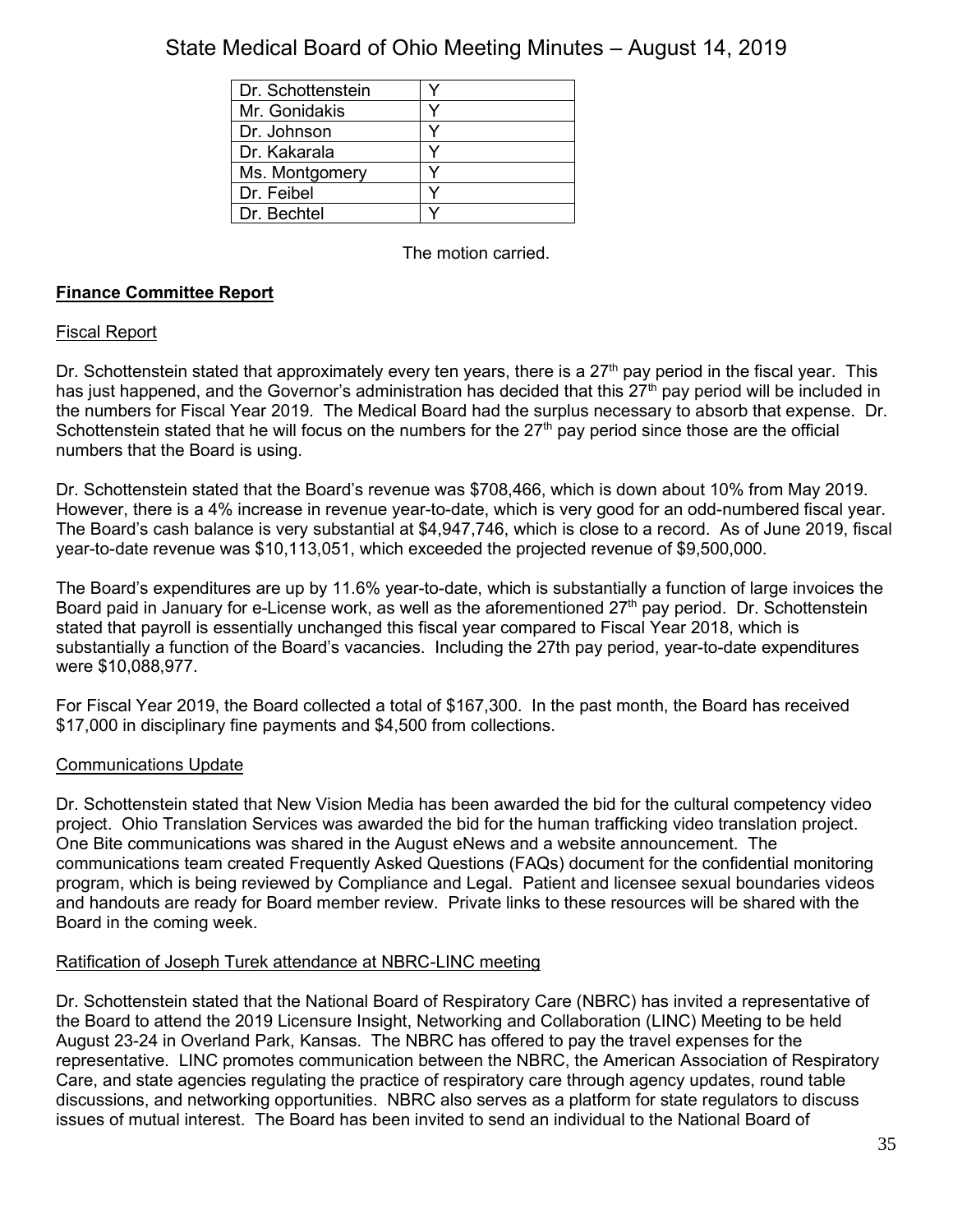Respiratory Care. In the interest of time for booking travel, the Board President conditionally approved the travel for Joseph Turek, with approval to be sought from the Finance Committee and full Board in August. The Finance Committee approved the request earlier today.

Motion to approve Joe Turek to attend the NBRC-LINC meeting. Travel expenses are anticipated to be paid by the NBRC. Any unexpected, non-covered travel expenses will be paid by the Medical Board in accordance with state travel policy. Mr. Turek's attendance at the meeting is in connection with his duties as, and is related to his position as, the Deputy Director of Licensure for the State Medical Board of Ohio:

| Motion            | Dr. Edgin   |
|-------------------|-------------|
| 2 <sub>nd</sub>   | Dr. Saferin |
| Dr. Rothermel     |             |
| Dr. Saferin       |             |
| Mr. Giacalone     |             |
| Dr. Edgin         | Y           |
| Dr. Schottenstein |             |
| Mr. Gonidakis     |             |
| Dr. Johnson       |             |
| Dr. Kakarala      |             |
| Ms. Montgomery    |             |
| Dr. Feibel        |             |
| Dr. Bechtel       |             |

The motion carried.

## Approval to Pay for Event Space for FETI Training

Dr. Schottenstein stated that the Ohio Attorney General's office is arranging a five-day Forensic Experiential Trauma Interview (FETI) training in November. FETI is a science and practice-based interviewing methodology informed by the latest research on the neurobiology of trauma and memory. FETI provides interviewers with a science-informed interviewing framework that maximizes opportunities for information collection and accurately documents the participant's experience in a neutral, equitable, and fair manner.

In July, the full Board approved up to \$49,300 to send 29 staff members to the training. The Attorney General's office is also requesting some Board assistance in paying for the conference rooms for the 5 days of training. Due to the nature of the training, a large space is necessary. Dr. Schottenstein stated that the Board has tentatively been approved to use space at the State Fire Marshall's office in Reynoldsburg, Ohio. However, it is felt that the Board should pass a motion just in case as a fall-back.

Motion to conditionally approve up to \$20,000 for the rental of facilities to assist the Attorney General in securing FETI training for state agencies, including 29 board employees. Board staff shall make all efforts to secure a free location, and to get at least three competitive bids for any for-fee locations. The final purchase decision shall be made in collaboration with – and with the approval of – the Chair of the Finance Committee / Board President:

| Motion            | Dr. Kakarala |
|-------------------|--------------|
| 2 <sub>nd</sub>   | Dr. Bechtel  |
| Dr. Rothermel     |              |
| Dr. Saferin       |              |
| Mr. Giacalone     |              |
| Dr. Edgin         |              |
| Dr. Schottenstein |              |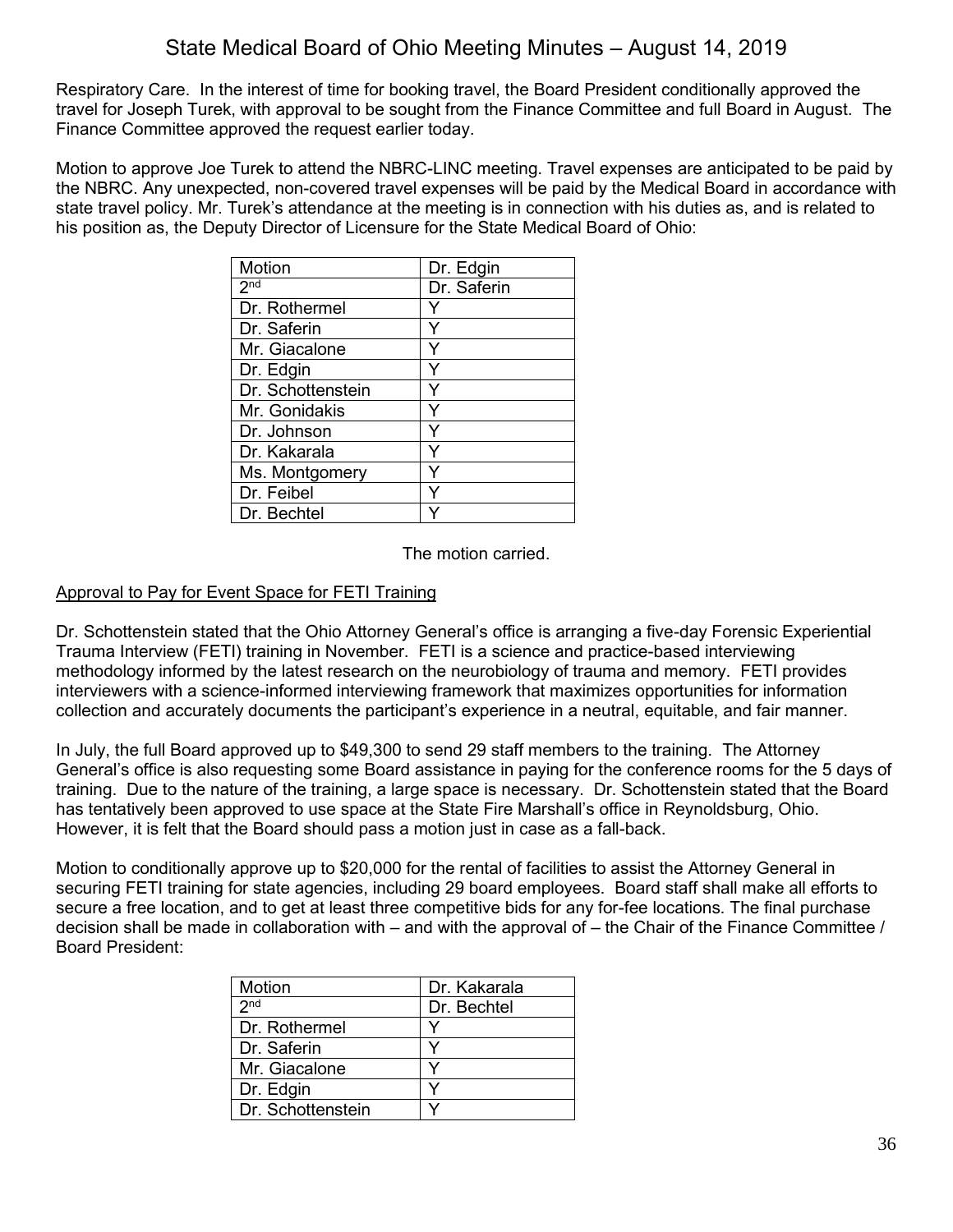| Mr. Gonidakis  |  |
|----------------|--|
| Dr. Johnson    |  |
| Dr. Kakarala   |  |
| Ms. Montgomery |  |
| Dr. Feibel     |  |
| Dr. Bechtel    |  |

The motion carried.

## Approval for Mr. Groeber to Attend the FSMTB Annual Meeting

Dr. Saferin moved to approve Mr. Groeber or his designee to attend the Federation of State Massage Therapy Boards (FSMTB) annual meeting on October 3-5 in Atlanta, Georgia, and to send to the full board for consideration and approval. Travel expenses are expected to be fully paid for by the FSMTB. Any travel expenses not covered by the FSMTB will be paid by the Medical Board in accordance with state travel policy. The attendance at the conference is in connection with Mr. Groeber or his designee's duties as, and is related to, his position as Executive Director for the State Medical Board of Ohio or his designee's official capacity at the State Medical Board:

| Motion            | Dr. Bechtel |
|-------------------|-------------|
| 2 <sub>nd</sub>   | Dr. Edgin   |
| Dr. Rothermel     |             |
| Dr. Saferin       |             |
| Mr. Giacalone     | Y           |
| Dr. Edgin         | Y           |
| Dr. Schottenstein | Y           |
| Mr. Gonidakis     | Y           |
| Dr. Johnson       |             |
| Dr. Kakarala      | Υ           |
| Ms. Montgomery    | Y           |
| Dr. Feibel        |             |
| Dr. Bechtel       |             |

## **Policy Committee Report**

## Amendments to Rules 4731-11-01 and 4731-11-14

Motion to approve the recommendations as listed in Ms. Debolt's memo, as well as the definition of board certification in pain medicine that was approved by the Policy Committee:

| Motion            | Mr. Giacalone |
|-------------------|---------------|
| 2 <sub>nd</sub>   | Dr. Bechtel   |
| Dr. Rothermel     |               |
| Dr. Saferin       | Y             |
| Mr. Giacalone     |               |
| Dr. Edgin         | ٧             |
| Dr. Schottenstein | Y             |
| Mr. Gonidakis     | Y             |
| Dr. Johnson       | Y             |
| l Dr. Kakarala    | Y             |
| Ms. Montgomery    | Y             |
| Dr. Feibel        |               |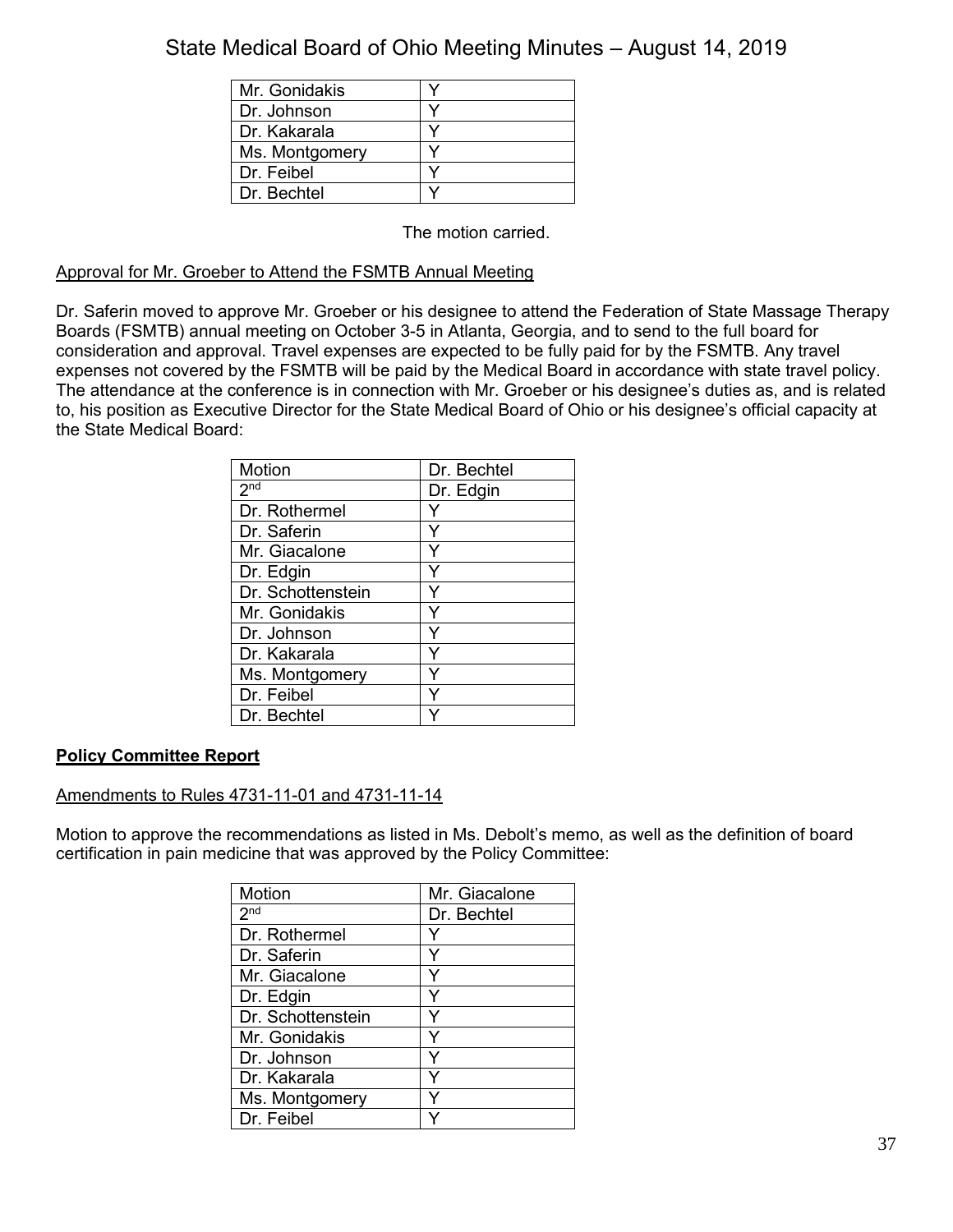Dr. Bechtel | Y

The motion carried.

## Internal Management Rule for Licensure Approval

Ms. Anderson stated that two comments were received regarding the proposed internal management rule for licensure approval. One substantive recommendation was with regard to Paragraph (E) of the rule. As written, the rule states "notwithstanding the provisions of this rule, the Secretary, Supervising Member, and Deputy Director for Licensure may refer any application or class of applications to the Board for approval." The comment from the Ohio Academy of Nutrition and Dietetics indicated concern that the Secretary, Supervising Member, or Deputy Director designating a class of applications to the Board could result in a delay for a class with the input of the full Board.

Ms. Anderson suggested dividing the sentence in two and recommended the following language: "notwithstanding the provisions of this rule, the Board may designate the referral of any class of applications to the Board for approval. … The Secretary, Supervising Member, or Deputy Director for Licensure may refer an individual application to the Board for approval." Ms. Anderson stated that this language would allow the Board to designate a class of applications it would like to see before approval, while also allowing flexibility for an individual application to be brought to the Board's attention if necessary.

Motion to approve the changes as discussed to be filed with the Joint Commission on Agency Rule Review (JCARR), the Legislative Services Commission (LSC), and the Secretary of State for an effective date of October 16, 2019:

| Motion            | Mr. Giacalone |
|-------------------|---------------|
| 2 <sup>nd</sup>   | Dr. Edgin     |
| Dr. Rothermel     |               |
| Dr. Saferin       |               |
| Mr. Giacalone     |               |
| Dr. Edgin         |               |
| Dr. Schottenstein |               |
| Mr. Gonidakis     | Y             |
| Dr. Johnson       | ٧             |
| Dr. Kakarala      |               |
| Ms. Montgomery    |               |
| Dr. Feibel        |               |
| Dr. Bechtel       |               |

The motion carried.

## **PROBATIONARY REQUESTS**

Motion to approve the Secretary and Supervising Member's recommendations for the following probationary requests:

- a) Kevin G. Baldie, M.D.: Approval of request for release from the terms of the August 9, 2017 Step II Consent Agreement, effective immediately.
- b) Thomas B. Benz, M.D.: Approval for request for release from the terms of the September 9, 2015 Consent Agreement.
- c) Christina Biedermann, M.T.: Approval for request for release from the terms of the February 8, 2017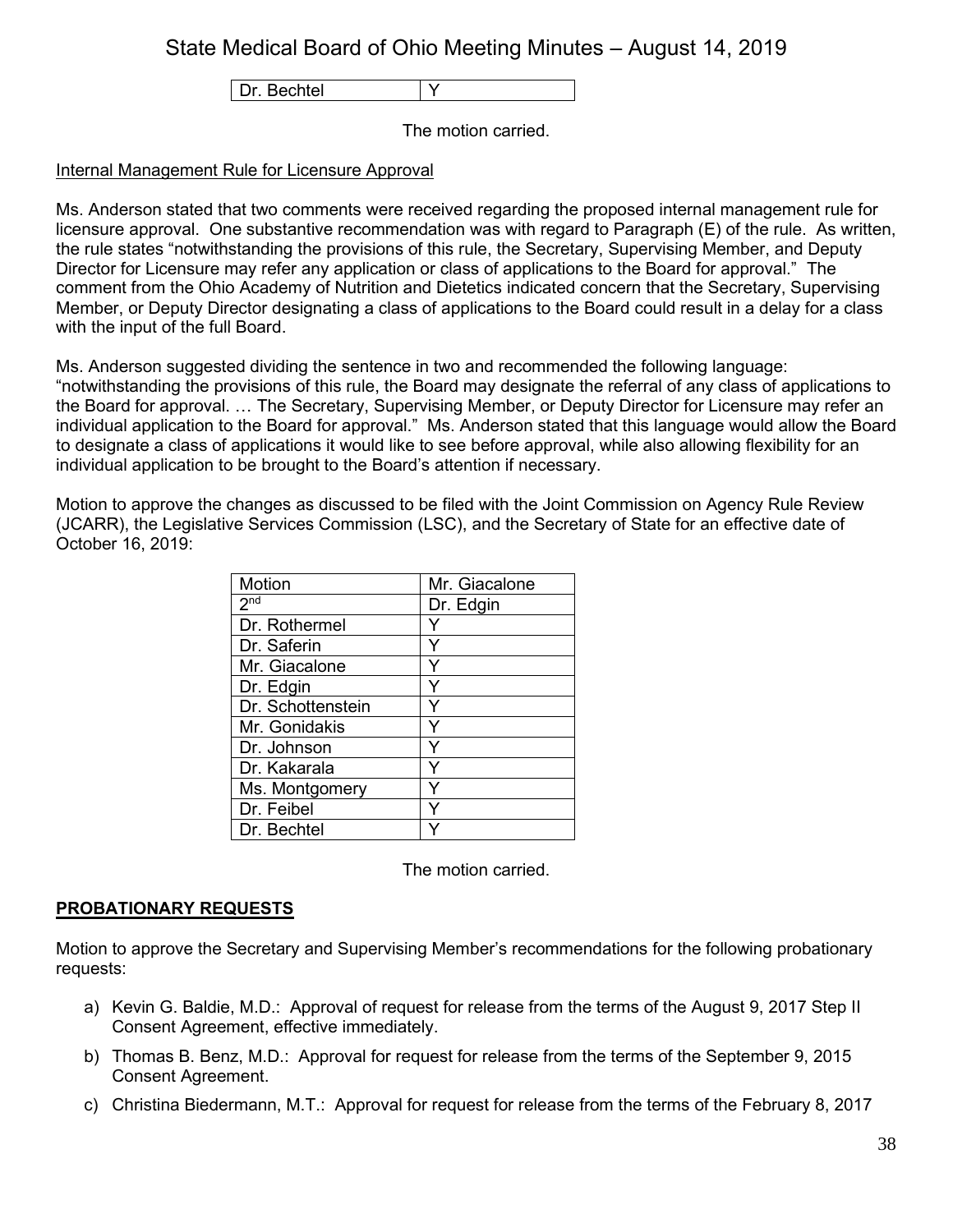Consent Agreement.

- d) Marek A. Buczek, M.D.: Request for approval of *Intensive Course in Medical Documentation: Clinical, Legal and Economic Implications for Healthcare Providers*, offered by Case Western Reserve University, to fulfill the medical records course requirement; and approval of *Intensive Course in Medical Ethics, Boundaries and Professionalism*, offered by Case Western Reserve University, to fulfill the professional ethics course requirement.
- e) Regis P. Burlas, D.O.: Approval of request to reduce appearances to every six months.
- f) Roman M. Dale, M.D.: Approval of the previously completed course *Intensive Course in Medical Ethics, Boundaries and Professionalism*, offered by Case Western Reserve University, to fulfill the personal/professional ethics course requirement.
- g) Emily K. Hellesen, M.T.: Approval of request for release from the terms of the May 11, 2016 Consent Agreement.
- h) Andrew J. Kuntzman, M.T.: Approval of request for release from the terms of the February 8, 2017 Consent Agreement.
- i) Robert Lindner, M.T.: Approval of request for release from the terms of the May 10, 2017 Consent Agreement.
- j) Maneesh L. Mehra, M.D.: Approval of Huy Ngoc Dang, M.D. to serve as the new monitoring physician.
- k) Tammy M. Reed, D.O.: Approval *of PBI Prescribing Course: Opioids, Pain Management and Addiction*, administered by the University of California, Irvine School of Medicine.
- l) Justin M. Rodebaugh, M.D.: Approval of Michigan Health Professional Recovery Program to conduct monitoring while the doctor resides in Michigan.
- m) Frank G. Stoddard, D.P.M.: Approval of request to discontinue the chart review requirement.

| Motion            | Mr. Giacalone |
|-------------------|---------------|
| 2 <sub>nd</sub>   | Dr. Edgin     |
| Dr. Rothermel     | Abstain       |
| Dr. Saferin       | Abstain       |
| Mr. Giacalone     |               |
| Dr. Edgin         | Y             |
| Dr. Schottenstein | Y             |
| Mr. Gonidakis     | Y             |
| Dr. Johnson       | Y             |
| Dr. Kakarala      | Υ             |
| Ms. Montgomery    |               |
| Dr. Feibel        |               |
| Dr. Bechtel       | Abstain       |

The motion carried.

## **TREATMENT PROVIDER APPLICATIONS**

Motion to approve the Application for Board approval as a One-Bite Treatment Provider for Impaired Practitioners for Cornerstone for Recovery:

| Motion          | Dr. Johnson  |
|-----------------|--------------|
| 2 <sub>nd</sub> | Dr. Kakarala |
| Dr. Rothermel   |              |
| Dr. Saferin     |              |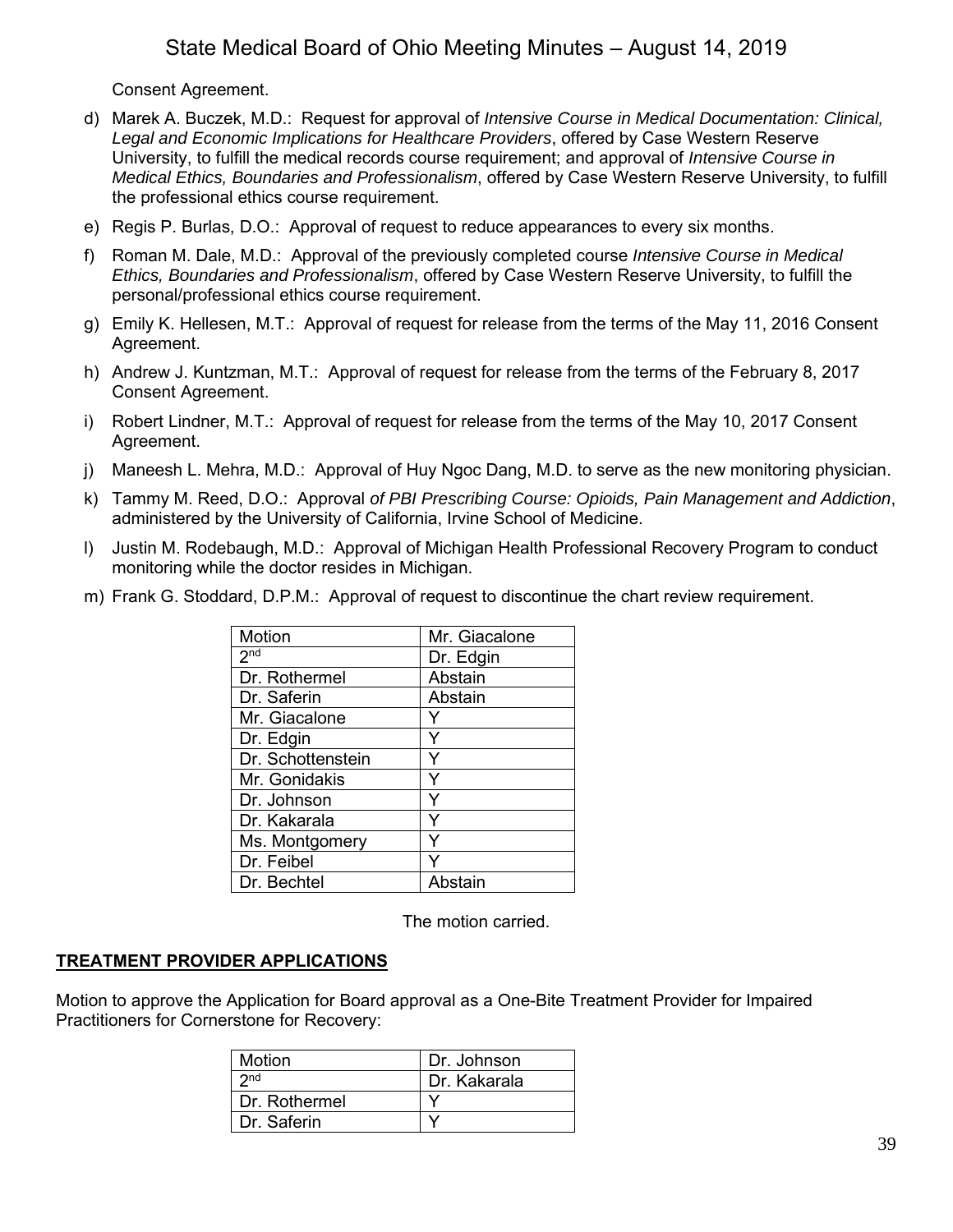| Mr. Giacalone     |  |
|-------------------|--|
| Dr. Edgin         |  |
| Dr. Schottenstein |  |
| Mr. Gonidakis     |  |
| Dr. Johnson       |  |
| Dr. Kakarala      |  |
| Ms. Montgomery    |  |
| Dr. Feibel        |  |
| Dr. Bechtel       |  |

The motion carried.

## **RULES**

Motion to remove the topic of Rule 4731-1-05 from the table:

| Motion            | Dr. Saferin   |
|-------------------|---------------|
| 2 <sup>nd</sup>   | Mr. Giacalone |
| Dr. Rothermel     |               |
| Dr. Saferin       |               |
| Mr. Giacalone     |               |
| Dr. Edgin         |               |
| Dr. Schottenstein |               |
| Mr. Gonidakis     |               |
| Dr. Johnson       | ٧             |
| Dr. Kakarala      |               |
| Ms. Montgomery    |               |
| Dr. Feibel        |               |
| Dr. Bechtel       |               |

The motion carried.

Ms. Debolt provided copies of the proposed rule language, based on the Board's previous discussion. Paragraph (b) of the proposed rule included the following language: "if the FDA classifies the device as a prescription device, as that term is defined in 21 CFR 801.109, or a restricted device that can only be sold, distributed, or used upon the order of an authorized health care provider, the massage therapist application of the device must be done under the onsite supervision of the referring practitioner."

Motion to approve the language as discussed:

| Motion            | Dr. Saferin |
|-------------------|-------------|
| 2 <sub>nd</sub>   | Dr. Edgin   |
| Dr. Rothermel     |             |
| Dr. Saferin       | Y           |
| Mr. Giacalone     |             |
| Dr. Edgin         | Y           |
| Dr. Schottenstein | Y           |
| Mr. Gonidakis     | Y           |
| Dr. Johnson       | Y           |
| Dr. Kakarala      | Y           |
| Ms. Montgomery    | Y           |
| Dr. Feibel        |             |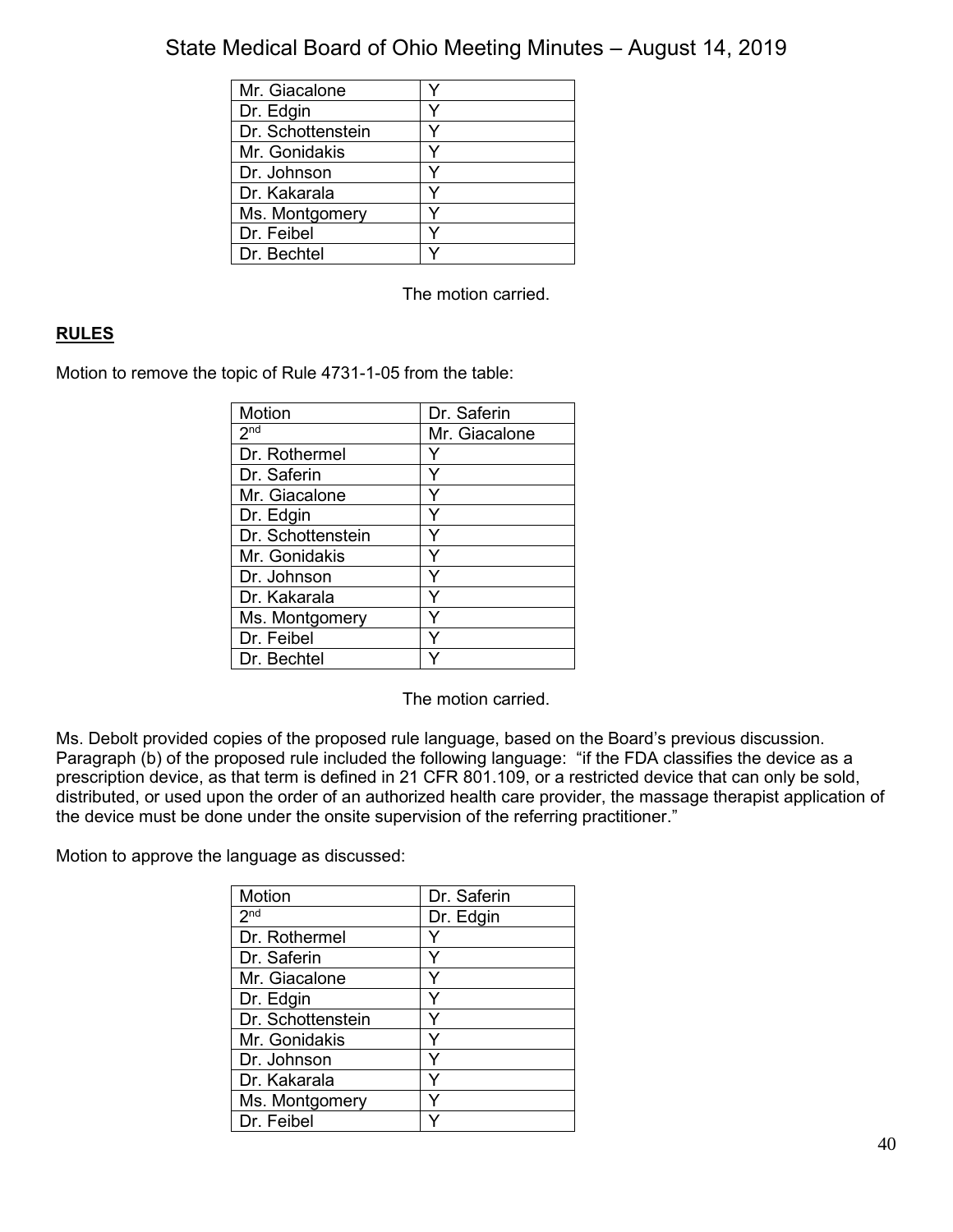Dr. Bechtel | Y

The motion carried.

## **FINAL PROBATIONARY APPEARANCES**

## **Bethany J. Notestine, M.T.**

Dr. Schottenstein commented that he remembers Ms. Notestine and everyone had been moved by her story and how she extricated herself from her situation and turned things around for herself. Dr. Schottenstein asked how Ms. Notestine to planning to avoid getting back into a similar situation. Ms. Notestine replied that she has worked to find people who are supportive and doing positive things. Ms. Notestine is working on gathering a group of women to help support each other and to have more camaraderie and less competition. Ms. Notestine commented that she is also an aesthetician and is in the process of opening her own salon. Ms. Notestine appreciated the opportunity for another chance.

Dr. Schottenstein asked if Ms. Notestine has had opportunity to share her story with others. Ms. Notestine answered that she has had such opportunity, having helped a friend's niece and another friend's son from making some of the same mistakes that she had made. Ms. Notestine stated that she has kept in touch with some of the women she was incarcerated with and many are doing well. Ms. Notestine hoped to someday to put together a group to give back and to especially help women who have been through similar circumstances and to provide financial backing if needed. Ms. Notestine also hoped to speak in facilities to encourage women. Ms. Notestine commented that to whom much has been given, much is expected, and she had had a great deal of support in her situation. Dr. Schottenstein asked if Ms. Notestine still had that support. Ms. Notestine responded that she still had support. Dr. Schottenstein remarked that such support to helpful because everyone has blind spots and supportive people can help one recognize dangers in front of them. Ms. Notestine stated that it helps her decision-making to remember where she has been and what she has been through.

Ms. Montgomery congratulated Ms. Notestine, commenting that she has been on a long road.

Motion to release Ms. Notestine from the terms of the Board's Order of May 11, 2016, effective immediately:

| Motion            | Dr. Johnson   |
|-------------------|---------------|
| 2 <sub>nd</sub>   | Mr. Gonidakis |
| Dr. Rothermel     |               |
| Dr. Saferin       |               |
| Mr. Giacalone     |               |
| Dr. Edgin         | Y             |
| Dr. Schottenstein |               |
| Mr. Gonidakis     |               |
| Dr. Johnson       |               |
| Dr. Kakarala      |               |
| Ms. Montgomery    |               |
| Dr. Feibel        |               |
| Dr. Bechtel       |               |

The motion carried.

## **Randall G. Whitlock, P.A.**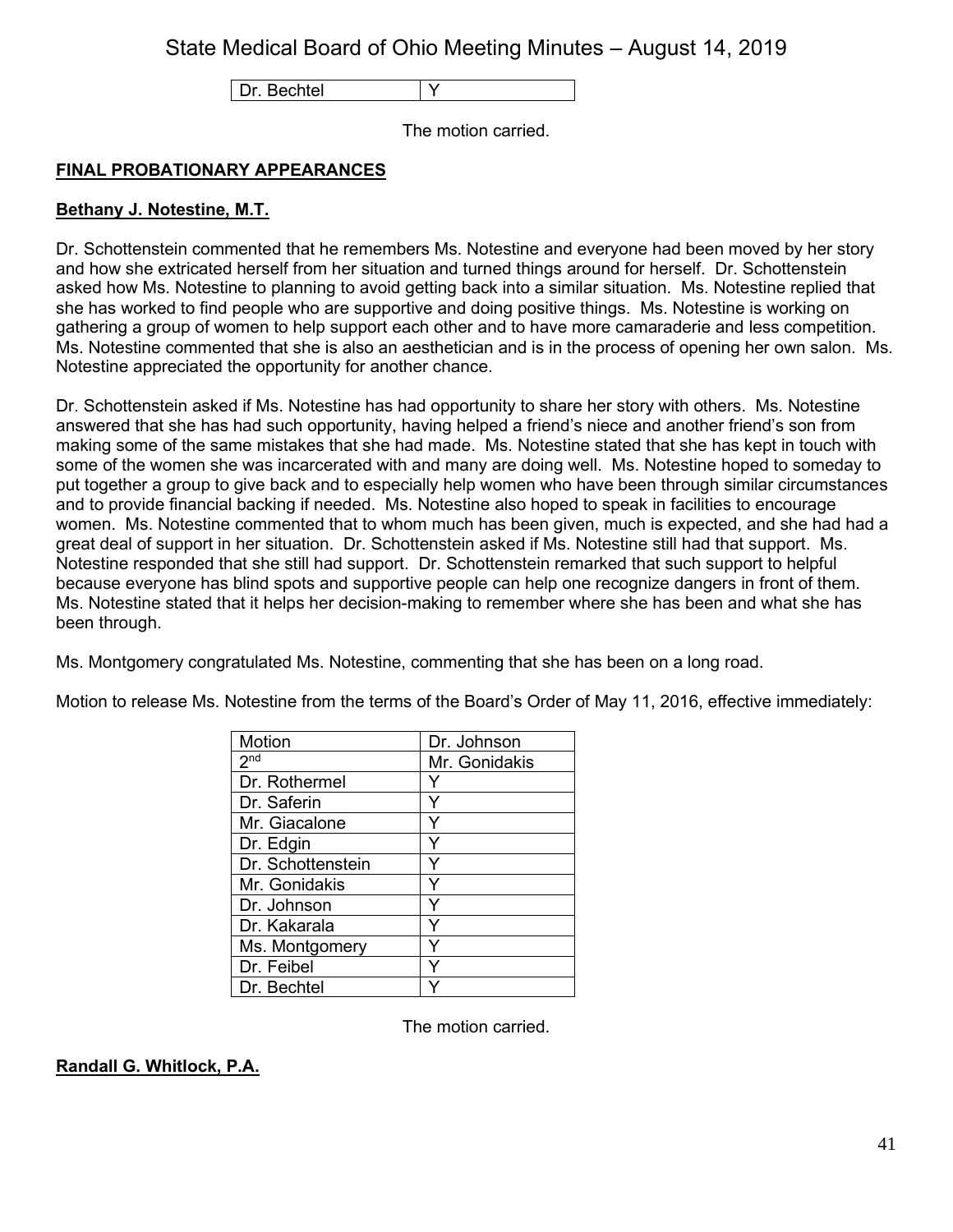Responding to questions form Dr. Schottenstein, Mr. Whitlock stated that his sobriety is going well. Noting the Mr. Whitlock has a history of relapses, Dr. Schottenstein asked if he feels he is now on better path to avoid that outcome. Mr. Whitlock replied that he is now on a better path. Mr. Whitlock stated that he has followed his treatment program, has a sponsor and a sponsee, and attends two to three meetings per week. Mr. Whitlock stated that he is involved in recovery-based activities by volunteering at the hospital and the counseling centers in his community. Mr. Whitlock stated that he actively works the 12-step program and is currently working on step 8.

Dr. Schottenstein commented that if Mr. Whitlock ever feels like he needs extra accountability to keep moving in the right direction, the Ohio Physicians Health Program (OPHP) will monitor practitioners on a voluntary basis.

Mr. Giacalone congratulated Mr. Whitlock on his rehabilitation and getting to where he is now. Mr. Giacalone cautioned Mr. Whitlock to understand that the purpose of the Board is to protect the public and the Board is not in the habit of giving third chances. Mr. Giacalone hoped that that will provide incentive for Mr. Whitlock to continue to be successful in his recovery program.

Motion to release Mr. Whitlock from the terms of the Mary 13, 2015 Addendum to Consent Agreement, effective immediately:

| Motion            | Mr. Giacalone |
|-------------------|---------------|
| 2 <sup>nd</sup>   | Dr. Edgin     |
| Dr. Rothermel     |               |
| Dr. Saferin       | Υ             |
| Mr. Giacalone     | Y             |
| Dr. Edgin         |               |
| Dr. Schottenstein |               |
| Mr. Gonidakis     | Y             |
| Dr. Johnson       | Y             |
| Dr. Kakarala      | Υ             |
| Ms. Montgomery    |               |
| Dr. Feibel        |               |
| Dr. Bechtel       |               |

The motion carried.

## **ADJOURN**

Motion to adjourn:

| Motion            | Dr. Saferin   |
|-------------------|---------------|
| 2 <sub>nd</sub>   | Mr. Giacalone |
| Dr. Rothermel     |               |
| Dr. Saferin       |               |
| Mr. Giacalone     |               |
| Dr. Edgin         |               |
| Dr. Schottenstein |               |
| Mr. Gonidakis     |               |
| Dr. Johnson       |               |
| Dr. Kakarala      |               |
| Ms. Montgomery    |               |
| Dr. Feibel        |               |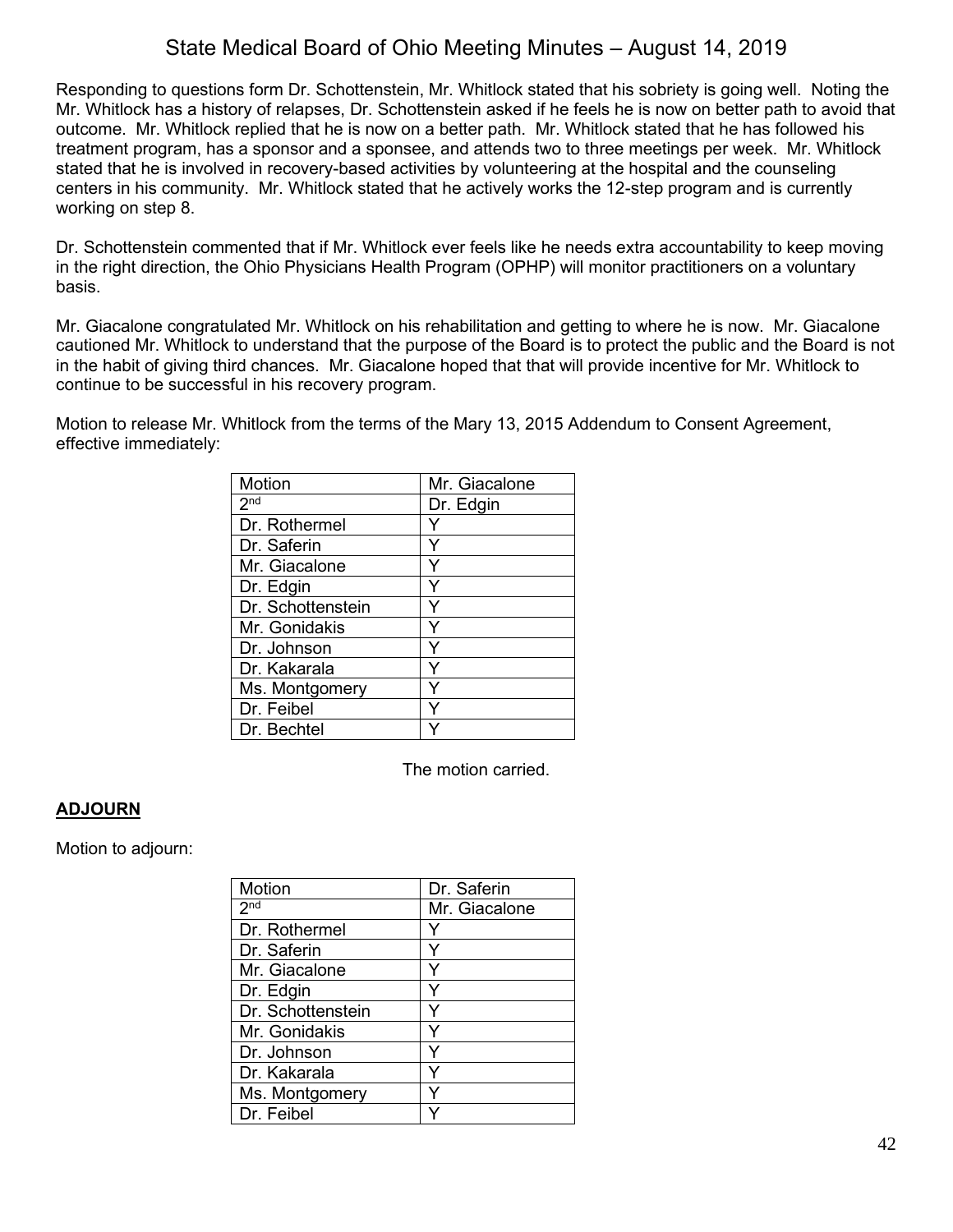Dr. Bechtel Y

The motion carried.

The meeting adjourned at 2:05 p.m.

We hereby attest that these are the true and accurate approved minutes of the State Medical Board of Ohio meeting on August 14, 2019, as approved on September 11, 2019.

Attora

Michael Schottenstein, M.D., President

Kim S. Rothumel MO<br>Kim G. Rothermel, M.D., Secretary



(SEAL)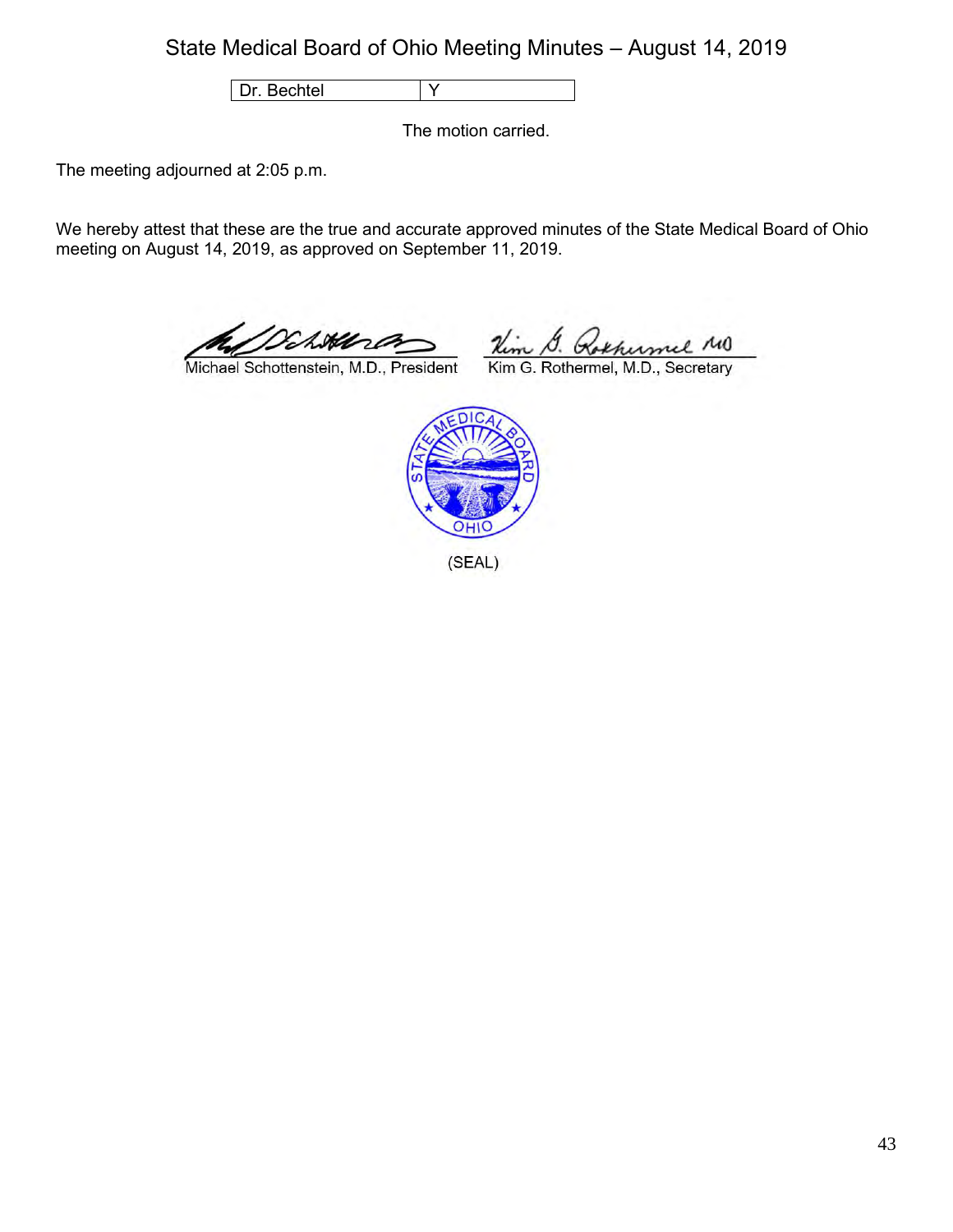

# **Medical Marijuana Expert Review Committee**

# **Minutes for August 14, 2019**

Committee / Board members present: Michael Schottenstein, MD; Mark Bechtel, MD; Robert Giacalone, Esq.; Betty Montgomery, Esq.; Harish Kakarala, MD; Jonathan Feibel, MD

Staff members present: A.J. Groeber, Kim Anderson, Tessie Pollock, Donald Davis, Jerica Stewart, Alexandra Murray and Rebecca Marshall

Guests: Dr. Anup Patel, Dr. Rebecca Baum, Dr. Pankhuree Vandana, Dr. Christina Weston, Interested Parties and Media

The meeting was called to order at 3:04 p.m. on Wednesday, August 14, 2019 in room 336 of the Rhodes State Office Tower.

# I. Approval of May 8, 2019 Meeting Minutes:

Dr. Mark Bechtel moved to approve the minutes from the May 8, 2019 State Medical Board of Ohio Medical Marijuana Expert Review committee. Mr. Giacalone provided the second. All members voted aye; the minutes were approved unanimously.

## II. Review of Expert Reports for Petitions requesting treatment with Medical Marijuana:

Dr. Schottenstein opened the discussion providing a brief statement: He acknowledged the personal struggles families may have with conditions being considered, the minimal success they may have had with current treatments as well as side effects. Dr. Schottenstein stated that he would never lightly reject a medical marijuana petition. However, he would not approve a petition with little scientific evidence of benefit.

# **Autism Petition & Anxiety Petition:**

Dr. Weston feels that in the long run, medical marijuana does not improve anxiety. She believes there are better long-term treatments available. Dr. Baum is concerned with the use of medical marijuana because the pediatric brain is still developing up until the age of 25 and she also believes there are good medications and therapies for the treatment of anxiety. Dr. Patel feels there is no compelling evidence that supports the use of medical marijuana in the treatment of anxiety in any age group.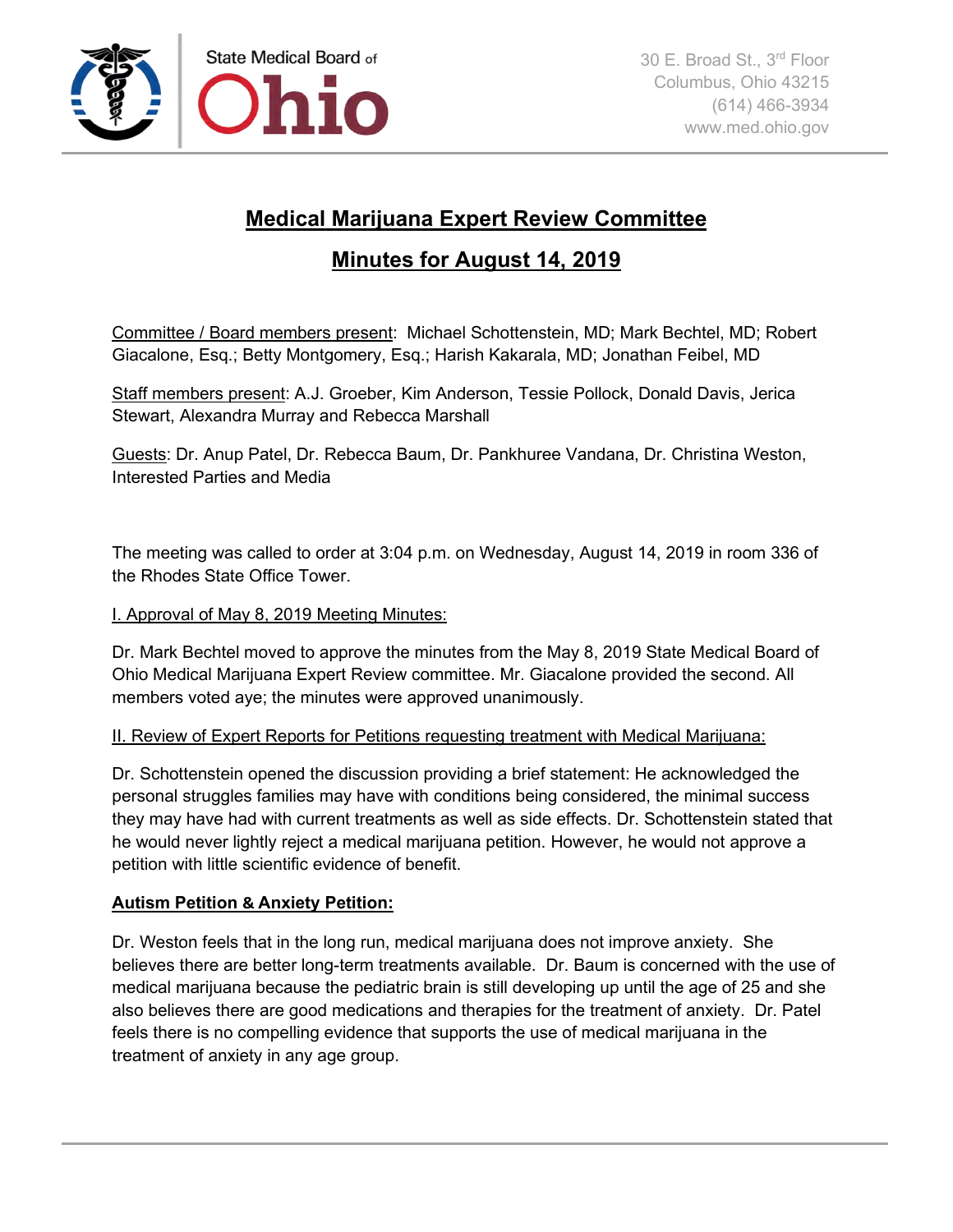Dr. Vandana reports some families with children that have severe autism are seeking medical marijuana for treatments. She has concerns with its use because of the lack of research on the developing brain and that medical marijuana may cause further decline in their cognitive function.

Dr. Patel, who has studied various compounds in medical marijuana, feels it is important to look at this issue through two lenses. First, is there potential benefit from these compounds in medical marijuana and second, have there been adequate studies done to assure its effectiveness and safety. He believes that perhaps there is some potential benefit but there has not been adequate studies to determine its safety.

Via teleconference, the committee spoke to Dr. Gary Wenk and Dr. Solomon Zaraa to ask additional questions regarding their expert reports.

Dr. Schottenstein provided a brief summary of the discussion and appointed Ms. Montgomery and Dr. Feibel to the committee.

## III. Recommendations:

**Autism:** Mr. Giacalone made a motion, seconded by Dr. Feibel, to approve sending the petition to add autism spectrum disorder as a qualifying medical marijuana condition to the full board for consideration. The committee unanimously approved the motion with a **recommendation for rejection** of the condition.

**Anxiety:** Mr. Giacalone made a motion, seconded by Dr. Feibel, to approve sending the petition to add anxiety as a qualifying medical marijuana condition to the full board for consideration. The committee unanimously approved the motion with a **recommendation for rejection** of the condition.

Committee recommendations, petitions and expert reports for autism and anxiety will go to the full board on September 12, 2019 for their review and consideration.

Motion to adjourn was made by Dr. Schottenstein and Mr. Giacalone provided a second. Committee members all voted aye and the meeting was adjourned at 4:28 p.m. on Wednesday August 14, 2019.

dd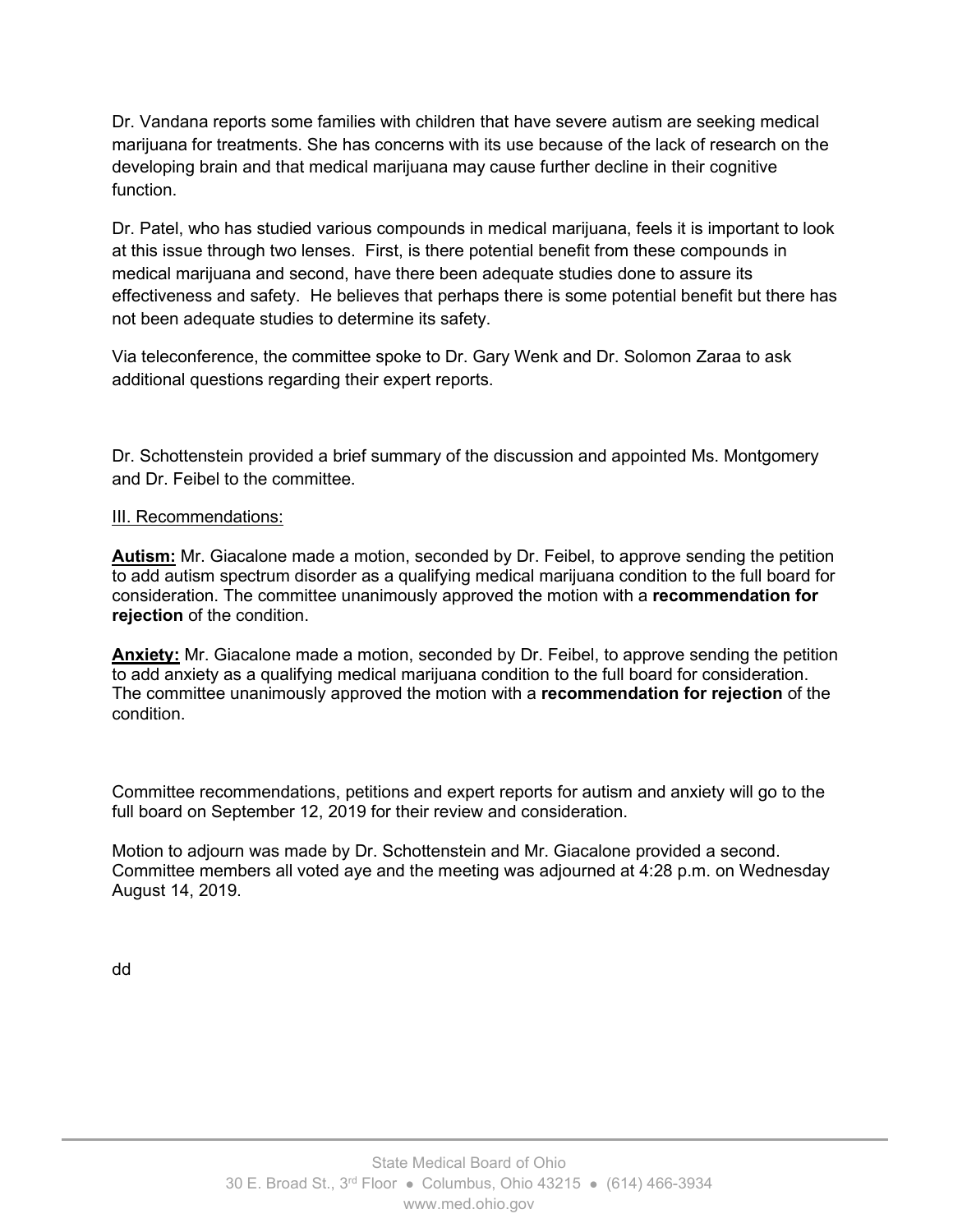

## **COMPLIANCE COMMITTEE MEETING August 14, 2019**

| <b>Members:</b>                  | Staff:                               |
|----------------------------------|--------------------------------------|
| Michael Schottenstein, MD, Chair | Alexandra Murray, Managing Attorney  |
| <b>Robert Giacalone</b>          | Annette Jones, Compliance Officer    |
| Harish Kakarala, MD              | Rebecca Marshall, Chief Enforcement  |
|                                  | Attorney                             |
| Also attending:                  | Joan Wehrle, Education and Outreach  |
| Kim G. Rothermel, MD             | Program Manager                      |
|                                  | Kim Anderson, chief Legal Counsel    |
|                                  | Benton Taylor, Board Parliamentarian |
|                                  |                                      |

Dr. Schottenstein called the meeting to order at 2:06 p.m.

### **INITIAL PROBATIONARY APPEARANCES**

No initial appearances were scheduled this month.

#### **Approval of Reports of Conferences**

**Dr. Kakarala moved to approve the Compliance staff's reports of office conferences held July 8 and 9, 2019. Mr. Giacalone seconded the motion. Motion carried.**

#### **Minutes Review**

**Dr. Kakarala moved to approve the draft minutes from July 10, 2019 Compliance Committee meeting. Mr. Giacalone seconded the motion. Motion carried.**

## **Adjourn**

**Mr. Giacalone moved to adjourn. Dr. Kakarala seconded the motion. Motion carried.** 

The meeting adjourned at 2:08 p.m.

jkw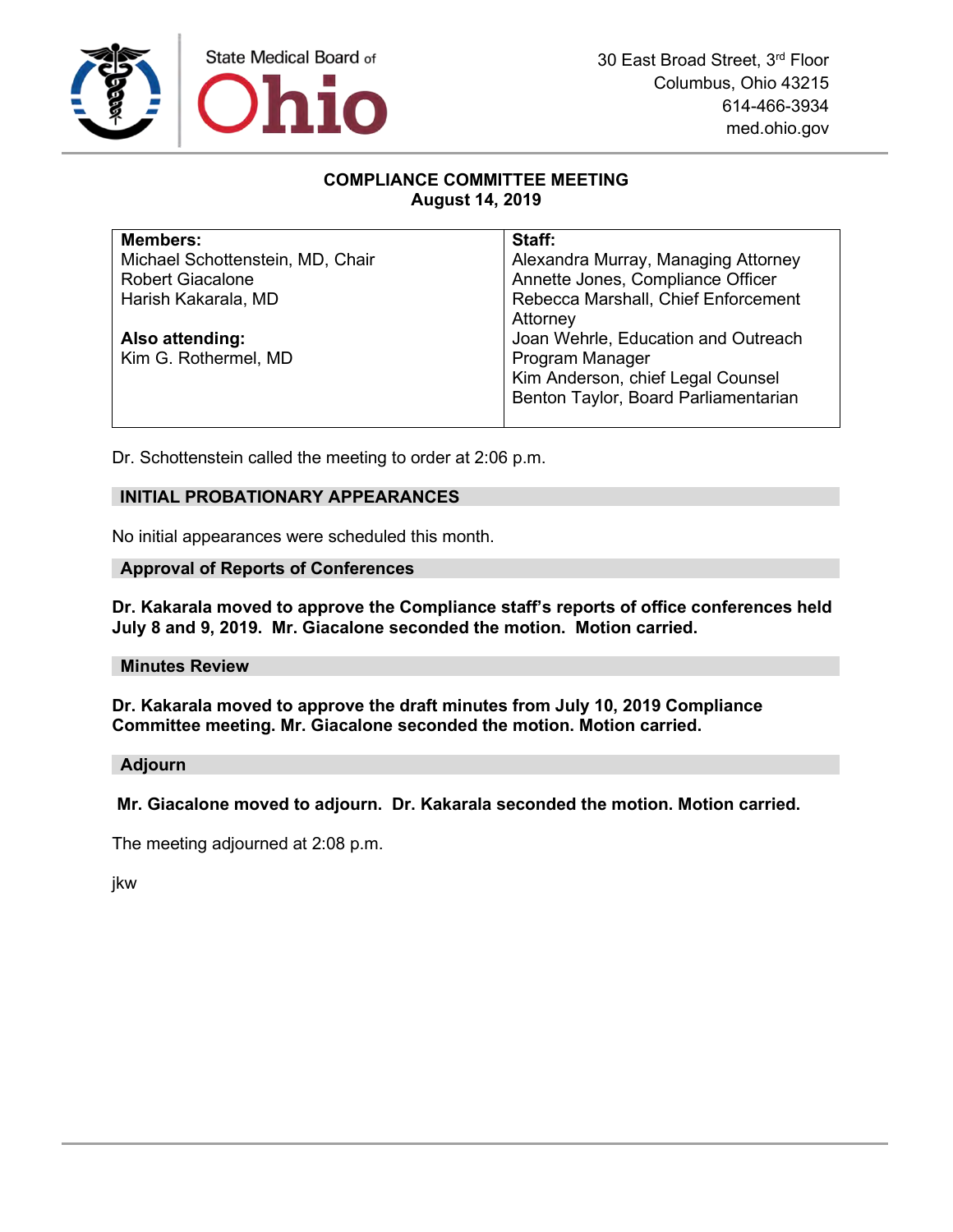

### **LICENSURE COMMITTEE MEETING August 14, 2019** - **Room 336**

| <b>Committee Members Present:</b>   | <b>Staff Present:</b>                                   |
|-------------------------------------|---------------------------------------------------------|
| Bruce R. Saferin, D.P.M, Chair      | Joseph Turek, Director of Licensure & Licensee Services |
| Kim G. Rothermel, M.D.              | Mitchell Alderson, Chief of Licensure                   |
| Richard Edgin, M.D.                 | <b>Colin Depew, Assistant Attorney</b>                  |
| Jonathan B. Feibel, M.D.            | Nathan Smith, Senior Legal & Policy Counsel             |
|                                     | Jerica Stewart, Communication & Outreach Administrator  |
| <b>Other Board Members Present:</b> |                                                         |
| Michael Schottenstein, M.D.         |                                                         |
| Mark A. Bechtel, M.D.               |                                                         |
|                                     |                                                         |

Dr. Saferin called the meeting to order at **8:00 a.m.** 

### **MINUTES REVIEW**

**Dr. Edgin moved to approve the draft minutes of July 10, 2019. Dr. Rothermel seconded the motion. All members voted aye. The motion carried.**

#### **LICENSURE APPLICATION REVIEWS**

#### Hala Abdul-Al, MD

Dr. Hala Abdul-Al has applied for a medical license. She took longer than ten years to complete her USMLE sequence.

**Dr. Edgin moved to approve the good cause exception of the 10-year rule as outlined in OAC 4731-6-05 (C)(1) (OAC 4731-6-14(C)(3)(b)(i) as in effect prior to 7/31/2019), and accepting the examination sequence to be granted a license. Dr. Rothermel seconded. All in favor, motion carried.**

#### Shazia Durrani, MD

Dr. Shazia Durrani has applied for a medical license. She took longer than ten years to complete her USMLE sequence.

**Dr. Rothermel moved to approve the good cause exception to the 10-year rule as outlined in OAC 4731-6-05 (C)(2) (OAC 4731-6-14 (C)(3)(b)(ii) as in effect prior to 7/31/2019), and accept the examination sequence to be granted a license. Dr. Edgin seconded. All in favor, motion carried.**

### Paul Friedman, MD

Dr. Paul Friedman has applied for a medical license. He has not practiced within the last two years.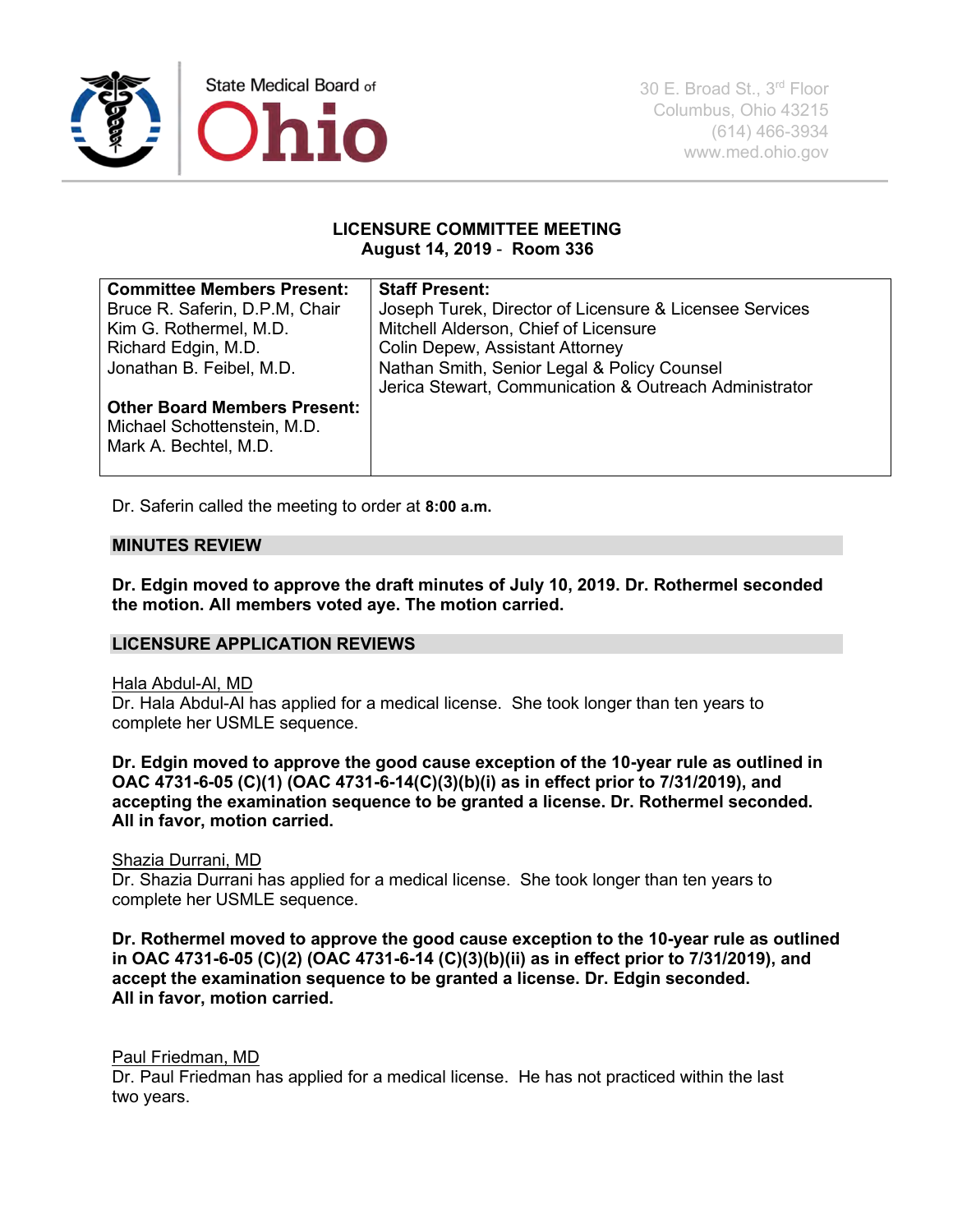Dr. Edgin commented that Dr. Friedman is an administrator applying for licensure without the intention of practice.

Dr. Feibel asked how the board ensures Dr. Friedman or someone in a similar situation is not practicing medicine.

Dr. Saferin explained the board wanted to get a license exclusively for administrative medicine.

Dr. Rothermel added the board worked to get a license of that nature, but the cost of creating a new license is significant. In the past, Bill Schmidt researched the numbers of physicians that have active licenses but state on their renewal applications they are not clinically active. She stated that creating an administrative license will not entirely eliminate the number of physicians applying for licensure who are not actively practicing. She does not think the board will have a guarantee other than trusting the applicants.

Dr. Betchel stated in the university setting, he has seen many physicians who are licensed but don't see patients. They may be chairmans of departments and very busy but not clinical. They still use their clinical judgement every day; they review cases, look for quality of care, and they're at the top of their game.

Dr. Feibel asked what the requirements are for someone who has not practiced for 2 years and wants to practice medicine again.

Dr. Saferin responded they may have to take an exam or do a preceptorship, it depends and is on a case-by-case basis.

Dr. Rothermel stated that the board also looks at whether their CMEs are current and whether they are participating in maintenance of their certification.

Dr. Schottenstein stated that unless there is a concern about the licensee, he feels comfortable taking the doctors at their word.

Dr. Feibel asked if the board could make their licensure conditional.

Dr. Saferin stated that would be putting a restriction on them, which is reportable and something they would not like to do.

Dr. Rothermel stated she believed Dr. Freidman was board-certified, so asking him to take the SPEX is redundant.

### **Dr. Feibel moved to approve Dr. Friedman's request for Ohio licensure as presented. Dr. Rothermel seconded. All in favor, motion carried.**

## Sheila Gullette

Sheila Gullette has applied to restore her Ohio massage therapy license. She has not practiced within the last two years.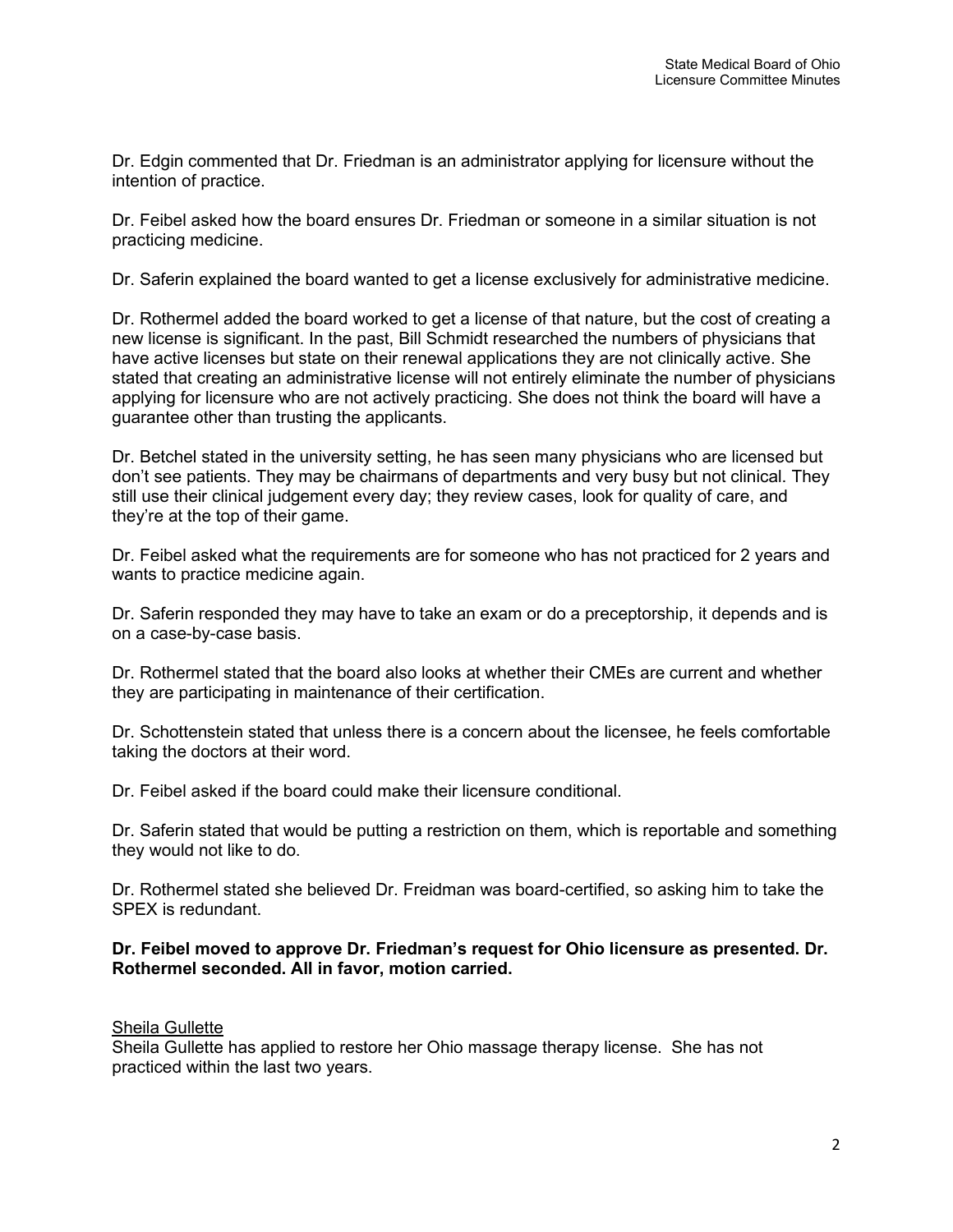**Dr. Edgin moved to approve Ms. Gullette's application for restoration of her Ohio license contingent on her passing of the MBLEx within six months from the date of mailing of the Notice of Opportunity for a Hearing. Dr. Feibel seconded. All in favor, motion carried.** 

#### Lisa Herman

Dr. Saferin noted that Lisa Herman's respiratory care professional license restoration item has been removed from the agenda.

### Catrina Kovalak

Catrina Kovalak has applied to restore her Ohio massage therapy license. She has not practiced within the last two years.

**Dr. Feibel moved to approve Ms. Kovalak's application for restoration of her Ohio license contingent on her passing of the MBLEx within six months from the date of mailing of the Notice of Opportunity for a Hearing. Dr. Rothermel seconded. All in favor, motion carried.** 

### Kimberly Rusnak

Kimberly Rusnak has applied for a massage therapy license. She has not practiced within the last two years.

**Dr. Rothermel moved to approve Ms. Rusnak's application for an Ohio license contingent on her passing of the MBLEx within six months from the date of mailing of the Notice of Opportunity for a Hearing. Dr. Edgin seconded. All in favor, motion carried.**

## **OTHER ITEMS**

Respiratory Care Continuing Education Course Approval

The board received a request to approve the course "The Ethics of Resuscitation" for one contact hour of Respiratory Care Continuing Education on Ohio respiratory care law or professional ethics

### **Dr. Feibel moved that the course be approved. Dr. Edgin seconded. All in favor, motion carried.**

Proposed Changes to Dietetics Rules

Licensure Committee is being asked to review and discuss proposed changes to the dietetics rules regarding continuing education and limited permits.

Mr. Smith pointed out the memo in the committee materials that highlighted the high points of the rules. Six months to a year ago, the committee was asked to approve learning plans for licensed dietitians who are not registered. This rule changes that and instead requires licensed dietitians who are not registered to report a total of 30 hours per two-year renewal period. These courses would have to offered by the Commission on Dietetic Registration, the Academy of Nutrition and Dietetics, or the Ohio Academy of Nutrition and Dietetics. The committee and the board would no longer approve these learning plans. In addition, both registered and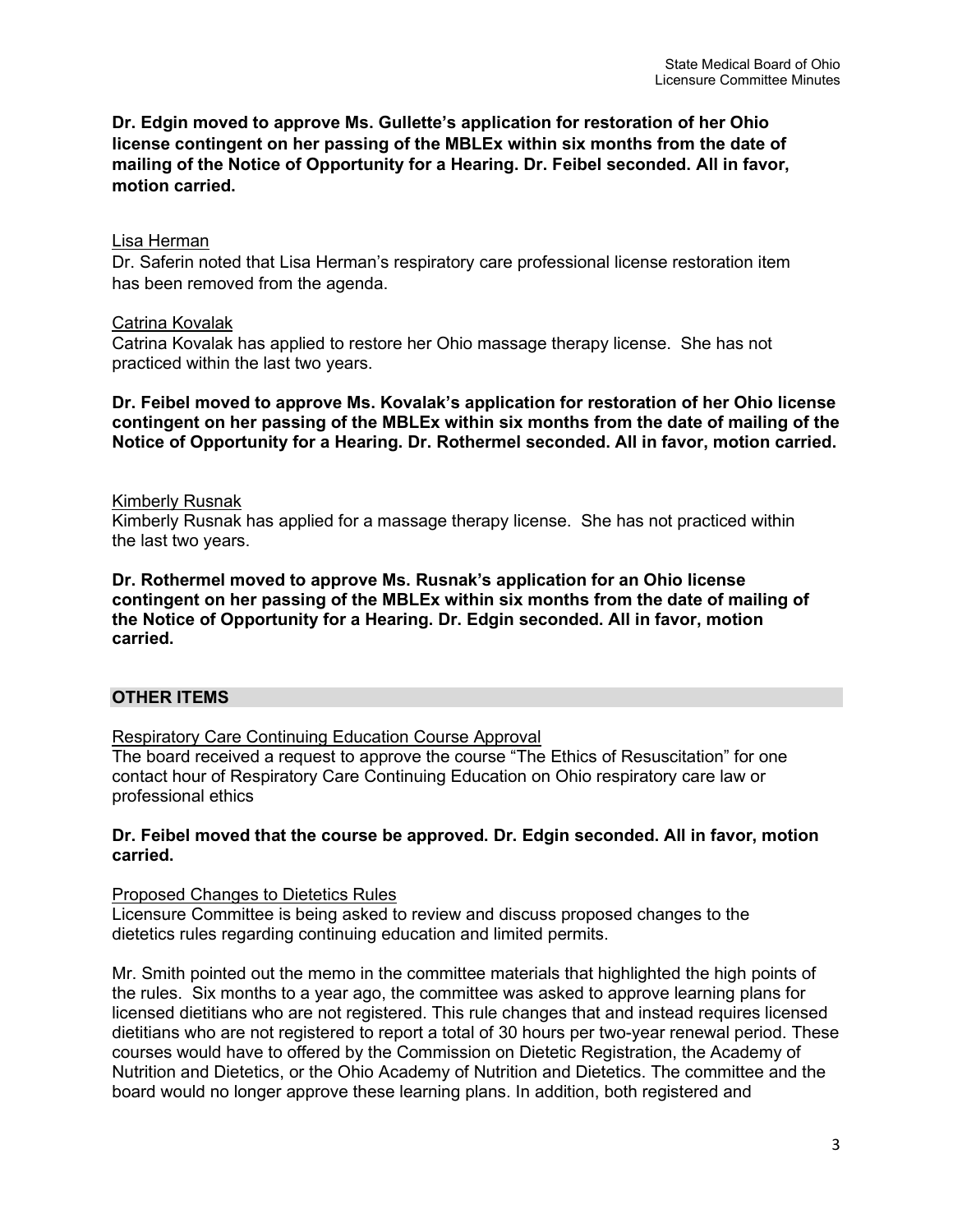licensed/registered dietitians were required to take a jurisprudence course that the board staff was in charge of developing content for, posting on the website, and administering a quiz. The committee was a part of approving the script. With the rule change, all licensed dietitians, including registered, will be required to take one hour related to ethics or laws, rules and regulations governing the practice of dietetics per two-year renewal period. These courses would be acceptable if offered by one of the three bodies above. The rule also references the new audit and disciplinary provisions.

The second rule is concerning limited permits. A limited permit holder can practice to the full scope of a dietician's license if they have not failed the exam. If they have failed the CDR exam, they are, per statute and rule, they must be placed under the supervision of a licensed dietitian. Previously, the rule only required supervision every 14 days. The board has tried to strengthen the supervision for limited permit holders and make it clear that the licensed dietitian has responsibility for the supervision and a failure to properly supervise and document may result in a minimal standard of care violation.

Dr. Edgin asked what the difference is between a licensed and registered dietitian.

Mr. Smith stated there is an organization called the Commission on Dietetic Registration (CDR) operating as the overarching private, regulating body setting the standards for the practice of dietitians. Both the board's licensing and regulation rules are tied into registration with the CDR. They set a high standard for the practice. CDR is private, while licensing is public - with the state.

Dr. Edgin asked why dietitians wouldn't be both licensed and registered.

Mr. Turek explained dietitians are required to register to be licensed in Ohio. There are some grandfathered individuals who are licensed dietitians and not registered, but not many. In general, new applicants would be registered and licensed.

Mr. Smith stated the statute offers a small window for someone who met rigorous requirements to be a licensed dietitian and not registered. It doesn't happen often and the overwhelming majority of licensed dietitians in Ohio are also registered.

Dr. Feibel pointed out the difference in using the word "could" and "shall" in whether improper supervision could constitute a minimal standard of care violation.

Mr. Smith stated if the licensed dietitian does not give proper supervision, it is a violation and it's up to the board through the investigation process to decide whether it would result in discipline. Dr. Schottenstein asked if the emphasis on minimal standards would act as a deterrent for dietitians wanting to supervise.

Mr. Smith explained he took the rules to the Dietetic Advisory Council and received input. The council wanted the rule to be clear that the licensed dietitian needed to take responsibility for the supervision. They did not discuss a minimal standards violation. There are not many limited permit holders and many less that fail the test (5 to 10 per year). He does not think it will be a significant deterrent.

**Dr. Edgin moved to approve the proposed rules for initial circulation including review by the Dietetics Advisory Council. Dr. Rothermel seconded. All in favor, motion carried.**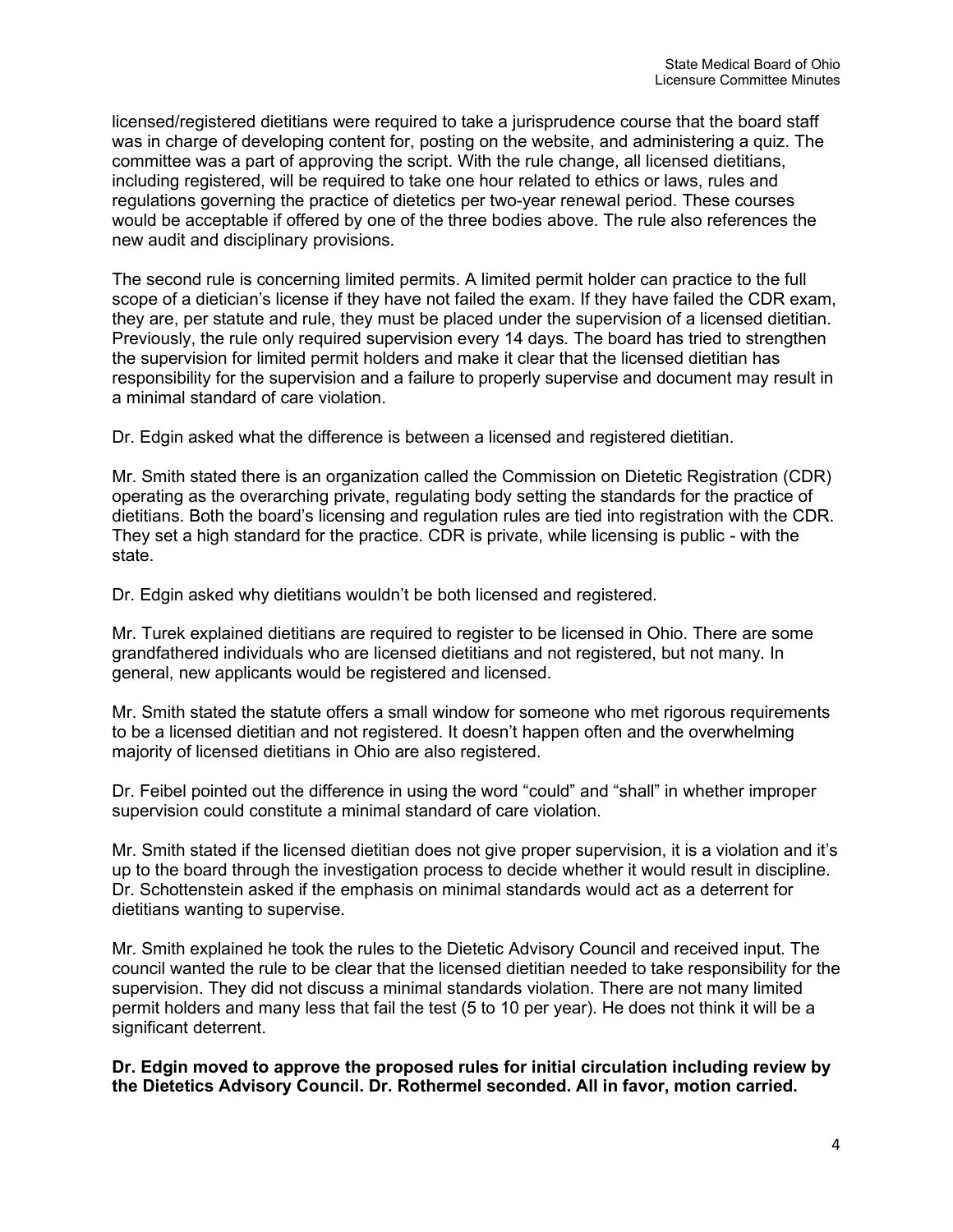## **ADJOURN**

### **Dr. Feibel moved to adjourn meeting. Dr. Rothermel seconded the motion. All members voted aye. The motion carried.**

The meeting adjourned at 8:20 a.m.

Bruce R. Saferin, D.P.M. Chair

js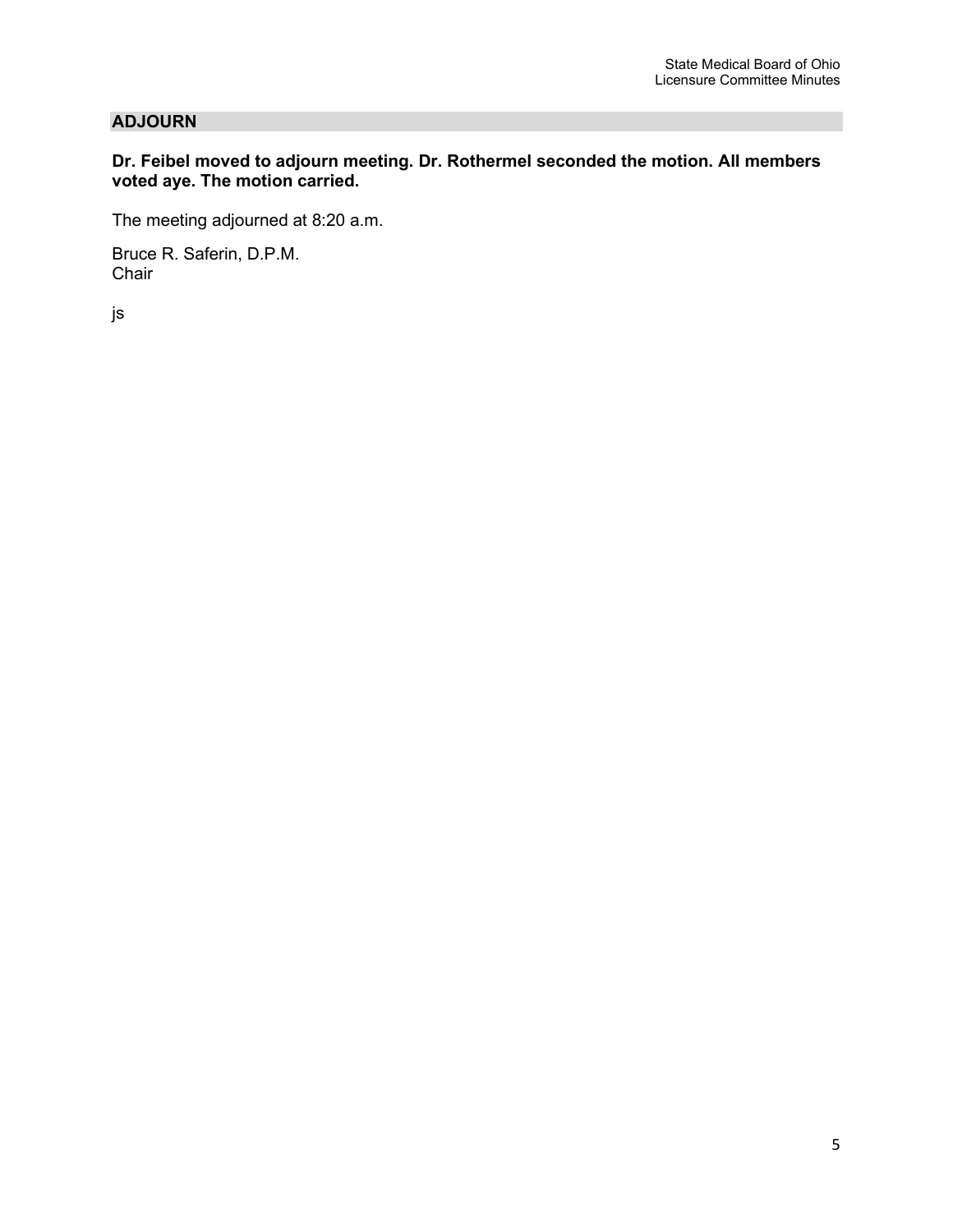

### **FINANCE COMMITTEE MEETING MINUTES August 14, 2019 - Room 335**

| <b>Members in attendance:</b>       | <b>Staff in attendance:</b>                       |
|-------------------------------------|---------------------------------------------------|
| Michael Schottenstein, MD, Chair    | A.J. Groeber, Executive Director                  |
| Bruce R. Saferin, DPM               | Susan Loe, Director of Fiscal & Human             |
| Richard A. Edgin, MD                | Resources                                         |
| Michael Gonidakis, Esq.             | <b>Tessie Pollock, Director of Communications</b> |
|                                     | Jerica Stewart, Communication & Outreach          |
| <b>Other Board Members Present:</b> | Administrator                                     |
| Jonathan B. Feibel, MD              |                                                   |
|                                     |                                                   |

Dr. Schottenstein called the meeting to order at 8:30 a.m.

### **MINUTES REVIEW**

**Dr. Edgin moved to approve the draft minutes of July 10, 2019. Dr. Saferin seconded the motion. All members voted aye. The motion carried.**

### **FISCAL UPDATE**

Dr. Schottenstein provided the following update:

Looking at the fiscal update for June 2019, we have an unusual situation. Approximately every 10 years, there's a 27<sup>th</sup> pay period in the fiscal year, that has just happened. The governor's administration decided that this 27<sup>th</sup> pay period would be included in the fiscal 2019 numbers. And we were able to absorb that because we had enough surplus to do that. We actually have two sets of numbers, those with the 27<sup>th</sup> pay period and those that are without. So as not to confuse things, I am going to focus on the numbers for the  $27<sup>th</sup>$  pay period, since those are our official numbers. But it would also be understood that although revenue is unchanged, the 27<sup>th</sup> pay period reflects a greater financial expenditure because of it. Revenue was \$708,466, that's down about 10 percent from May 2019, but we have a 4 percent increase YTD with regard to revenue. That's a good number, especially in an odd numbered fiscal year. We had negative revenue for June 2019, in the amount of \$388,670. Again, that is substantially a reflection of that additional pay period. Our fiscal YTD revenue for 2019 is positive a \$24,074 and our cash balance is very substantial at \$4,947,746 - that is close to our record. We had projected revenue of about \$9.5 million for the fiscal year. As of June 2019, we had fiscal YTD revenue of \$10,113,051, so we have exceeded our projected revenue. This is a good fiscal year all things considered. Our expenditures are up 11.6 percent YTD, which again is substantially a function of the aforementioned 27<sup>th</sup> pay period as well as those large invoices that the board paid for e-License work back in January. Payroll is actually essentially unchanged this fiscal year, compared to fiscal year 2018 and that is substantially a function of vacancies.

Speaking of vacancies, you may have noticed the Medical Board cash balance history in the Finance Committee packet. You can see that from fiscal year 2011 to fiscal year 2013, expenditures were up, and revenue was down, so we had to dip into our cash at that time. Subsequently, there was a reduction in staff and a decrease in some expenses such as rent. There was a time when there were 88 staff members at the Medical Board, that number has dropped down to a ceiling of 82/83 or so. And with vacancies currently, our number of staff is somewhere in the 70s. Each staff member represents an expenditure of roughly 90,000 per year, so the reduction in staff has contributed to the subsequently improved cash balance, including the  $27<sup>th</sup>$ pay period, we had a YTD expenditure of \$10,088,977.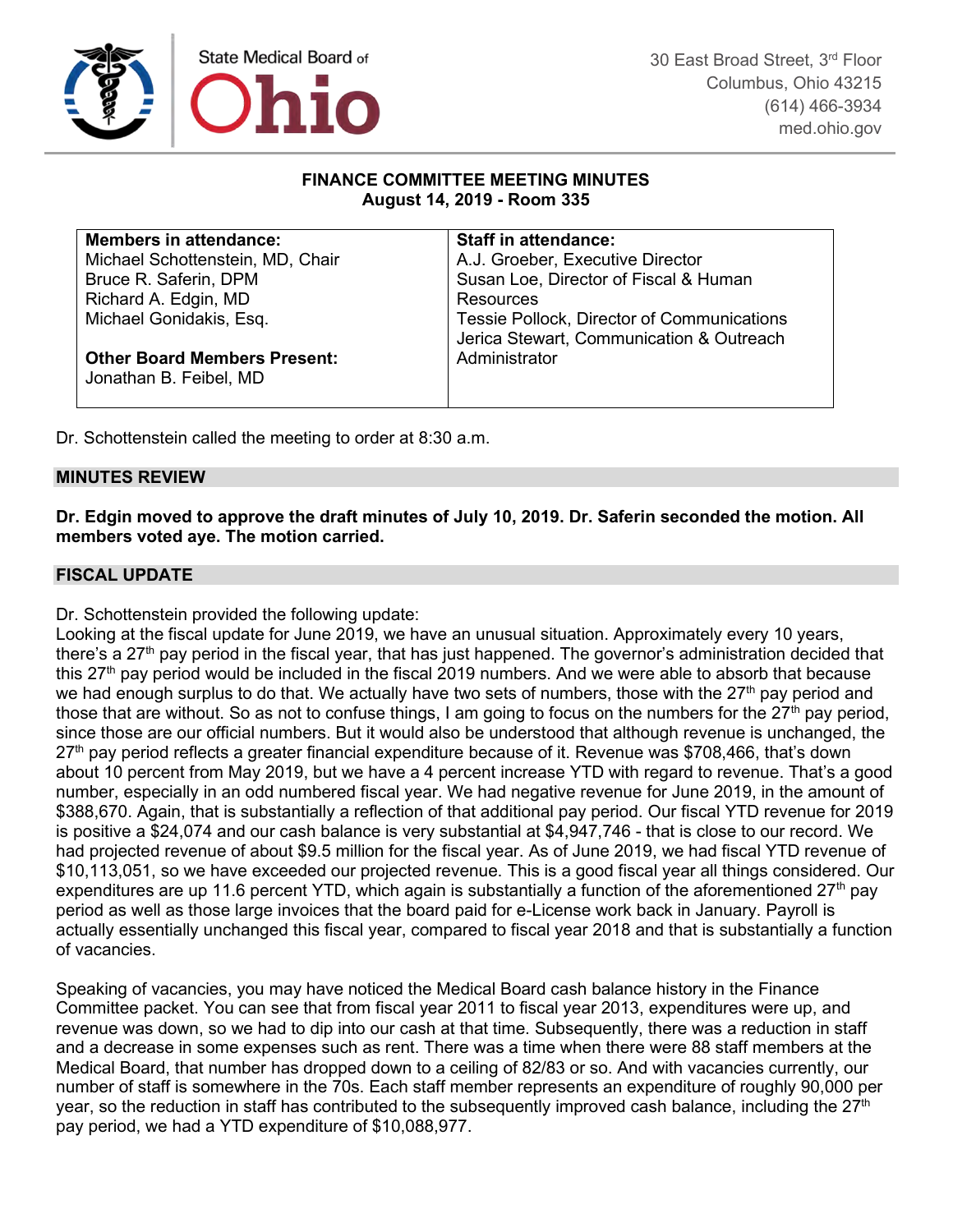Dr. Schottenstein continued: As to our fines, for fiscal year 2019, we collected, \$167,399 total. In the past month we received \$17,000 in disciplinary fine payments and \$4,500 from collections. You will notice, this month we have two accounts receivable reports. The yellow and green one indicates the active accounts that are currently being processed or have been received. The red and blue page indicates cases that have been sent to collections. You will notice that James Andrew Williams has had his wages garnished and you see the multiple payments. Sean Patrick Hammond is in a payment plan with the board. The two cases in red, have been deemed uncollectable by the Attorney General's office.

Mr. Groeber asked how much was being garnished from the wages of James Andrew Williams.

Ms. Loe responded approximately \$250 per month and explained out of the \$475 garnished each month, \$250 is the Medical Board's cut.

### **COMMUNICATIONS UPDATE**

Ms. Pollock informed the committee: Copies of the board magazine were placed in the back room of the main board meeting room. Copies were also mailed to the board members. The communication team is working on a late summer edition and sticking with the planned number of editions for this year with the new publishing company. Jerica, Julie and Joan are writing articles and hope to have drafts out in the next couple of weeks.

The cultural competency video and human trafficking translation video contracts have been issued, and the vendors have started the work.

How to file a complaint and the public records request documents were translated into Spanish to make available as consumer facing items.

The communication team will be sending the sexual boundaries campaign materials including the videos and handouts over the next week or so to board members for review. The team would like the board members' input to make sure they are as effective as they can be for licensees and the general public.

CTR searches continue to be one of the top searches on the website. This time, there were some search term areas used such as "Ohio" and "Cincinnati" which may be related to people trying to locate CTR doctors.

Engagement continues to be great on social media. The board did have some negative interactions, including an anti-vaccination discussion, but it was handled appropriately.

Presentations were listed on the second page of the notes.

Dr. Schottenstein asked how the team plans to disseminate the sexual boundaries material to the public.

Ms. Pollock explained since the public is not the board's usual audience, the team will need to explore different mechanisms. Currently, the magazine gets mailed to waiting rooms. This campaign gives an opportunity to work with other state agencies and boards, including the Ohio Department of Health. Ms. Pollock has many ways of reaching different populations in the public, but she is also open to suggestions. Communications will share information through social media. Although right now, there won't be a proactive push to general media, the board can always point to the materials when it receives inquiries about this type of violations to show how seriously the board takes sexual misconduct.

Mr. Groeber mentioned as the board continues to engage with the Ohio Prosecutor's Attorney Association, it has another opportunity to share the materials.

#### **NEW BUSINESS**

**Ratification of Joseph Turek attendance at NBRC-LINC meeting**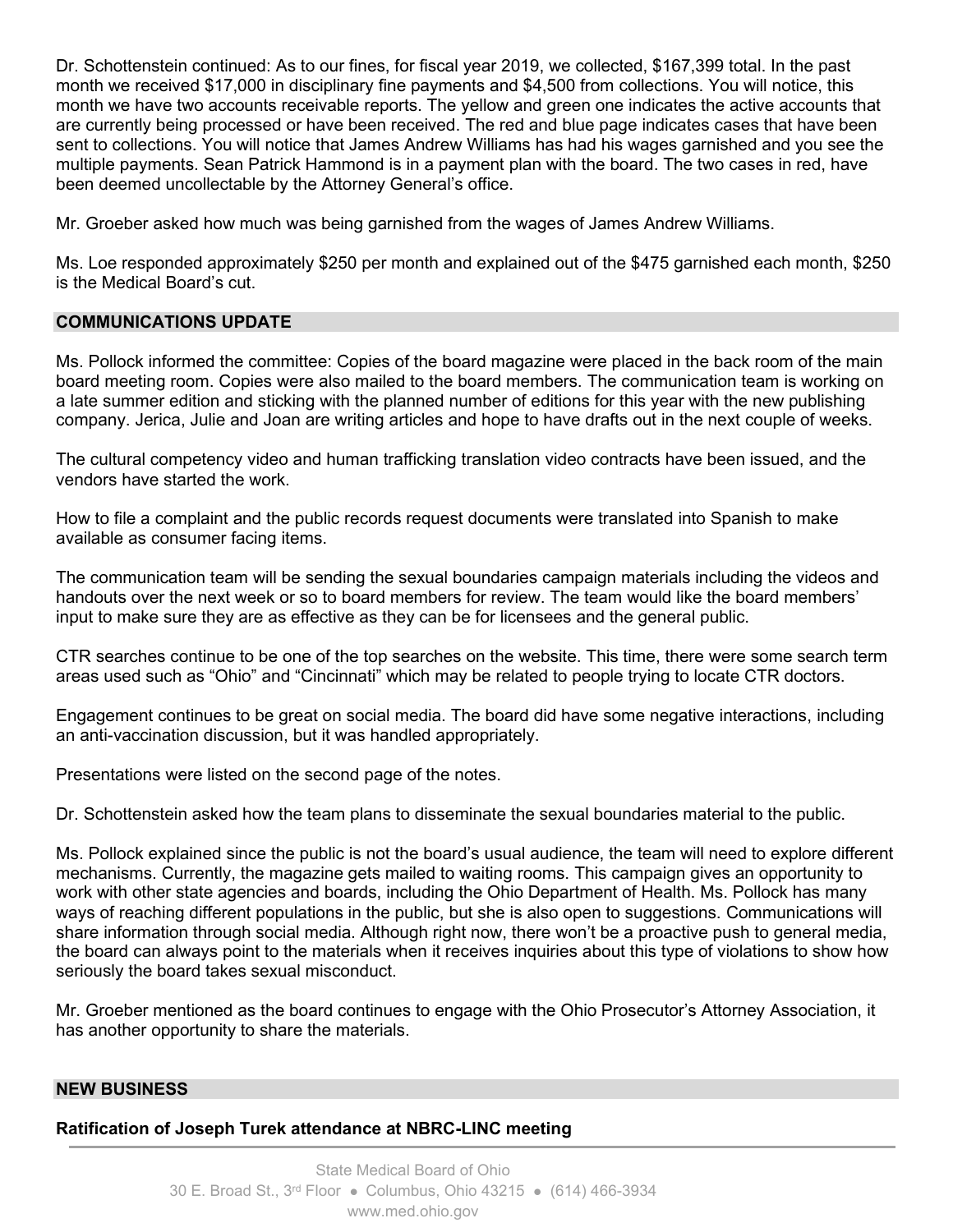The National Board of Respiratory Care (NBRC) has invited a representative of the Board to attend the 2019 Licensure Insight, Networking and Collaboration (LINC) Meeting to be held August 23-24 in Overland Park, KS. NBRC has offered to pay the travel expenses for the representative.

LINC promotes communication between the NBRC, the American Association of Respiratory Care, and state agencies regulating the practice of respiratory care through agency updates, round table discussions, and networking opportunities. It also serves as a platform for state regulators to discuss issues of mutual interest. The board has been invited to send an individual to the National Board of Respiratory Care. In the interest of time for booking travel, the board president conditionally approved the travel for Joe Turek, with approval to be sought from the Finance Committee and full board in August.

**Dr. Saferin moved to approve Joe Turek to attend the NBRC-LINC meeting. Travel expenses are anticipated to be paid by the NBRC. Any unexpected, non-covered travel expenses will be paid by the Medical Board in accordance with state travel policy. Mr. Turek's attendance at the meeting is in connection with his duties as, and is related to his position as, the Deputy Director of Licensure for the State Medical Board of Ohio. Dr. Edgin seconded. All in favor, motion carried.**

## **Approval to Pay for Event Space for FETI Training**

As was discussed at the July 2019 Finance Committee and full board meetings, the Ohio Attorney General's office is arranging a 5-day FETI training in November. Certified FETI® is the founding and governing body of the official Forensic Experiential Trauma Interview, a science and practicebased interviewing methodology informed by the latest research on the neurobiology of trauma and memory. The Forensic Experiential Trauma Interview (FETI®) provides interviewers with a science-informed interviewing framework that maximizes opportunities for information collection and accurately documents the participant's experience in a neutral, equitable, and fair manner.

The full board approved up to \$49,300 to send 29 staff members to the training. The attorney general's office is also requesting some board assistance in paying for the conference rooms for the 5 days of training. Due to the nature of the training, a large space is necessary. Board staff is exploring all viable state conference facilities, but we may still need to pay for facility space at Ohio State or another location. In order to secure an adequate space for the training, staff is conditionally requesting approval from the Finance Committee the approval to pay up to \$20,000 for training room space. We are required to get 3 competitive bids for the space and would follow up with the chair of the Finance Committee / Board President prior to finalizing a purchase above the Executive Director's authorization of \$10,000. The FETI instructions / specifications on room requirements is attached.

Ms. Loe stated since the time the request for funding was originally drafted, they were able to find free space at the State Fire Marshall Training Academy for the first two days and then the Rhodes Office Tower for the other three days. Unless something unforeseen occurs with the reserved free space, there should not be a cost associated with the rooms for training.

Mr. Groeber stated it may not be a bad idea to conditionally make the motion in case it is needed. He is anticipating the board will not need to pay for the room.

- Dr. Schottenstein agreed.
- Mr. Gonidakis asked to keep the Finance committee informed if the option falls through.
- Mr. Groeber confirmed he will inform the president.
- Dr. Schottenstein asked where the training will take place.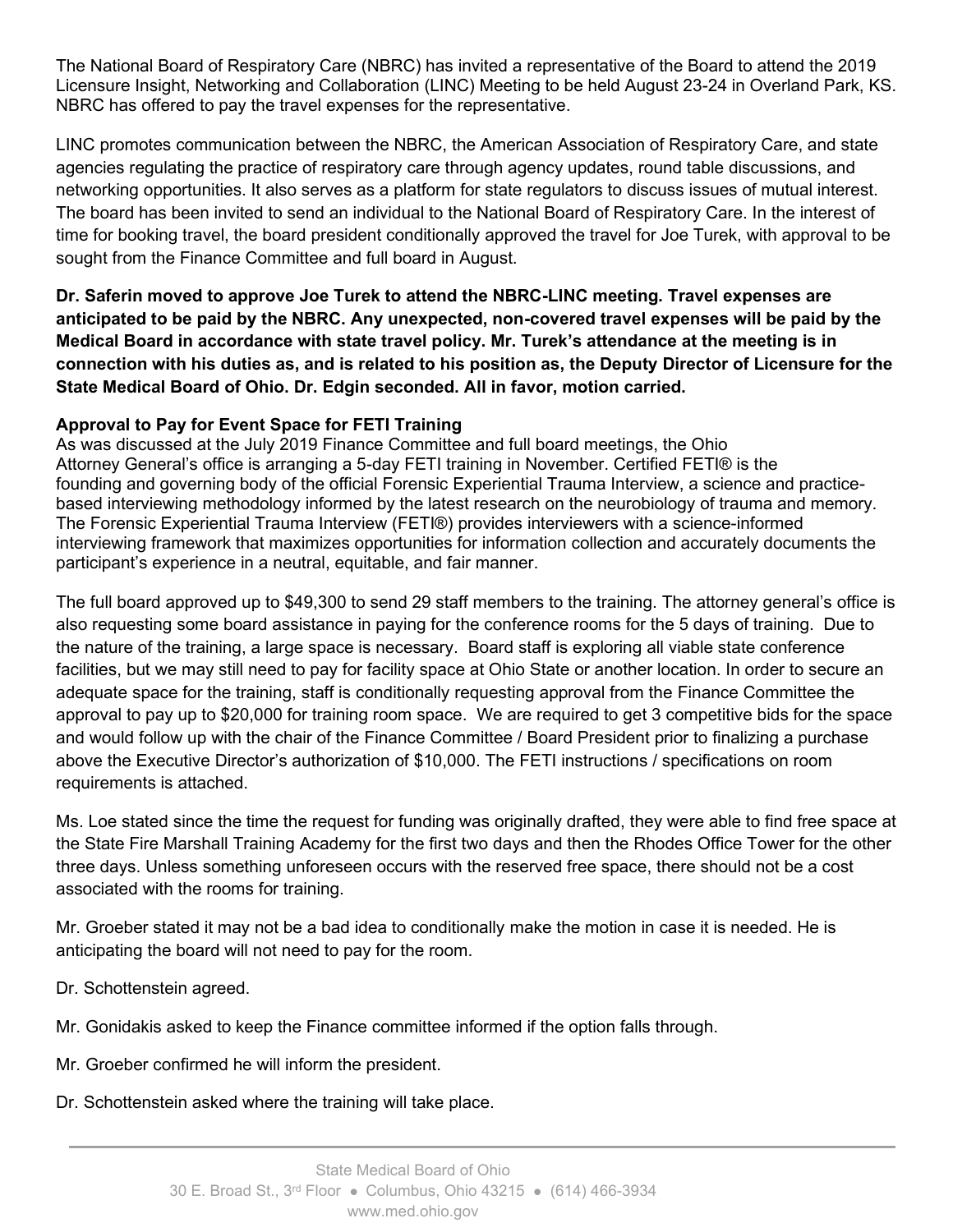Ms. Loe responded there's a 2-part training. For the first two days, it will be at the State Fire Marshall Academy on East Main in Reynoldsburg. For the other three days, it will be upstairs in the Rhodes tower.

**Dr. Saferin moved to conditionally approve up to \$20,000 for the rental of facilities to assist the Attorney General in securing FETI training for state agencies, including 29 board employees.**

**Board staff shall make all efforts to secure a free location, and to get at least three competitive bids for any for-fee locations. The final purchase decision shall be made in collaboration with – and with the approval of – the Chair of the Finance Committee / Board President. Mr. Gonidakis seconded. All in favor, motion carried.** 

## **Approval for Mr. Groeber to Attend the FSMTB Annual Meeting**

The 2019 Annual Meeting will be held October 3-5 in Atlanta, GA. The agenda is attached. FSMTB membership includes the right of each member board/agency to send a voting delegate to the annual meeting. Delegate travel, accommodations, meals and program expenses will be covered by the FSMTB.

Mr. Groeber stated he has a potential conflict and asked if the motion could be amended to say, "Mr. Groeber or his designee."

**Dr. Saferin moved to approve Mr. Groeber or his designee to attend the Federation of State Massage Therapy Boards (FSMTB) annual meeting on October 3-5 in Atlanta, Georgia, and to send to the full board for consideration and approval. Travel expenses are expected to be fully paid for by the FSMTB. Any travel expenses not covered by the FSMTB will be paid by the Medical Board in accordance with state travel policy. The attendance at the conference is in connection with Mr. Groeber or his designee's duties as, and is related to, his position as Executive Director for the State Medical Board of Ohio or his designee's official capacity at the State Medical Board. Mr. Gonidakis seconded. All in favor, motion carried.** 

Dr. Saferin asked if any of the board's funds would be affected by outside withdrawals or transfers.

Ms. Loe and Mr. Groeber confirmed they did not expect anything at this time.

Mr. Groeber stated the new fiscal year has begun and instructed the committee members to bring any specific projects forward for consideration.

Dr. Schottenstein stated if the committee has the budget for special projects, he would also be inclined toward additional fee reductions. He inquired about the status of the proposal for the initial PA license. Mr. Groeber and Ms. Loe confirmed the PA license fee reduction will go into effect on October 16.

## **ADJOURN**

**Dr. Saferin moved to adjourn the meeting. Dr. Edgin seconded the motion. Voice vote- all aye. The motion carried.**

The meeting adjourned at 8:48 a.m.

Michael Schottenstein, M.D. **Chair** 

js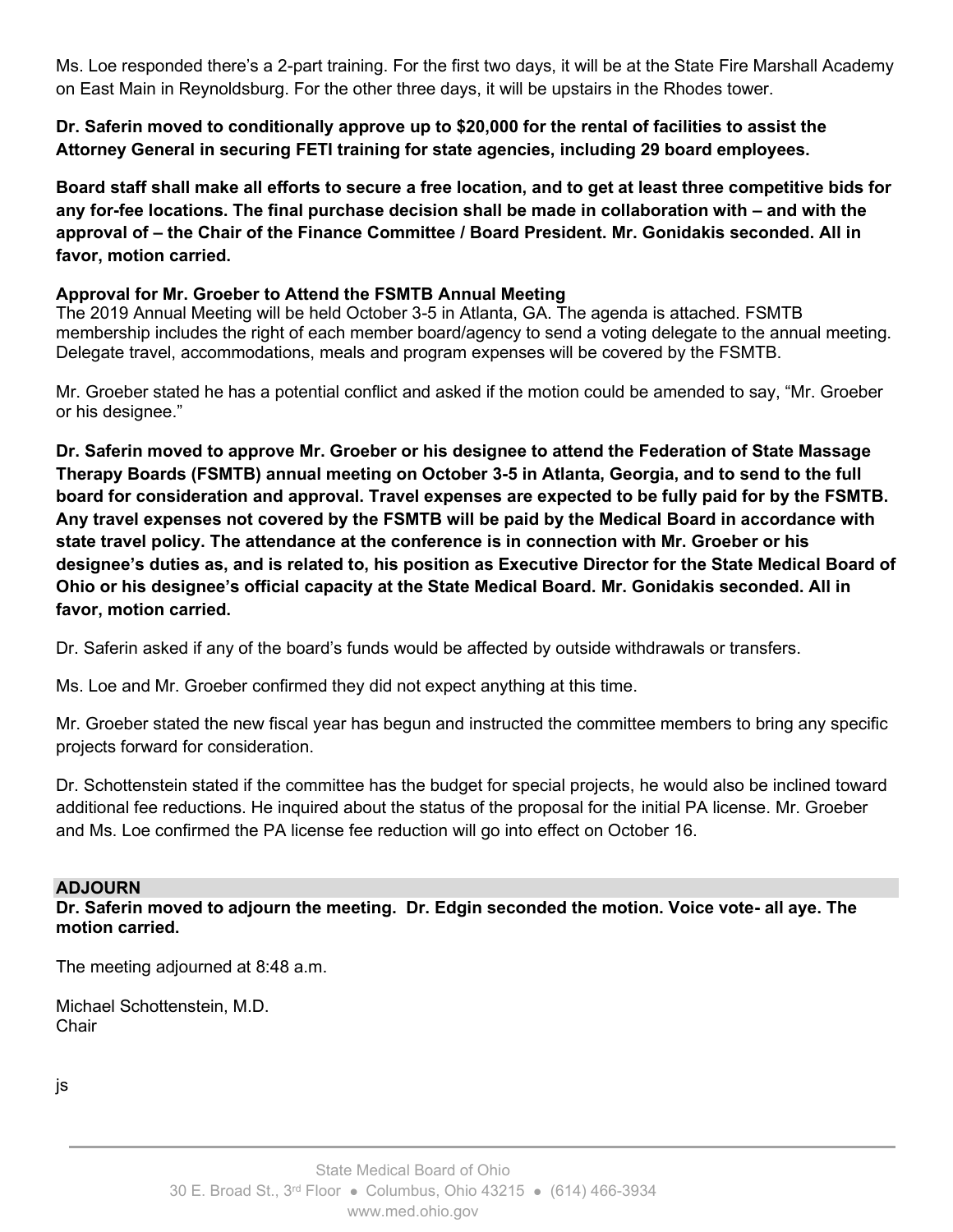

#### **POLICY COMMITTEE MEETING August 14, 2019**, **Room 336**

| Members:                     | Staff:                                        |
|------------------------------|-----------------------------------------------|
| <b>Robert Giacalone</b>      | A.J. Groeber, Executive Director              |
| Mark Bechtel, MD             | Kimberly Anderson, Chief Legal Counsel        |
| Richard Edgin, MD            | Sallie J. Debolt, Senior Counsel              |
|                              | Nathan Smith, Senior Legal and Policy Counsel |
| Other Board Members present: | Joan Wehrle, Education & Outreach Program     |
| Michael Schottenstein, MD    | Manager                                       |
| <b>Bruce Saferin, DPM</b>    | Rebecca Marshall, Chief Enforcement Attorney  |
| Kim Rothermel, MD            | Joe Turek, Deputy Director                    |
| Jonathan Feibel, MD          | David Fais, Deputy Director                   |
| Sherry Johnson, DO           |                                               |

Mr. Giacalone called the meeting to order at 9:15 a.m.

#### **Meeting Minutes Review**

Mr. Giacalone reported that the draft minutes of the July 10, 2019 meeting had been distributed to the committee and were included in the agenda materials.

### **Dr. Bechtel moved to approve the draft minutes of the July 10, 2019 Policy Committee meeting. Dr. Edgin seconded the motion. Motion carried.**

#### **Legislative Update**

Mr. Groeber provided the legislative update. He reported that we are working on the action items that were included in the budget bill which goes into effect October 16, 2019.

#### **Rules Review Update**

Ms. Anderson referred to the report included in the agenda materials. She noted that the dietetic rules went to Licensure Committee instead of Policy Committee as the rules dealt more with licensure issues. Ms. Anderson said that we continue to be on schedule and continue to make progress with the rules.

#### **Proposed Amendments to Rules 4731-11-01 and 4731-11-14 (prescribing for acute and chronic pain)**

Ms. Debolt said the rules as proposed to be amended were filed with CSI. CSI has asked the board to respond to the comments received. She explained that her memorandum has 13 recommendations. She believes that recommendations 8 through 12 are questions for clarification and are suitable for FAQs. The committee needed to address the other recommendations and possibly amend the currently proposed rules.

#### **Additional amendments to be adopted:**

1) **Recommendation: That the definitions of "Board certification in oncology' and "Board certification in hematology" proposed by Mr. McGlone from the Ohio Hospital Association be approved. The**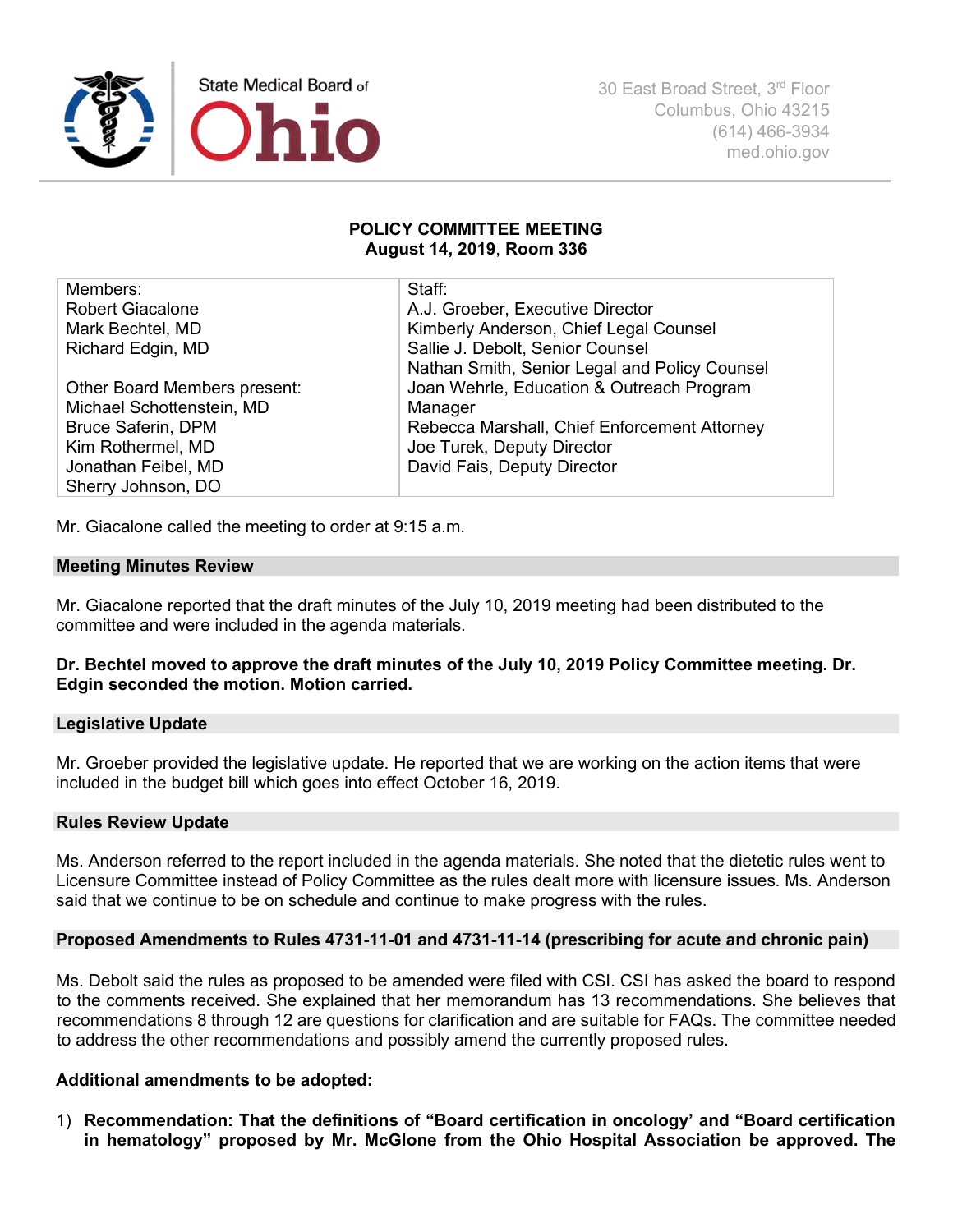#### Policy Committee Minutes

### **proposed definition of Board certification in oncology will include "board certified radiation oncologist**."

**2)** Regarding the suggested definition that "pain management specialist" be defined as: *A board certified or board eligible pain physician or board certified or board eligible hospice and palliative medicine physician.*

Ms. Debolt explained that "pain management specialist" is not defined in the rule. The term is used in 4731- 11-14(C)(4)(b), as an option for consultation prior to increasing dosage to greater than 50 MED, and in 4731- 11-14(D)(3), as an option for consultation prior to increasing dosage to greater than 80 MED. However, for prescribing a dosage that exceeds an average of 120 MED rule 4731-11-14(E) requires "board certification in pain medicine."

### **Recommendation: That the suggested definition for "pain management specialist" not be adopted as it would require that a pain management specialist be board certified in pain medicine for consultation at the 50 MED and 80 MED decision points as well.**

3) Regarding the request to add board-eligible status to the qualifications of physicians able to prescribe above 120 MED or recommend prescribing at such dosage.

Ms. Debolt reported that board eligibility is not a verifiable status. Adding this status as a qualification could result in a board-eligible physician prescribing at the 120 MED dosage, fail to complete the certification process within the allotted timeframe, and lose board-eligible status thus being no longer able to prescribe the 120 MED dosage.

## **Recommendation: Board-eligible status should not be added as a qualification for prescribing above 120 MED or recommending that a patient be prescribed at such a dosage.**

4) Regarding the suggested addition of primary care physicians, APRN-CNPs and APRN CNS who are boardcertified in hematology or oncology, and board-certified anesthesiologists to the list of those who can prescribe at 120 MED or above.

Ms. Debolt reported that primary care physicians may prescribe a high dosage for non-terminal cancer if the dosage is recommended by a board-certified pain medicine physician or board-certified hospice and palliative care physician who based the recommendation on a face-to-face visit and examination of the patient. There is no prohibition against a primary care physician prescribing a high dose to a patient with terminal cancer.

It was noted that the Medical Board has historically chosen to determine qualifications for prescribers based on an accredited residency or fellowship and passage of a certification examination. A review of the requirements for the suggested APRN – CNP and APRN-CNS board certifications finds that they do not meet the standard applied by the Medical Board.

Ms. Debolt said the Medical Board may want to consider whether to add board-certified anesthesiologists. Dr. Schottenstein said that anesthesiologists can pursue a recognized subspecialty in pain management. He did not support adding anesthesiologists to the list. Through discussion, it was noted that the comment received regarding adding anesthesiologists did not provide a rationale for the suggestion.

**Recommendation: The listing of prescribers who may recommend an average daily dosage of 120 MED or more should not be expanded to include primary care physicians, APRN – CNPs and APRN-CNS who are board-certified in oncology and/or rheumatology, and board-certified anesthesiologists.**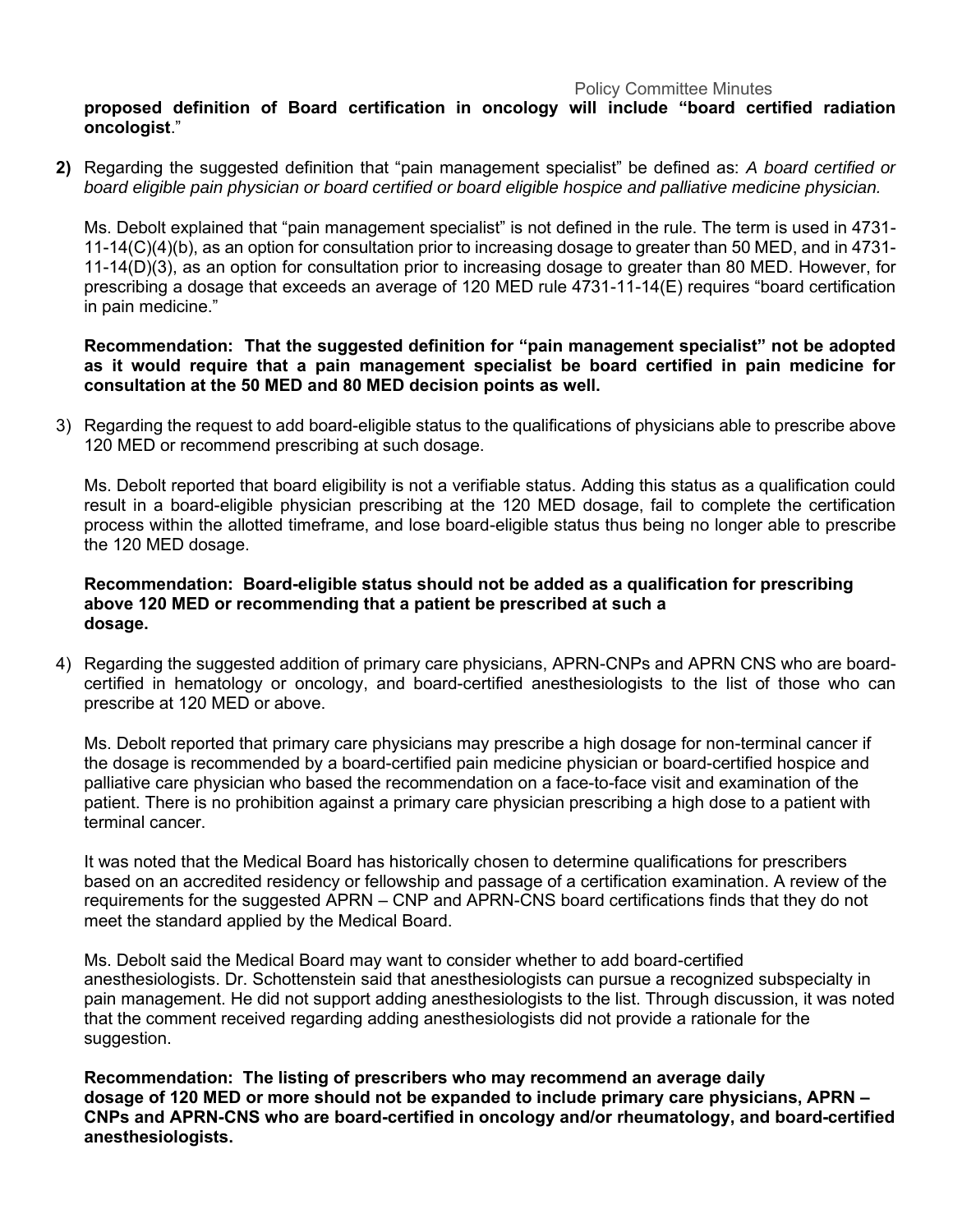#### Policy Committee Minutes

5 &6) Ms. Debolt noted that Dr. Streem from the Cleveland Clinic suggested an amendment to rule 4731-11-14 (C)(4) to reflect that a physician who is either a specialist in the area of the body affected by the pain or a pain management specialist should not be required to "consider" or "obtain" a referral from a specialist in the area of the body affected by the pain or a pain management specialist because such a referral would be redundant.

## **Recommendation: Amend 4731-11-14(C)(4) to read:**

- **(4) Except when the patient was prescribed an average daily dosage that exceeded fifty MED before the effective date of this rule, the physician who is neither a specialist in the area of the body affected by the pain nor a pain management specialist shall document consideration of the following:**
	- **(a) Consultation with a specialist in the area of the body affected by the pain;**
	- **(b) Consultation with a pain management specialist;**
	- **(c) …;**
	- **(d)** …
- 7) **Definition of "terminal condition**. Ms. Debolt explained that the proposal to amend the definition of "terminal condition" by no longer referring to the definition in Section 2133.01 was made at the behest of practitioners who state that the requirement for a second physician's opinion of the patient's condition hampers appropriate, timely pain relief due to a shortage of doctors and lack of transportation, particularly in more rural and economically depressed areas of the state. Requiring a second physician to examine the patient also leads to additional medical costs.

**Recommendation: It is recommended that the proposed amended definition of "terminal condition" be retained without further amendment.**

## 8) **Specialist in area of the body affected by the pain.**

Ms. Debolt noted that question had been raised as to whether oncology specialists (radiation oncology, medical oncology, surgical oncology) are considered "specialists in the area of the body affected by the pain."

She recommended that the response be provided as a FAQ

**Recommendation: It is not unusual for an oncologist to specialize in specific types of cancer. An oncologist should be considered to be a specialist in the area of the affected by pain that is related to the oncologist's specialty. For example, an oncologist who specializes in gynecological cancers would not be considered a specialist in pain stemming from lung cancer.**

Dr. Rothermel asked about when a tumor metastases to another area of body. She cautioned that we must be careful not to restrict patient care.

9) Does a telehealth visit meet the requirement for a face-to-face visit and examination for prescribing to a patient at 120MED or higher?

#### **Recommendation: The requirement of a face-to-face visit and examination is not met via a telehealth visit**.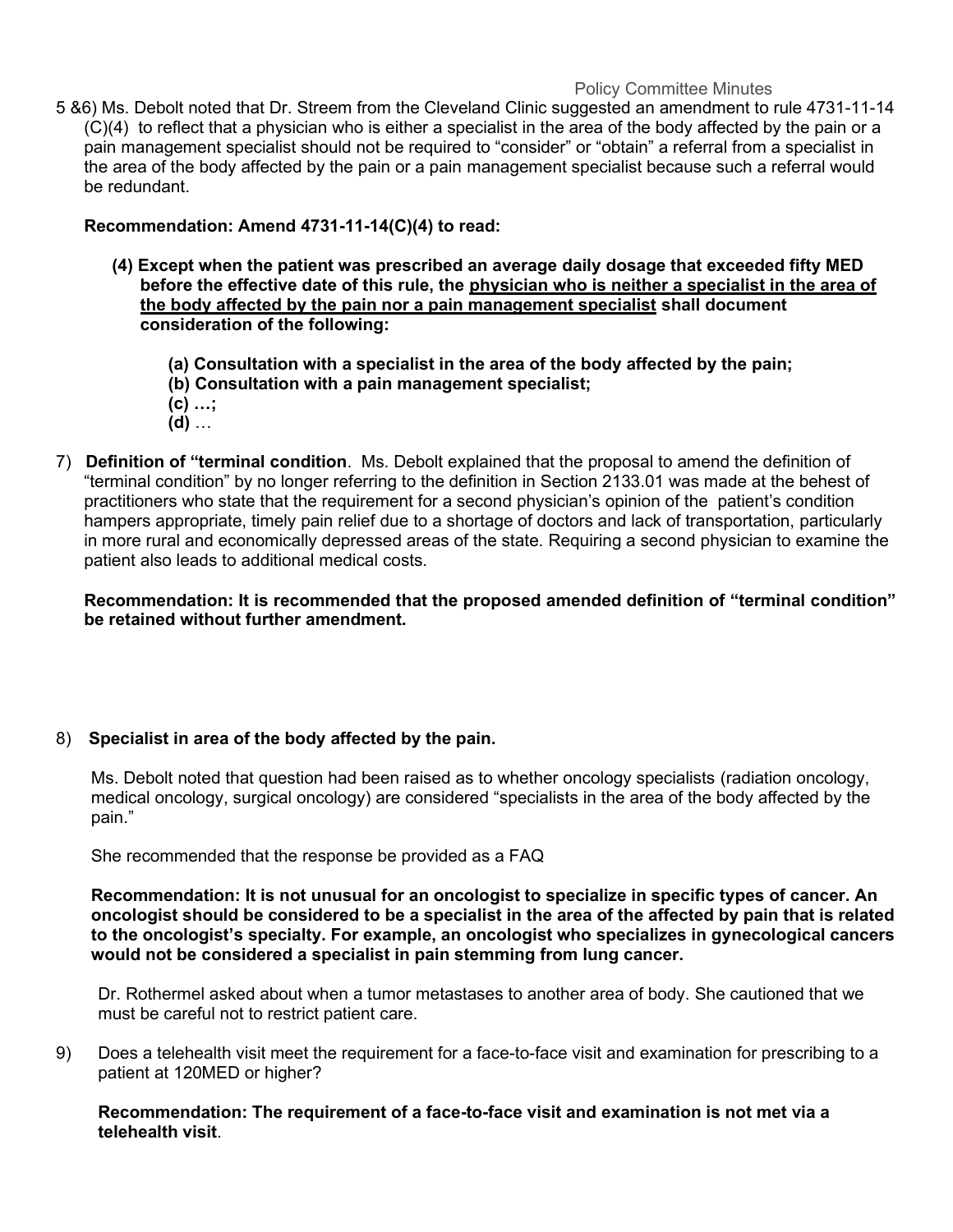The committee agreed with the recommendation.

Dr. Bechtel said he realized that there must be a formal doctor/patient relationship when prescribing. He asked if Ohio statutes allow for real-time telehealth interactions between a patient and physician.

Ms. Debolt said that for purposes of prescribing an opiate analgesic which is a controlled substance by telehealth, the federal controlled substances law and the federal regulations apply. Ms. Debolt said that there are ways that it can be done if the patient is in the presence of a physician who has a special DEA registration and they are conferring with a remote physician. Additionally, the equipment must meet the standards set in the federal requirements for telehealth. Ms. Debolt noted that rule 4731-11-14 (E)(2) requires a face-to-face visit and examination of the patient.

10)Expand exception provided in 4731-11-14(H) and (I) to specifically except the physician prescribing for a patient with "another condition associated with the individual's cancer or history of cancer."

Ms. Debolt explained that this statement had been included in the old version of the chronic pain rules. She said it was a deliberate decision not to include that language in this rule to facilitate the state policy that prescribing opiate analgesics should be limited to the lowest dosage consistent with the patient's medical condition. A patient may have a remote history of cancer but have another health issue for which opiate analgesics are prescribed.

## **Recommendation: No change in recommended.**

11) Regarding use of the term "incurable cancer" rather than "terminal cancer" in 4731-11-14(H)(2).

**Recommendation: No change is recommended.** Ms. Debolt report that because of significant medical advances a cancer may be incurable, but not terminal. The incurable cancer may cause the patient great pain. However, the exceptions provided in paragraphs (H) and (I) were limited to reflect the state policy that prescribing opioid analgesics should be limited to the lowest dosage consistent with the patient's medical condition.

12) Regarding whether a hospital-based physician must follow the rule when writing an opioid prescription at the time of hospital discharge.

Ms. Debolt said that the rule does not apply while the patient is in the hospital. However, the rule applies when writing a prescription for use out of the hospital. The memorandum in the agenda materials contains an explanation of this topic.

#### **Recommendation: No recommendation is made.**

13) Technical amendment to correct citation error:

### **Recommendation: Approve amending paragraph 4731-11-14 (I) to refer to "Rule 4729-17-01 of the Administrative Code."**

Ms. Debolt said that one of the recommendations had been to include a definition of "board- certified pain management physician" in rule 4731-11-01. A handout with a proposed definition was distributed to the committee. Ms. Debolt said the proposed definition is consistent with what we had in the pain management rules. The proposed definition:

Board certification in pain medicine means: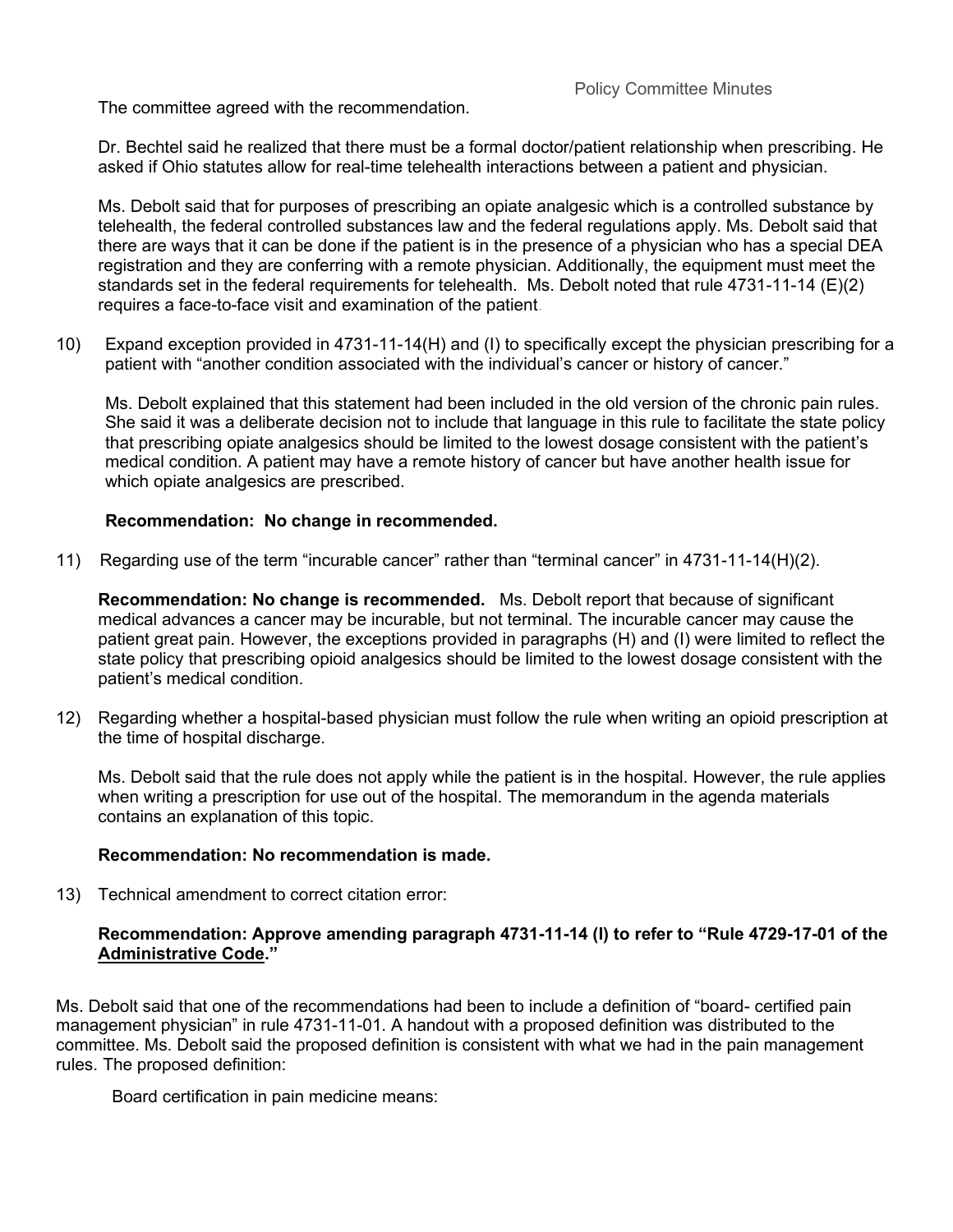### Policy Committee Minutes

- (a) Current subspecialty certification in pain medicine by a member board of the American board of medical specialties, or hold a current certificate of added qualification in pain medicine by the American osteopathic association bureau of osteopathic specialists;
- (b) Current board certification by the American board of pain medicine; or
- (c) Current board certification by the American board of interventional pain physicians.

Although this information would not be included in the definition, Ms. Debolt explained to the committee that (a) would include subspecialty certification in pain medicine by any of the following ABMS boards:

- American Board of Anesthesiology
- American Board of Emergency Medicine
- American Board of Family Medicine
- American Board of Physical Medicine and Rehabilitation
- American Board of Psychiatry and Neurology
- American Board of Radiology

Dr. Feibel questioned the American Board of Radiology. Ms. Debolt responded that the ABMS boards listed offer a pain management subspecialty.

General discussion was held regarding training requirements for board certification and subspecialty certification.

Mr. Giacalone asked about the American Board of Pain Medicine (ABPM) It was noted that the American Board of Pain Medicine is not an ABMS recognized board as non-fellowship trained physicians and those who have completed unaccredited fellowships may sit for the ABPM examination.

### **Dr. Bechtel moved to accept the recommendations as proposed, including the definition of board certification in pain management. Dr. Edgin seconded the motion. Motion carried.**

#### **Proposed Internal Management Rule 4731-30-02 Approval of Licensure Applications**

Ms. Anderson said the committee discussed the proposed internal management rule 4731-30-02, Approval of Licensure Applications, at its July meeting. The rule allows for the delegation of the routine authorization of most license types and reflects the Board's commitment to reducing processing times for licensure issuance. Ms. Anderson said that this rule is one that we want to get in place before the budget bill goes into effect on October 16, 2019.

The proposed rule was sent to interested parties and we received two comments.

The Ohio Academy of Nutrition and Dietetics indicated general approval of the rule, but expressed concern that Rule 4731-30-02(E) which would permit the Board Secretary and Supervising Member or the Deputy Director of licensure to refer an application or class of applications to the Board for review, which could result in delay for those license applicants.

We also received comments from the Ohio Society for Respiratory Care expressing approval for the rule and that it will be beneficial for employers, applicants for licensure, and the board.

Ms. Anderson addressed the comments from the Ohio Academy of Nutrition and Dietetics. She suggested that wording in paragraph E be changed to:

(E) Notwithstanding the provisions of this rule, the secretary, supervising member and deputy director for licensure may refer the **board could require** any application or class of applications to go to the board for approval.